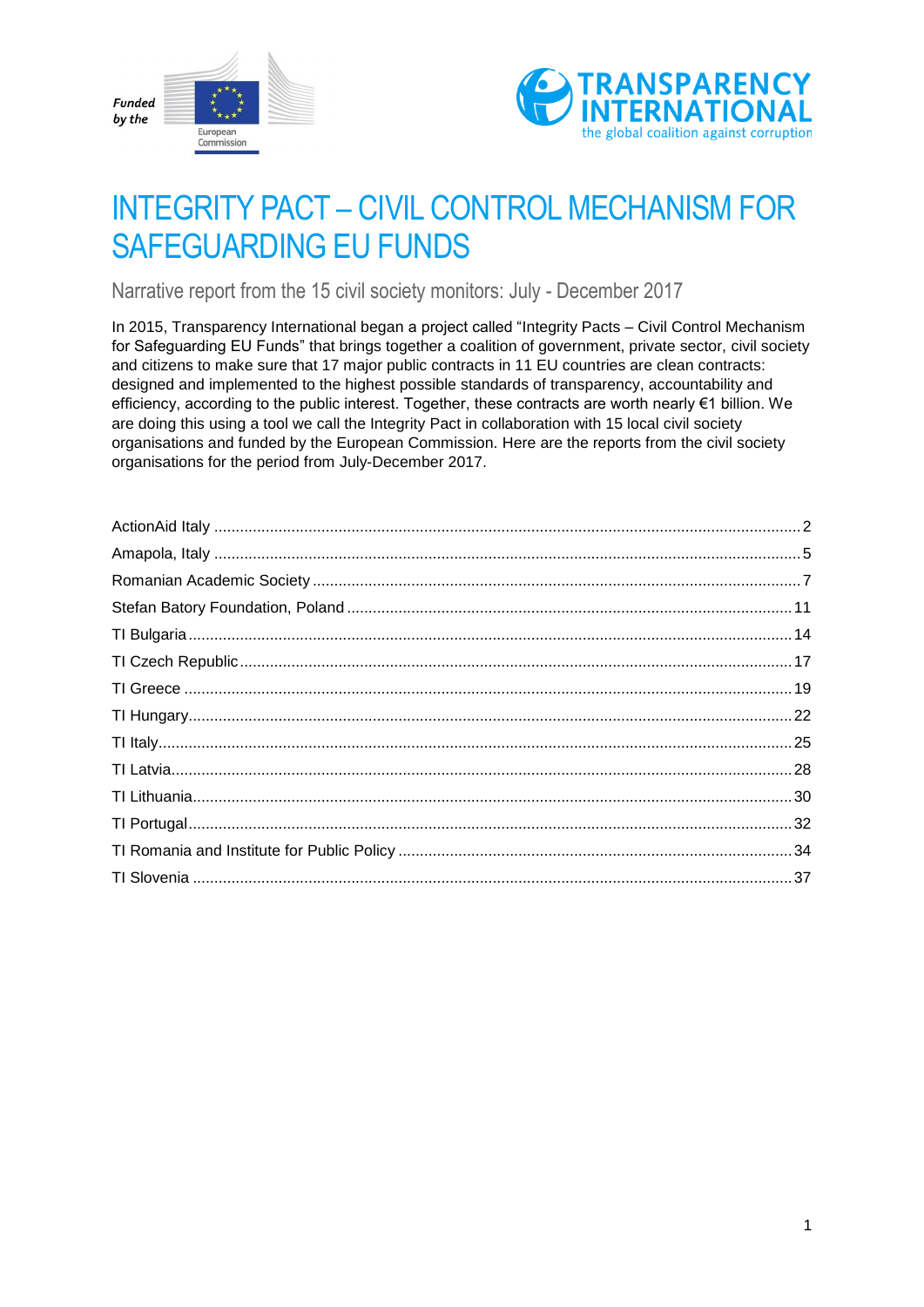



### <span id="page-1-0"></span>ActionAid Italy

#### **Monitoring activities:**

The following is the progress of the monitoring activities:

Analysis of project documentation: The Managing Authority shared the design documents in August 2016, ActionAid has produced a report and sent it to the Contracting Authority on 16 February 2017<sup>1</sup> .This report is of retrospective nature, which is because the monitored projects were already in advanced design when the Integrity Pact was signed.

Analysis of tender documentation: In this case a violation of the monitoring occurred and that prevented the carrying out of an analysis of the documentation before the publication of notices. Close to the publication of the two calls, the Contracting Authority in fact sent to ActionAid partial documentation relating to only one of two interventions. ActionAid formally raised the violation and the Contracting Authority justified this event as a result of the need to meet deadlines for entry into force of the amending decree of the new procurement code. ActionAid obtained a guarantee on the exceptionality of this event and has proceeded on 19 June 2017<sup>2</sup>-<sup>3</sup>, sending a request for additional documentation and an initial list of questions on the documentation received. The Contracting Authority replied in two stages: on September 29 sending to ActionAid supplementary documents and on 13 October 2017 sending feedback to specific questions asked by ActionAid<sup>4\_5</sup>. After an integration of the documentation provided by the Contracting Authority, in December 2017, ActionAid produced an internal vetting report that will be incorporated into the next awarding report $6$ .

Analysis of the procurement documents: The provisional award of the two races took place in November 2017. In late November, ActionAid received the whole material concerning tenders submitted by the participating companies. The analysis of this material is in progress and the publication of the relative report is scheduled within the next reporting period.

The following functional actions for monitoring were also conducted:

Training to the Contracting Authority's officials: On 16 November 2017, at the offices of the Contracting Authority, there was a training addressed to all officials directly involved in the implementation of monitored<sup>7</sup> procedures. The training dealt with the following topics: civic monitoring and requirements for access to information by citizens in accordance with the agreements signed, creating a digital documentation archiving system, creation of a data collection system in open format on subcontracts, introduction to the whistleblowing and the anonymous reporting tools.<sup>8</sup> The training

<sup>1</sup> <sup>1</sup> ActionAid - 16 February 2016: retrospective assessment of project documentation in accordance with art. 1 of the monitoring:<https://goo.gl/dPuXWc>

<sup>2</sup> ActionAid - 29 June 2017: additions required on the contract of museum and multimedia installations:<https://goo.gl/vWy9UW>

<sup>&</sup>lt;sup>3</sup> ActionAid - 29 June 2017: additions required on the contract of museum display and the indoor accommodation called White House:<https://goo.gl/yZgqez>

<sup>4</sup> Contracting Authority – 13 October 2017: responses to requests relating to the contract of museum and multimedia installations:<https://goo.gl/ywPLx9>

<sup>5</sup> Contracting Authority – 13 October 2017: responses to requests relating to the contract of museum display and the indoor accommodation called White House:<https://goo.gl/Foza6j>

 $6$  The only proper irregularity raised is however included in the MEL irregularity log.

<sup>&</sup>lt;sup>7</sup> ActionAid - 16 November 2017: Agenda of the workshop addressed the employees of the Contracting Authority:<https://goo.gl/dhje2r>

<sup>&</sup>lt;sup>8</sup> ActionAid - 16 November 2017: presentation slides related workshops addressed to employees of the Contracting Authority:<https://goo.gl/fUZo6G>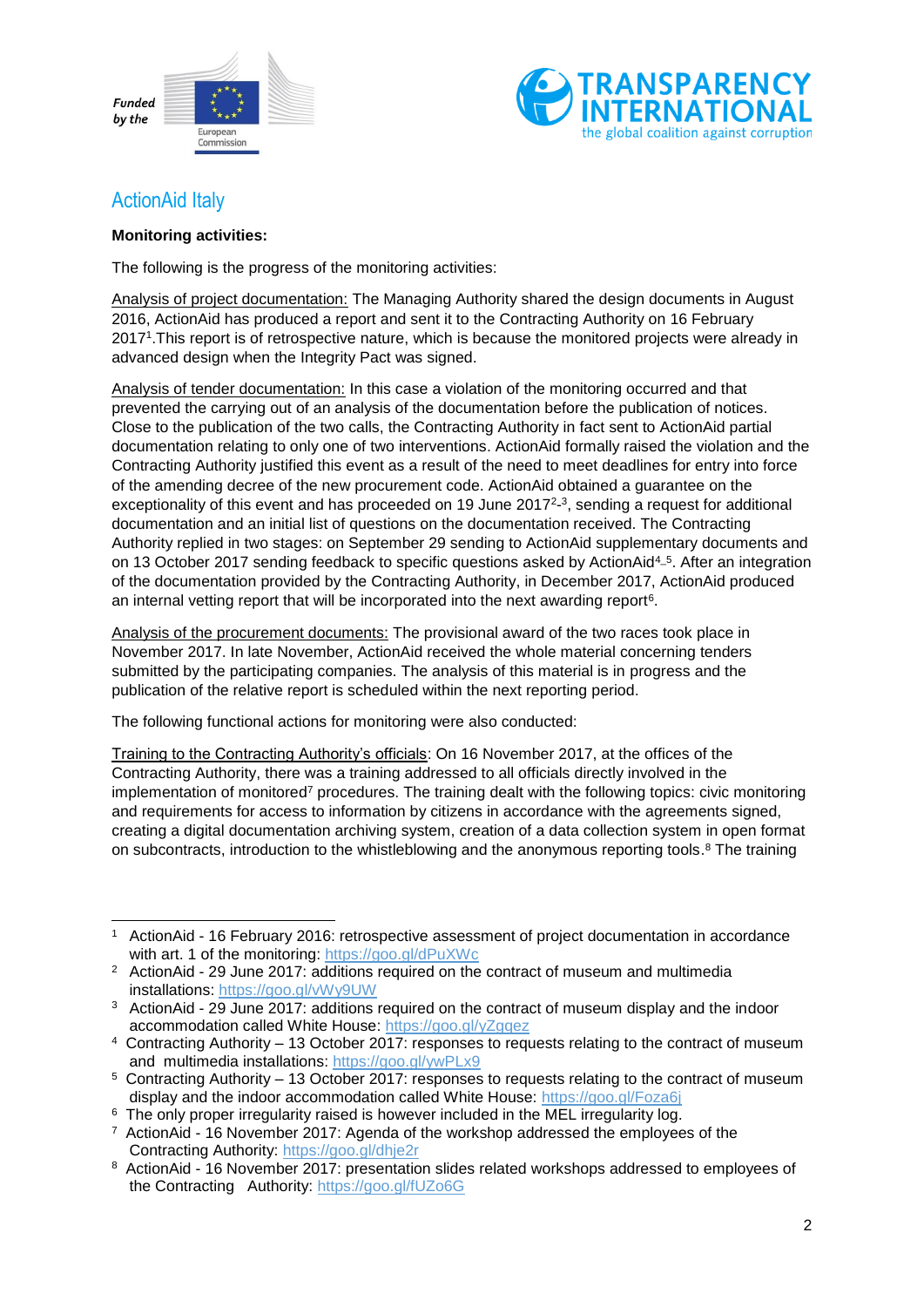



was attended by 13 officials<sup>9</sup>, 10 of whom initially completed a module to verify their skills<sup>10</sup> and a module of the ex post workshop evaluation<sup>11</sup>. CA officers showed appreciation and interest about the Integrity Pacts approach and the tools showed during the workshop, especially for what concerns the possibility of having a facilitated dialogue with citizens and increasing the productivity through digital collaborative tools.

Mechanism of documentation exchange in digital format: As a result of repeated interlocutions, Google Drive has been identified as the appropriate tool to exchange documents in digital format. The Contracting Authority notes that the main problem consists in the presence of computer security restrictions that prevent access to Google Drive. CA officers agreed on the need for asking the ICT Office of the Ministry to enable the use of Google Drive for three IP addresses corresponding to three employee positions identified as referents of the IP project.

Digital Mapping of areas of intervention: Thanks to the collaboration with Wikimedia Italy<sup>12</sup>, during the civic monitoring laboratory in November 2017 it was possible to make a cartographic detection and a consequent loading on Open Street Map of the two monitored interventions and the Archaeological Park of Sybaris. Specifically, with regard to the National Museum of Sibaritide we have been mapping the exhibition module and the deposit funded by the 2007-2013 programming, together with a parking area not previously<sup>13</sup> reported. With regard to the archeological park the following elements have been mapped: boundaries of the archaeological area, roads and reception<sup>14</sup> buildings. This was done using satellite images freely available on the internet and GPS data collected on the site.

IP presentation to bidders: On 26 October, ActionAid sent an invitation to all bidders inviting them to participate in a webinar on the Integrity Pact and on the mechanisms of anonymous reporting of irregularities. Three companies of a total of 13 responded. With two of these contacts are in progress to make an appointment while one of them held a webinar on 27 October.

Open Data Gathering System: The tors was finalized on 11 November 2017 and the call for offers was sent to a list of pre-selected suppliers starting from 10 November. The selection was closed on 22 December 2017. ActionAid has set up preliminary activities during the workshop held on 16 November 2017 and during the course of 2018 the activities will be rolled out.

#### **Communication activities aimed at ensuring transparency of the IPs and of the project:**

During the second semester of 2017, ActionAid did not carry out media activity mainly in order to mitigate the risks arising from a potential intensification of misunderstandings with the Contracting Authority following the non-sharing of tender documentation. The project, however, was presented at the Festival of Participation held in L'Aquila on 7 July 2017, during the "Geographic Information System (GIS) Day Calabria 2017", which took place in Catanzaro on 15 November 2017, as well as other meetings held in the ordinary institutional activity of the partner organizations. Following the civic monitoring laboratories that took place in November 2017, a video<sup>15</sup> was realized to show to an

<sup>1</sup> 9 ActionAid – 16 November 2017: Photos of the workshop participants https://goo.gl/tZkaAE

<sup>&</sup>lt;sup>10</sup> ActionAid - 16 November 2017: Assessment of previous skills of employees of Contracting Authorithy workshop participants:<https://goo.gl/ynFBqc>

<sup>&</sup>lt;sup>11</sup> ActionAid - 16 November 2017: Self-evaluation ex post of the skills acquired by the employees of the Contracting Authorithy workshop participants:<https://goo.gl/GB24eR>

<sup>12</sup> Wikimedia Italy:<https://www.wikimedia.it/>

<sup>13</sup> Open StreetMap: Mapping the buildings Nazioale Sibaritide Museum: [https://www.openstreetmap.org/way / 533264708 / history](https://www.openstreetmap.org/way/533264708/history)

<sup>&</sup>lt;sup>14</sup> Open Street Map: Mapping the archaeological ruins of the White House in the Archaeological Park of Sybaris:<https://www.openstreetmap.org/way/260663627>

<sup>15</sup> ActionAid - 2017 - Video: Civic monitoring: the voice of citizens. #IntegrityPacts in Sybaris: <https://vimeo.com/247051989>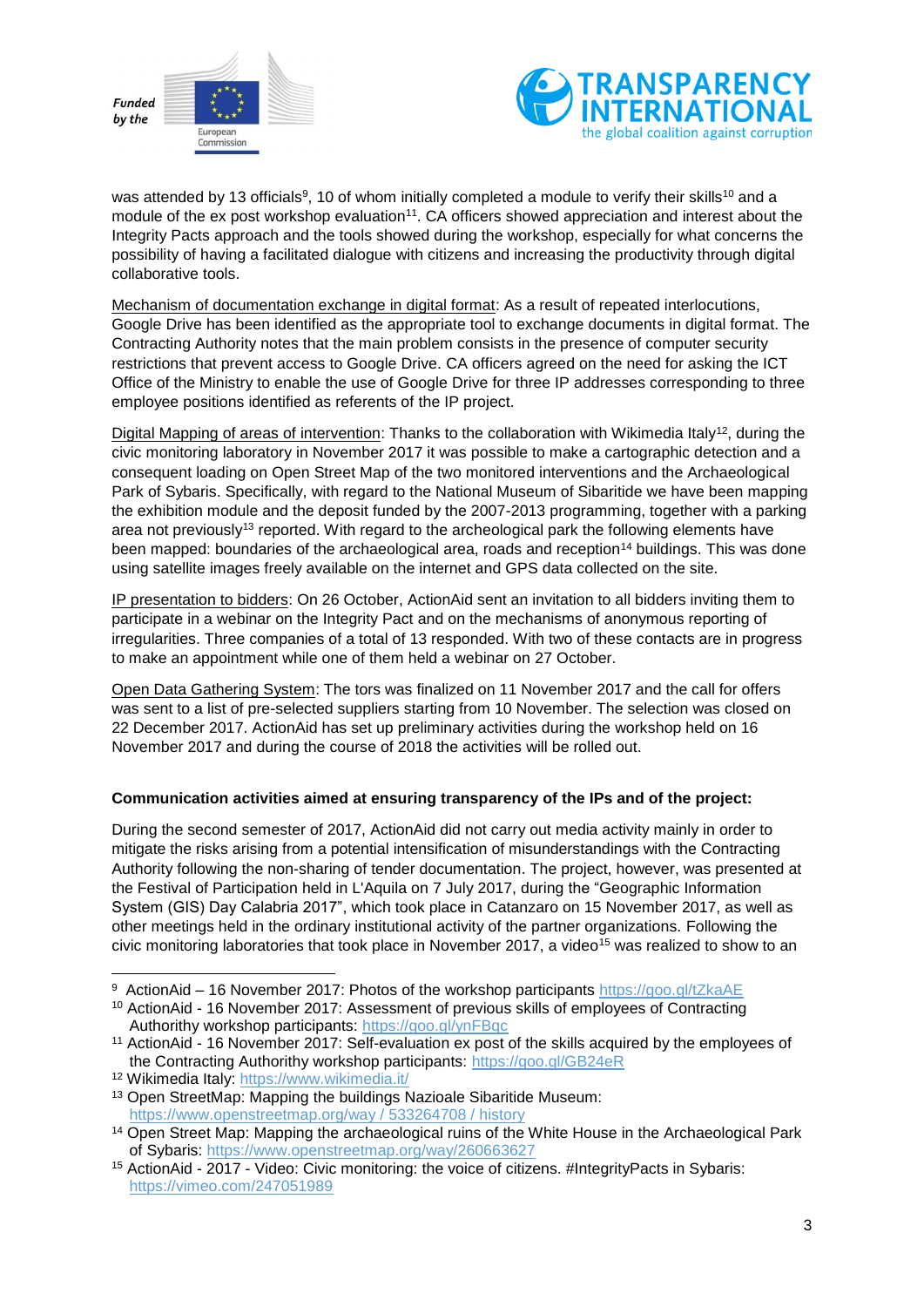



audience already sensitized the feasibility and usefulness of civic monitoring laboratories through direct interviews with the participants. The video has been presented during the Annual project meeting held on 14 December 2017 in Bucharest and was then posted on the Facebook profile of the project, reaching 1,800 views.

#### **Social accountability work (working with affected communities):**

In the second semester of 2017, ActionAid has invested particularly on the activity of keeping and consolidation of the community of local activists created in the first year of the project. On 25 July 2017 there a webinar was organized and specifically designed to provide participants with the observations made by ActionAid on a first analysis of the tender documentation. In parallel all the needs emerging from the first school of Civic Monitoring were collected thanks to an activity of listening (7-9 April 2017), in order to properly set the November civic monitoring laboratory. In November there two civic monitoring laboratories were organized, one addressed to students of the Higher Institute in Cassano to the Ionio<sup>16</sup> (from 17 to 22 November) and one addressed to adults (on 18 and 19 of November)<sup>17</sup>. On 18-19 December 2017 there was a further follow-up webinar to collect one of the participants evaluation helpful to set the subsequent project activities.

#### **Advocacy:**

During the monitoring activities it has become clear that the retrospective action of the Monitor may substantially limit the preventive nature of the Integrity Pact. In other words it would be preferable that the Monitor had access to all documentation, even in draft, that the Contracting Authority possesses before such documentation will result in formal acts. Therefore, on 1 June 2017 ActionAid sent a specific question to the Managing Authority, asking if the independent Supervisor, under strict observance of the confidentiality obligations under the Integrity Pact, could have instantly access to the data, the documents and the information, jointly with the contracting officers working for the conduct of the public procedure, and the performance of the outsourced contract, remaining unchanged the non-binding nature of the remarks emerged. At the moment of writing we do not have received answer.

#### **Monitoring, Evaluation and Learning:**

With reference to MEL Plan, the project staff focused on the specific objective of "Strengthening the capacity and / or willingness of intended beneficiaries / targeted public to engage in monitoring public procurement processes and reporting perceived risks". Particular attention was paid to maintain a high level of motivation and simplify complex content. Feedback from participants have been constantly collected, as a result of monitoring school (April), the dispute with the Contracting Authority (May) and following the November civic monitoring laboratories. This last event was particularly significant because it allowed to fully appreciate the difficulties encountered by ordinary citizens in addressing such complex topics as the documentary monitoring of a tender. The project staff has conducted periodic teleconference meetings on these issues and has modulated the engagement strategies, leading to develop a model of civic engagement that enhance ownership and simplification of contents.

<sup>1</sup> <sup>16</sup> ActionAid - 17 November 2017: Photos of the high school civic monitoring workshop: https://goo.gl/yWVLnp

<sup>17</sup> ActionAid - 17 November 2017: Photos of adults civic monitoring workshop:<https://goo.gl/DA6erU>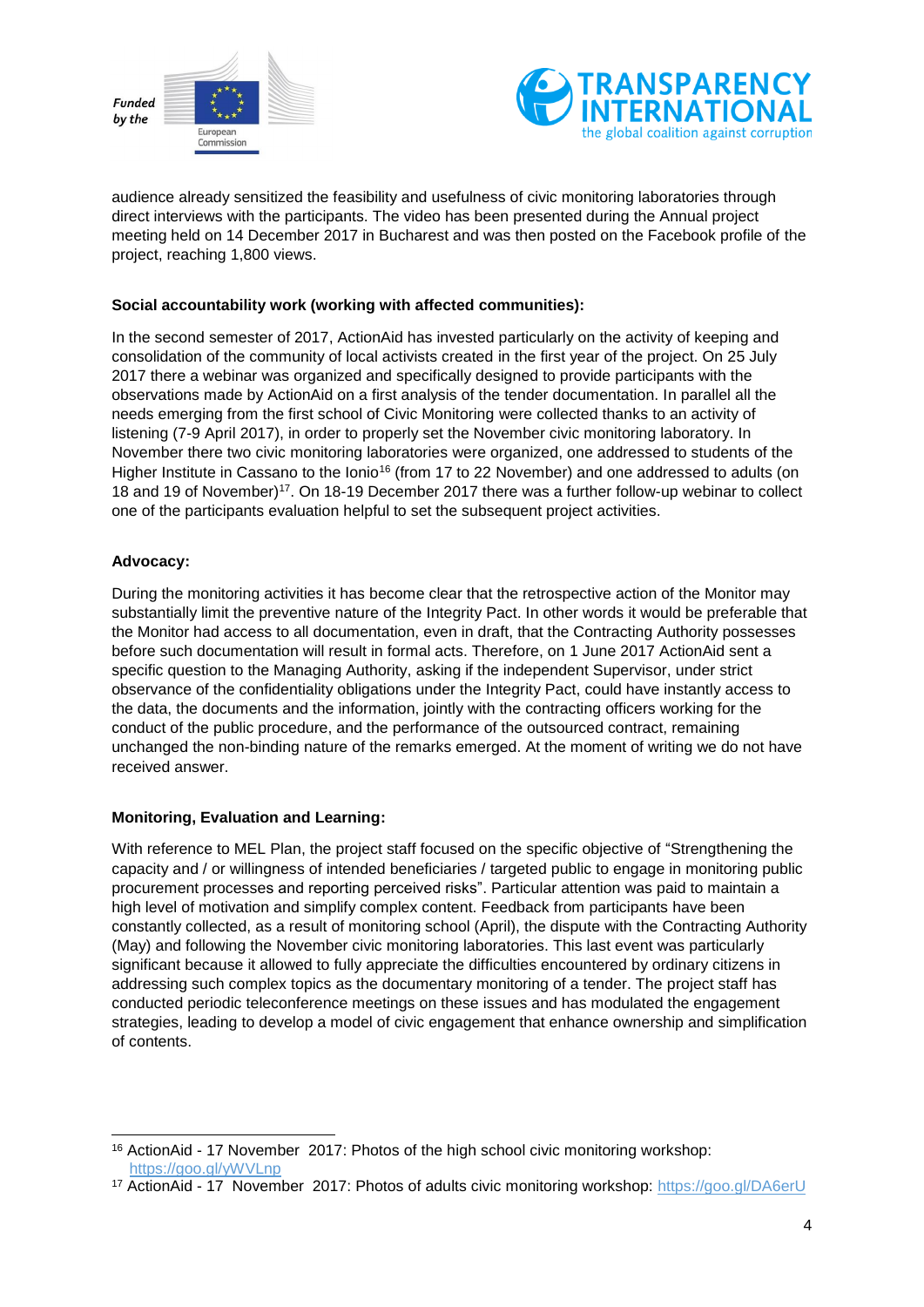



### <span id="page-4-0"></span>Amapola, Italy

The time span from July to December 2017 featured a strong focus on communication and social accountability activities.

#### **Monitoring activities:**

No monitoring activities were carried out owing to the delay with which the Region of Sicily (Managing Authority) finally approved the documentation allowing the Union of Municipalities of the Madonie Area (Contracting Authority) to finalise and publish the calls for bids.

However, in September the report on the pre-bidding phase<sup>18</sup>, finalised during the first semester and complemented with an abstract in English in August<sup>19</sup>, was published on the website [www.monitorappalti.it.](http://www.monitorappalti.it/)

Moreover, Amapola's monitoring model was set up taking into account the learning goals of the project. A living document aimed at tracking the development of project activities, the Base Year Monitoring Model contains the monitoring steps and will be finalised gradually with the activities implemented. The model will be made available online at the beginning of 2018.

Furthermore, in December, the open data expert who will contribute, in the framework of the three Italian projects, to setting up the related open data platform was recruited in cooperation with Transparency International Italia and ActionAid.

#### **Communication activities aimed at ensuring transparency of the IPs and of the project:**

As far as communication is concerned, a further two videos (in addition to the two already made in the first semester) of the web documentary that will come along with the implementation of the project were finalised and made available online on 8 September and 6 November, respectively. The third video presents the implementation process of an eight-step Integrity Pact, whereas the fourth video provides details on structural funds. Pending the publication of the calls for bids, these further two videos were finalised. Moreover, a new video was made with a Professor of administrative law concerning the Italian legislative framework on Integrity Pacts, and the text of the video on the eightstep Integrity Pact, which will be recorded in January, was translated into English. Besides, a leaflet providing information on Amapola's Integrity Pact<sup>20</sup> was finalised and released in January 2018. In addition, in order to understand whether and how communication activities should be furthered, two meetings with two advertising agencies were organised in Palermo. The budget implications of such cooperation patterns will be evaluated at the beginning of 2018.

#### **Citizen and stakeholder engagement:**

1

In the framework of the activities aimed at involving citizens, an agreement was signed with a secondary school concerning the monitoring activity – by communities and individuals – within the work-related school learning programme. The training pathway was presented to students in December and will start on 5 February 2018.

<sup>18</sup> available at: http://www.monitorappalti.it/sites/default/files/01\_Report%20di%20monitoraggio\_fase%20pregara.pdf

<sup>&</sup>lt;sup>19</sup> available at: http://www.monitorappalti.it/sites/default/files/Executive%20Summary\_prebidding%20report\_ita-eng.pdf

<sup>&</sup>lt;sup>20</sup> available at: http://monitorappalti.it/sites/default/files/AmapolaPieghevole\_Stampa.pdf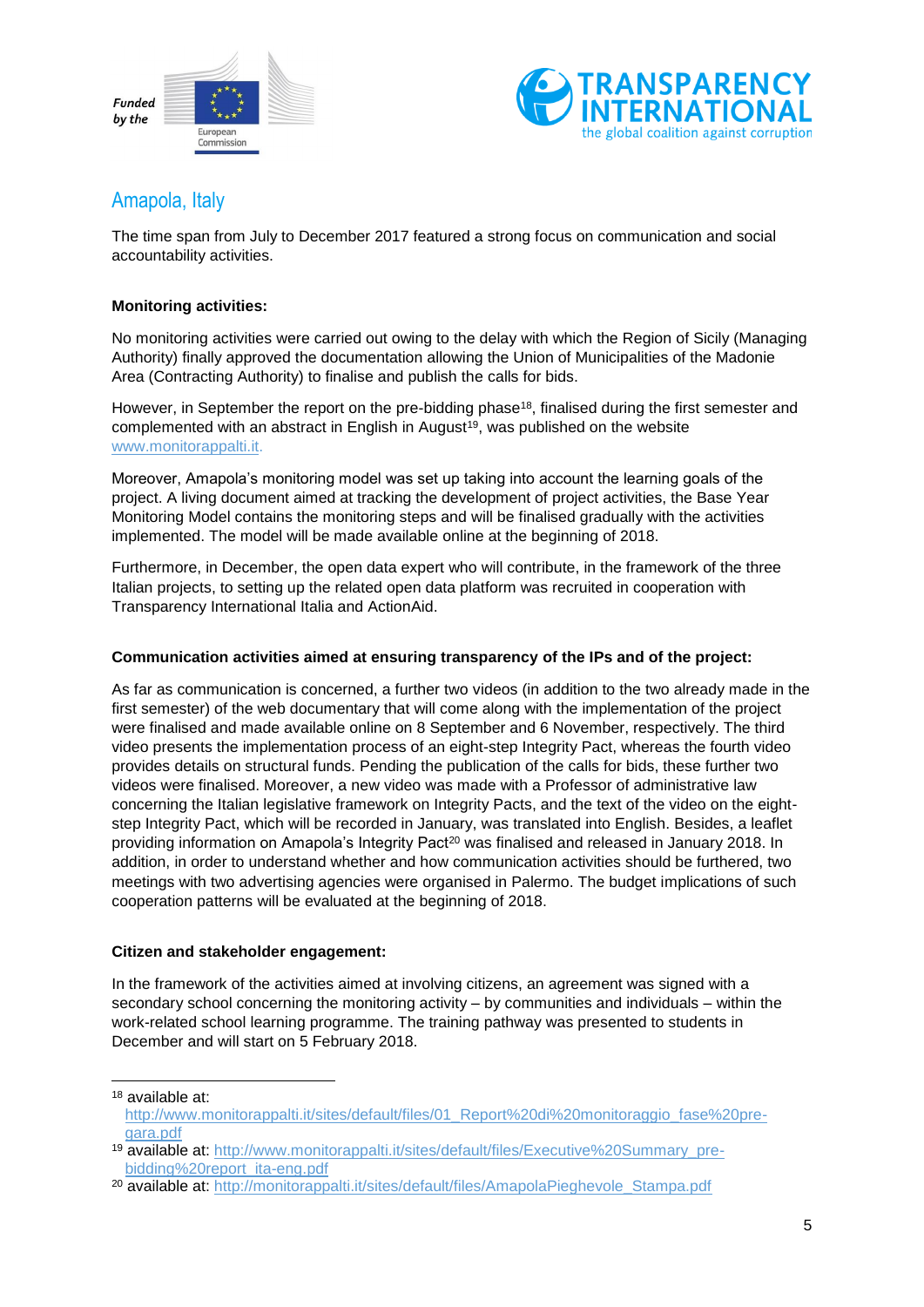



In view of the importance of disseminating knowledge on Integrity Pacts within the public administration, as well as of strengthening administrative capacity, a questionnaire on training needs was prepared with the aim of assessing the level of knowledge and, at the same time, spreading information on the project.

As to advocacy activities, the project was presented – in cooperation with Transparency International Italia – to the National Anti-Corruption Authority on 18 October in Rome. A communication channel was thus established with a view to enabling Italian projects to activate a preferential communication channel, if necessary.

#### **Monitoring, Evaluation and Learning:**

Besides, during the semester, the team member tasked with carrying out MEL activities focused on the preparation of the monitoring document and of the related indicators, in compliance with the new approach adopted within the project. The document and the indicators were set up in consultation with both the project coordinator and the team member in charge of communication and outreach activities. The document and the indicators were finalised at the meeting held in Bucharest, and will be reviewed in January 2018.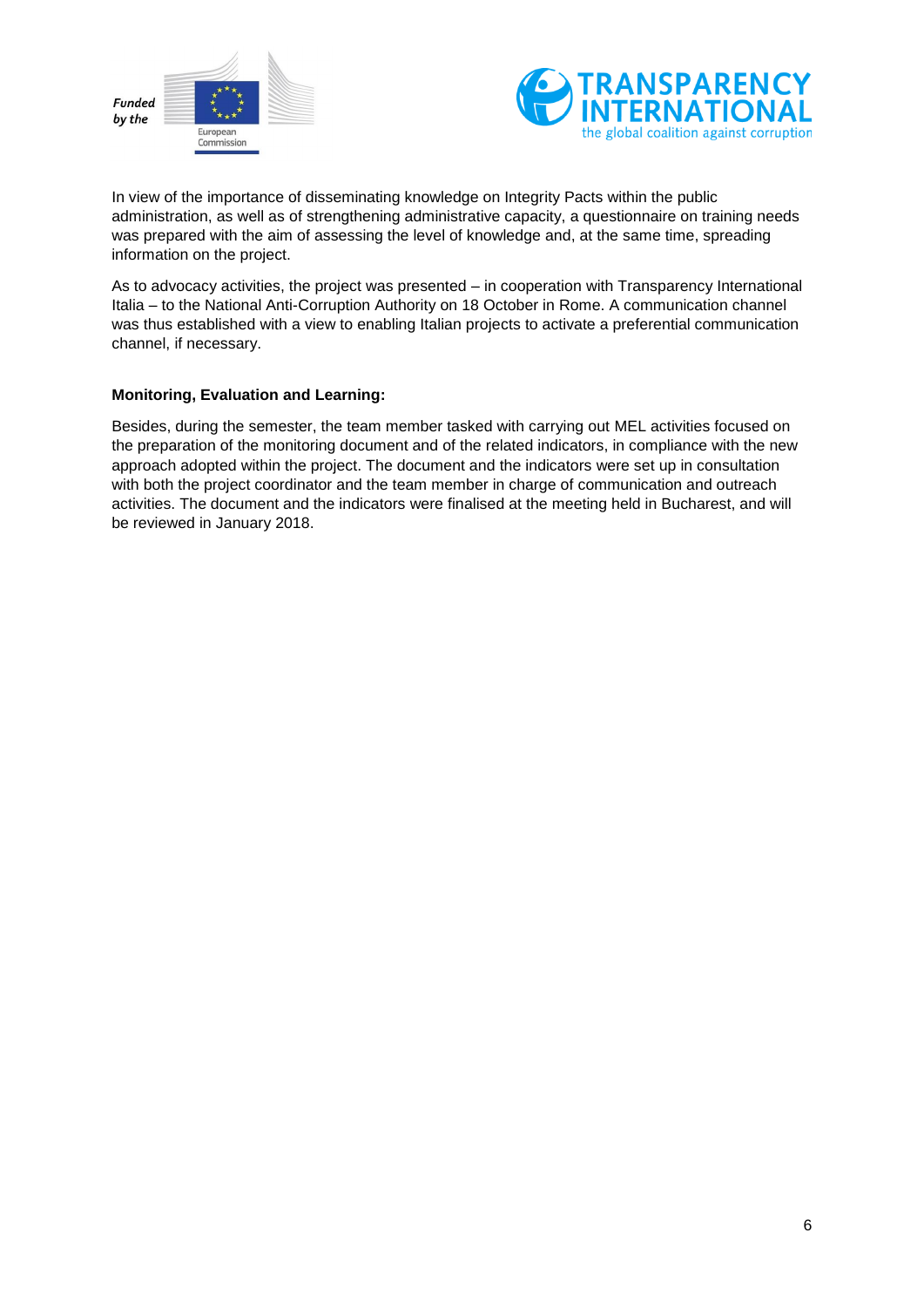



### <span id="page-6-0"></span>Romanian Academic Society

#### **Progress towards signing the IP:**

From July-December 2017, we undertook several unforeseen activities aimed at signing the Integrity Pact with the Managing Authority for the Operational Programme Administrative Capacity (MAOPAC).

Following our meeting with ANAP on 28 June 2017, we proceeded to prepare a draft Government Memorandum which was sent on 10 July 2017 to ANAP, the Ministry of Public Finance, the Ministry of Regional Development, Public Administration and European Funds, the Ministry of Justice and to the Minister-delegate for European Funds. The Memorandum would set the tone for us to be able to implement the Pact, in a pilot stage, only within the 3 public institutions that proposed the contracts which were selected by DG REGIO and TI-Secretariat in 2015 (1 for RAS and 2 for TI Romania, at the time). Therefore, this document would offer an interpretation of the manner in which the Pact could operate within the limits of national law only for the 3 respective projects.

ANAP's detailed feedback came on 8 August and contained the following arguments:

- The NGOs cannot monitor, evaluate and, therefore, make any recommendations on the "conformity with the public procurement law" of the procurement procedure and the contracts' implementation itself, but only on integrity related aspects because the "independent monitor" is not present as a legal term in the constellation of entities which are allowed to do so (the public procurement agency, control entities, Count of Accounts, MAs, CAs and courts);
- The NGOs cannot monitor the discussions within the Evaluation Committee since the law explicitly states who can and cannot be present. Also, the CA cannot argue that there is a need for an outside expert. In addition, we cannot have access to the committee's decision and the resulting documents before they are published. Therefore, there will be no real time monitoring before the decision is published;
- The NGOs cannot have privileged access to the info which we listed in Annex 1 of the Integrity Pact, but only to that which is subject to FOI legislation. Also, although we can have access to the procurement file after the winner is selected, we cannot have privileged access to information pertaining to procurement procedures which are regulated by internal, simplified CA rules (the so-called contracts which fall under Annex 2 of the national public procurement law). These procedures do not necessarily have to pass through a transparent procurement procedure but the new pp law does oblige CAs that use this option to publish all info online after the winner is selected, on the official procurement website. However, MAOPAC is willing to give us access to all the necessary information, except that which pertains to the bidders' offers and to the Evaluation Committee's decision before it is published;
- ANAP conducted its own research on how the IP is organized in Italy (Commune of Torino and ISFOL) and concluded that they found no conclusive evidence on what the monitor does and as to the monitor's need to have access to the CAs documentation and to the bidders' offers. By extrapolating to the situation in Romania, ANAP stated that IPs should be regulated only in national laws on corruption, conflict of interest in public procurement and loyal competition. Therefore, not in the procurement law itself and that they should only refer to conflicts of interest, corruption and loyal competition.

Given the fact that the discussions with ANAP were prolonged, RAS decided to resume its communication with MAOPAC with the aim of establishing the final version of the agreements (Cooperation Memorandum and Integrity Pact) and to start the monitoring activity. Thus, on 6 July 2017, we sent to MAOPAC – according to the discussions we had – the updated version of the Cooperation Memorandum which contains amendments to the clause referring to the obligatory presence of the independent monitor in the Evaluation Committee. On 19 September, we received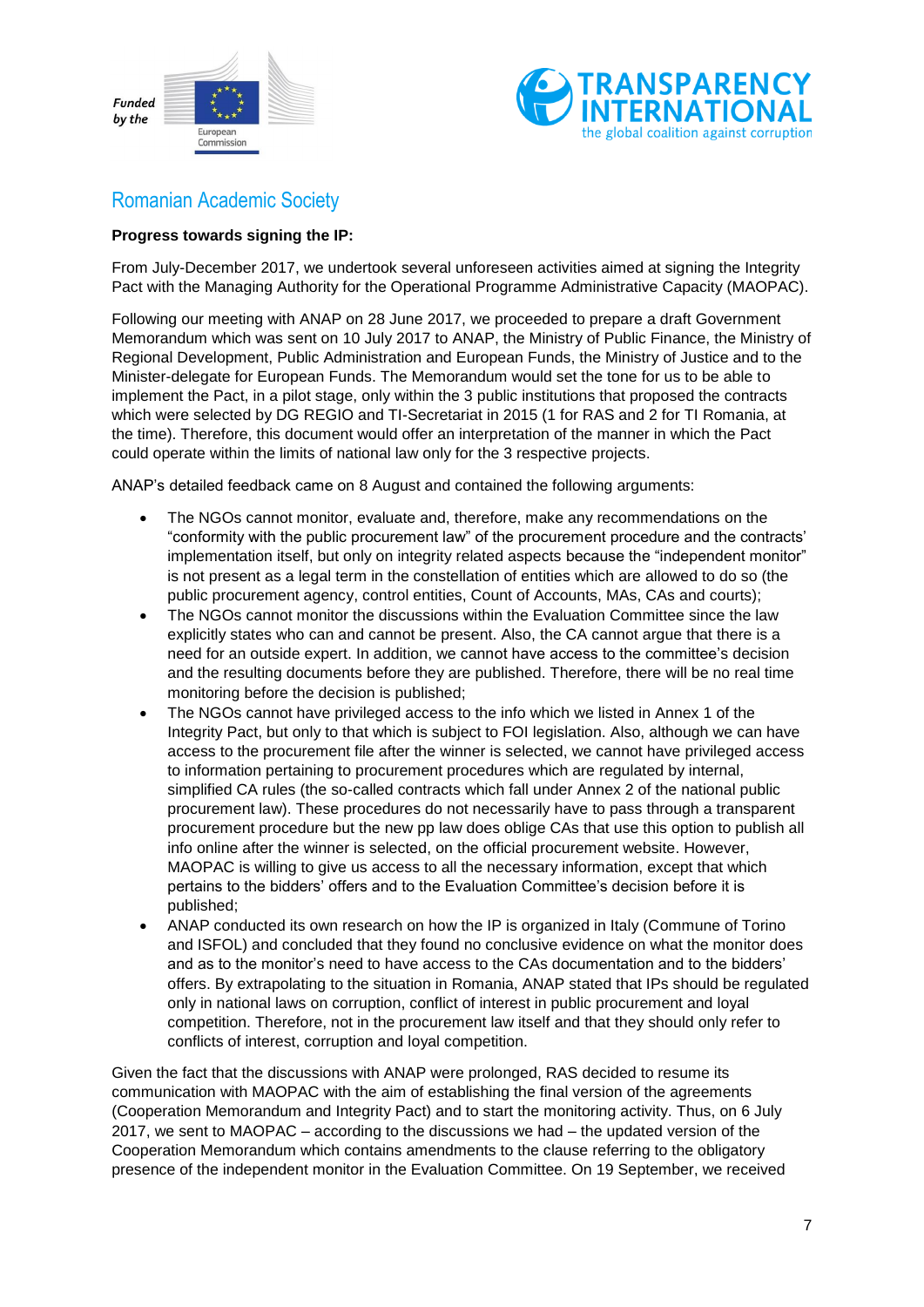



feedback from MDRAPFE's (Ministry of Regional Development, Public Administration and European Funds) Legal Department asking us to deliver a consolidated version of the IP arguing that having two separate documents is confusing. We conformed to this request and delivered on 29 September a single document – the Cooperation Memorandum contains the text of the Integrity Pact as an annex – even though the same Legal Department asked for them to be separate at the beginning of our negotiations. On 6 November and 21 November we received feedback from MAOPAC to which we responded in a timely manner. Also, on 15 November, we delivered to MAOPAC the descriptive text on the IP instrument which is to be inserted in the Terms of Reference. At the end of this reporting period our IP documentation received a green light from the MDRAPFE Legal Department and it misses just two signatures: the Secretary General's and the Minister's.

SAR's strategy is to comply with the several strict limitations foreseen by the public procurement legislation in force. Should the Government Memorandum enter into force after the Cooperation Memorandum and the Integrity Pact are signed with AMPOCA, SAR will modify the clauses in accordance with the provisions of the Government Memorandum (see Advocacy section).

#### **Monitoring activities:**

No monitoring activities took place during this reporting period.

#### **Communication activities aimed at ensuring transparency of the IPs and of the project:**

During this reporting period, July – December 2017, the communication activities focused on the promotion of the meaning and use of the IP in Europe and Romania. While awaiting the final official signatures of the IP and the start of our monitoring activities, the task of convincing other relevant entities that the IP is desired and useful in Romania was a delicate matter. Nevertheless, our efforts were directed in several directions: (1) on carefully formulating RAS's answers to the CA's requests and comments on the Cooperation Memorandum and Integrity Pacts texts; (2) posting articles on the IP project website (meaning of the tool, its usage, financing etc.), relevant news from ANAP, articles on the most important legislative changes in the Romanian public procurement sector, articles on corruption cases that had a public procurement component or the misuse of EU funds; (3) RAS participated in several meetings to promote the IP and engage with the targeted relevant communities.

On 3 August 2017, RAS participated in the debate organised by TI RO and IPP for business associations and labour unions. Following the presentation on the IP tool, the monitored contracts in Romania, there was a hand on discussion on the opportunities and institutional path that the civil society can take in order to contribute to a more transparent and efficient public procurement system and a more efficient spending process of public resources. In spring 2018, the project partners will most probably follow up by organizing another meeting with the business sector.

On 3 October 2017, the project partners (RAS, TI Ro and IPP) organised a joint debate on the IP with relevant NGOs that are stakeholders in our particular contracts. The participants were very interested in the IP and very much willing to follow up and participate in the contracts' monitoring and the overall IP project. For our communication-related projects, we invited 9 important advertising, media and events associations, out of which 3 confirmed and 1 actually came. The entity which did participate is called BRAT and it is the largest media audit association in Romania.

Following this debate, on 11 November 2017, RAS organised a bilateral meeting with BRAT with two main objectives in mind. The first was to prepare an interview on procurement practices in public media campaigns – this was conducted in writing between November – December 2017 and it will be finalised and published in spring 2018. The second was to discuss the set of standardised rules for public procurement in media and advertising that BRAT, together with other NGOs and ANAP, drew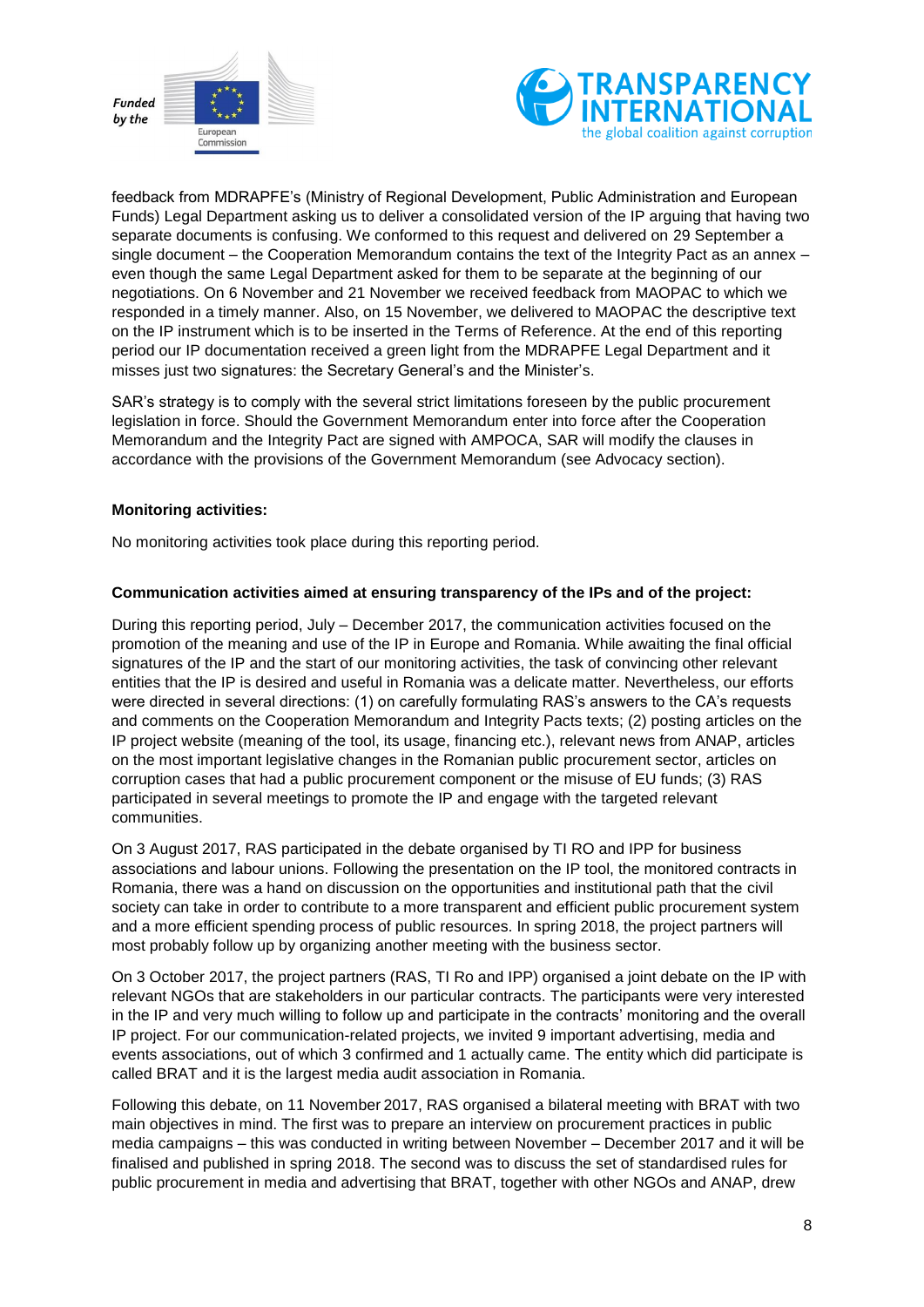



up several years ago. BRAT created a similar manual based on the previous procurement law that was the only reference document on procurement in communication and media. This useful resource has not been used once since its creation and our intention is to jointly update and advocate that it be recognized and promoted officially by ANAP since it would bring about a positive change in this particular field. We are planning to negotiate its use by MA OPAC in all three monitored projects, review the results and compare them with the results of previous similar contracts so as to evaluate if cost-effectiveness improved as a consequence of this new methodology.

In December 2017, after discussing with the other project partners on how to increase knowledge on IP tool, we agreed to prepare a video with interviews with various independent monitors, bidders and EU officials. We all agreed that the best time for the interviews to be conducted was the Stakeholders Meeting that took place in Bucharest. Consequently, on 14 December we filmed the following interviews:

- **Pascal Boijmans**, Head of Unit, DG Regional and Urban Policy, European Commission (in English)
- **Claire Martin**, Project Leader Public Accountability, Transparency International Secretariat – Project Coordinator (in English)
- **David Ondráčka**, Executive Director, Transparency International Czech Republic and TI Board Member (in English)
- **Renata Krok**, Contract Manager, PKP Polskie Linie Kolejowe S.A. (in Polish)
- **Joanna Nowak**, In-house legal counsel, ZUE S.A. Contractor (in English & Polish)
- **Marcin Waszak,** Project Coordinator, Stefan Batory Foundation, Independent Monitor (in English & Polish)
- **Gabriella Nagy**, Head of Public Funds Programme, TI Hungary (in English and Polish)
- **Christian Quintili**, Project Manager, ActionAid, Italy (in English)
- **Irina Lonean**, Project Coordinator, TI Romania (in Romanian)
- **Adrian Moraru**, Director, Institute for Public Policies (in Romanian)
- **Valentina Dimulescu**, Project Coordinator, Romanian Academic Society (in Romanian)

The video montage will be finalised at the end of February 2018. Its promotion will be done via RAS's YouTube channel, its lean Romania website and via different online materials and during future events and debates.

The video snippets of the Polish interviewees were sent to our colleagues from Stefan Batory Foundation so that they arrange their own translation into English.

#### **Social accountability work (working with affected communities):**

No social accountability activities took place during this reporting period.

#### **Advocacy:**

RAS, Transparency Romania and IPP arranged a meeting with the ANAP decision makers to discuss the issues raised in the institution's last reply on 20 March 2017. The meeting took place on 28 June 2017. The conclusion was that we can prepare a Government Memorandum that would set the tone for us to be able to implement the Pact, in a pilot stage, only within the 3 institutions that proposed the contracts which were selected by DG REGIO and TI-Secretariat in 2015.

Considering that ANAP launched a public debate on a Draft Ordinance meant to make changes to the primary public procurement law, the 3 organizations sent out a press release on 21 July calling upon ANAP to take into consideration our amendment proposal on permitting civil society to monitor the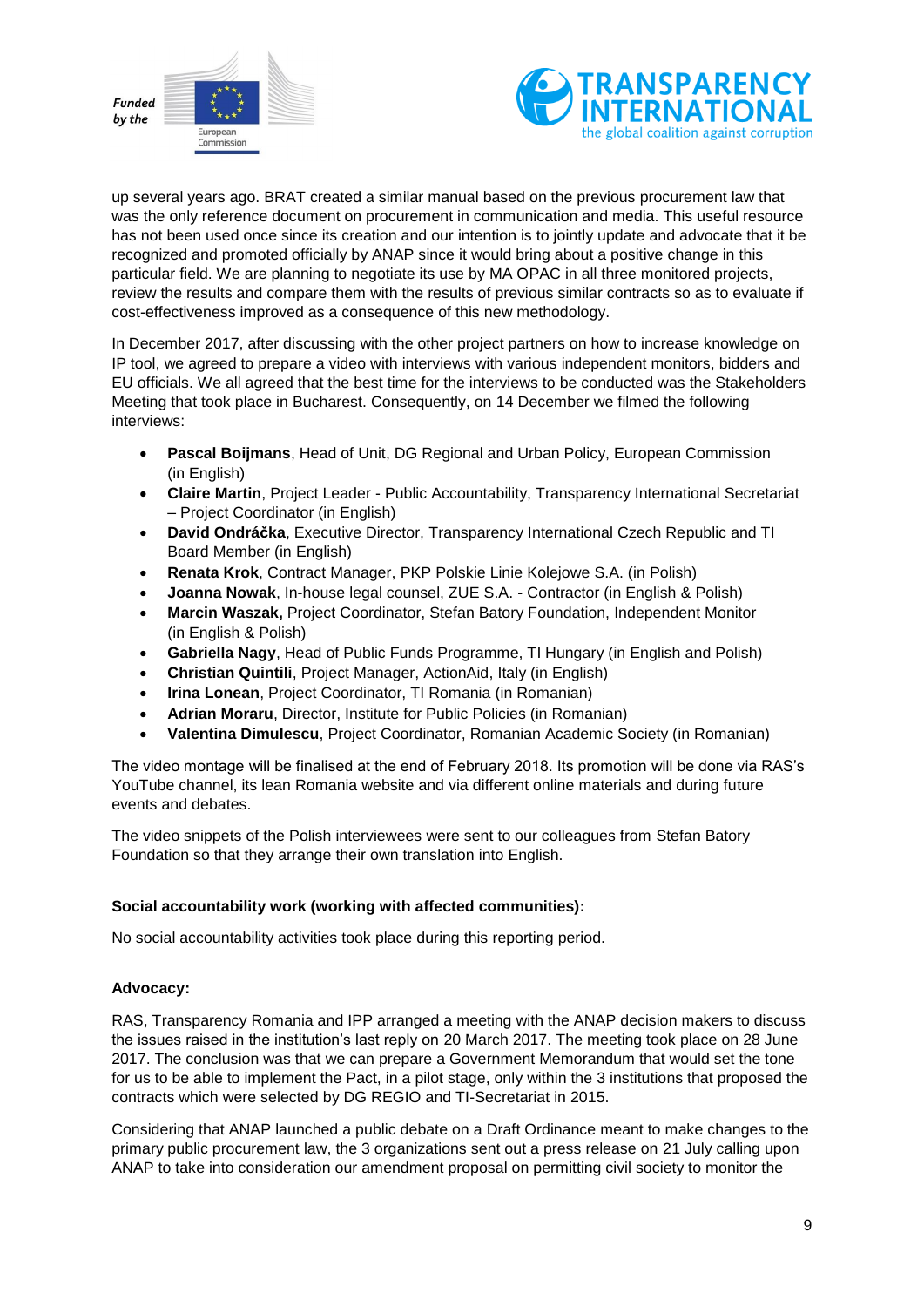



integrity of public procurement procedures. Specifically, we suggested a clause that would expressly mention that Contracting Authorities have the possibility to use Integrity Pacts and that a detailed description of the mechanism will be set out in the secondary legislation. We received ANAP's answer on 28 August which rejected our proposal by referring to the draft Memorandum mentioned above and argued that, pending the Memorandum's acceptance is not timely to introduce such a clause in the primary public procurement law. On 5 September, the 3 organizations sent a joint answer to ANAP arguing in favour of the proposed clause.

#### **Monitoring, Evaluation and Learning:**

The draft MEL plan and the MEL planning document were drawn up during this period.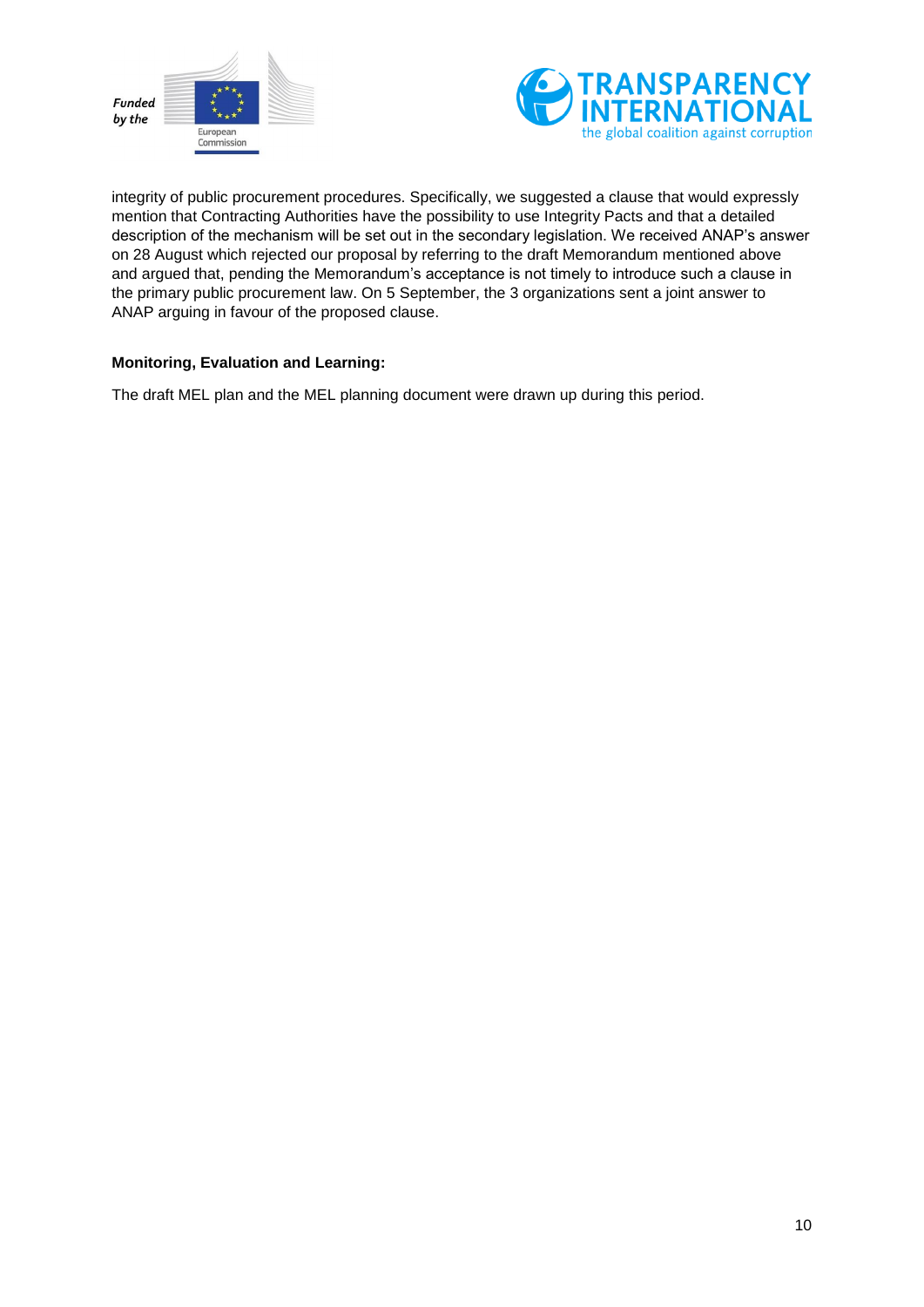



### <span id="page-10-0"></span>Stefan Batory Foundation, Poland

#### **The contractor and the contract engineer join the pact:**

PKP PLK a ZUE S.A. (the CA) signed a Design and Build contract for Railway Line No. 1 between Częstochowa and Zawiercie in the presence of media and a Batory Foundation representative in Katowice on 20 July. The Contractor made a representation stating there was no conflict of interest between the Contractor's representatives and members of the Tender Selection Committee at the time of contract award.

The contract includes module II of the Integrity Pact that mandates the Batory Foundation (the Social Partner) to receive copies of contracts with subcontractors, correspondence regarding any claims and amendments in the contract with the Contractor. Furthermore, the Contractor undertook to implement an ethical management and whistleblower protection policy in line with the guidelines developed by the Batory Foundation and attached to the tender dossier.

The Company concluded another contract for the engineering oversight of the project monitored by the Social Partner in Wrocław on 4 August. The MP Mosty and Drogowa Trasa Średnicowa S.A. were selected as the Contract Engineer. The contract includes provisions on the Contract Engineer responsibilities towards the Social Partner that included providing access to any documents related to claims and/or amendments of the contract with the Contractor.

The Contracting Authority, the Contractor, the Contract Engineer and the Social Partner held their first joint meeting in the PKP PLK Wrocław office on 29 August to discuss the terms and conditions of their co-operation and their mutual expectations with regard to sharing information and access to documents. The parties agreed to hold Integrity Pact review meetings at least once a quarter starting in the following year.

#### **The interaction with the contractor:**

Following the execution of the contract, the Contractor submitted a statement to the Social Partner confirming it had placed its bid independently and without any communication, arrangement or understanding with other contractors; it also submitted a draft Policy to be implemented under the Integrity Pact. The draft Policy was found to be in line with the Batory Foundation guidelines and it was adopted by virtue of a ZUE S.A. President's Order of 6 October 2017. This entails that employees, subcontractors and service providers may report abuse in confidence to a dedicated advisor. The Contractor must include obligations to adhere to ZUE S.A. Policy and to adopt in-house whistleblower protection measures in all contracts with subcontractors. In case the subcontractor finds any actions found to be not in compliance with the IP, they are bound to report such irregularity to the Contractor and the Social Partner.

In addition, a meeting was held with the Social Partner to discuss the adoption of and challenges with the whistleblower protection policy in the Company in the Contractor's Kraków office on 24 October. It was agreed that the Contractor could expect some Social Partner's support in developing the Policy. Acting on the request from the Contractor, the Social Partner collected and shared recommendations regarding the mitigation of risks associated with storing sensitive information provided by whistleblowers.

#### **Challenges are effectively addressed with the technical consultant:**

Monitoring activities were temporarily scaled down as a result of the conflict of interest of the Technical Consultant (JPL Project). The Technical Consultant had shared its expertise with MP Mosty that later submitted a bid for the engineering oversight of the project monitored by the Social Partner.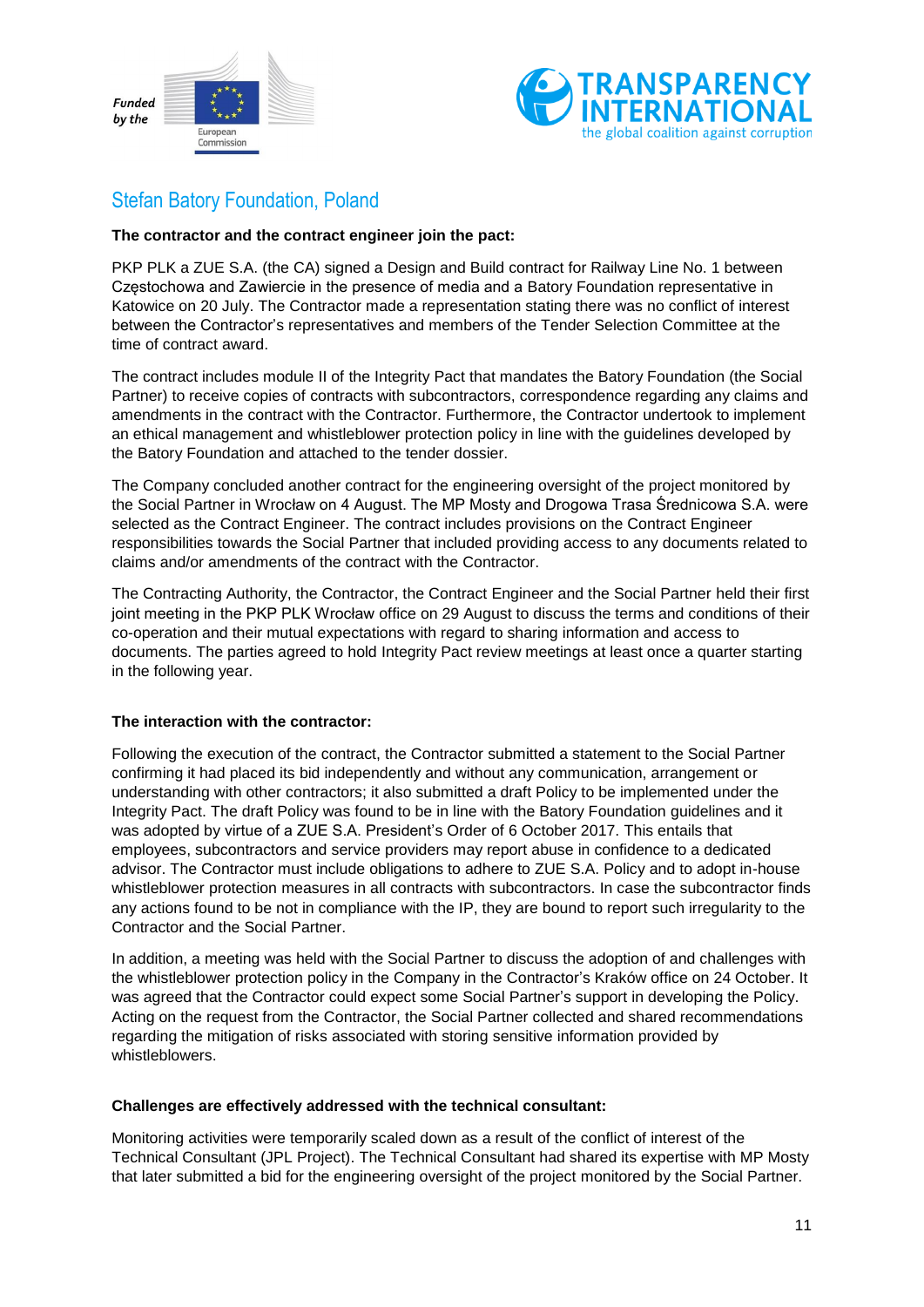



As a result, the relationship with the technical consultant was suspended in the monitoring team until the Contract Engineer had been selected. When MP Mosty was actually awarded the contract, the Foundation agreed with the Contracting Authority to terminate JPL Project.

Recruitment for a new Technical Consultant with railway expertise continued throughout September and October and proved extremely challenging. The engineering market was tight as Poland was to spend PLN 66 billion on railway infrastructure under the EU 2014-2020 financial perspective. Only a few quotations had been received and all of them exceeded the available project budget. The Contracting Authority was notified about the issue and it suggested that JPL Project could be reinstated in the monitoring team if it is no longer in any relationship with the Contract Engineer such that it could lead to a potential conflict of interest. Ultimately, JPL Project was found to be no longer the MP Mosty's subcontractor for the upgrade of Railway Line No. 1 between Częstochowa and Zawiercie as it had withdrawn its expert, so it was reinstated as the Technical Consultant for the Social Partner.

#### **Project monitoring – initial steps:**

The monitoring team continued its efforts to develop a methodology for monitoring infrastructure projects by building on the experience of its international partners. The Foundation kept track of the files and records of the ZUE S.A. project and monitored modifications of the budget and the schedule, Contract Engineer's monthly reports, correspondence with the Contractor and its eight claims it had filed to date. Regarding claims that pointed to likely negligence in project preparation and management that could result in damage to public interest, the Social Partner sought the consultant's opinion. Furthermore, representatives of the Social Partner took part as observers and discussion participants in two monthly briefings held by the Contract Engineer in Częstochowa on 15 November and 14 December. Whenever such monthly briefings were not attended by the Social Partner it relied on the minutes provided by the Contract Engineer.

#### **Communication activities aimed at ensuring transparency of the IPs and of the project:**

A dedicated website [www.paktuczciwosci.pl](http://www.paktuczciwosci.pl/) was launched in September; it features information on fighting corruption in government contracts, the background to the European Commission project and the implementation of pilot Integrity Pact projects in other countries. First and foremost, it offers information on the monitoring activities conducted by the Stefan Batory Foundation, progress in the monitored project, current developments and publications. The website supports electronic filing of whistleblower reports with regard to the monitored railway project.

PKP PLK awarded a contract for communications and promotion of the project to upgrade of Railway Line No. 1 between Częstochowa and Zawiercie to a Łódź-based company APLAN in August. Representatives of the Foundation took part in the kick-off meeting between the Company and the PR agency where it was agreed that the Integrity Pact/monitoring would be communicated as part of the project promotion. The parties agreed to share their mutual resources and keep each other informed about any planned communication activities. In addition, the company agreed to include in all their promotional materials information that the investment is monitored by the Integrity Pact and a link to the dedicated website. Main communication activities are planned to start just before building works begin in June 2018.

All major participants of the pilot project in Poland (PKP PLK, ZUE S.A. and the EU Transport Project Centre under the recommendation from the Ministry of Development) sent their representatives to the Integrity Pact conference to review experience after two years of the programme organised by Transparency International in Bucharest on 15 December. In addition, the Contracting Authority and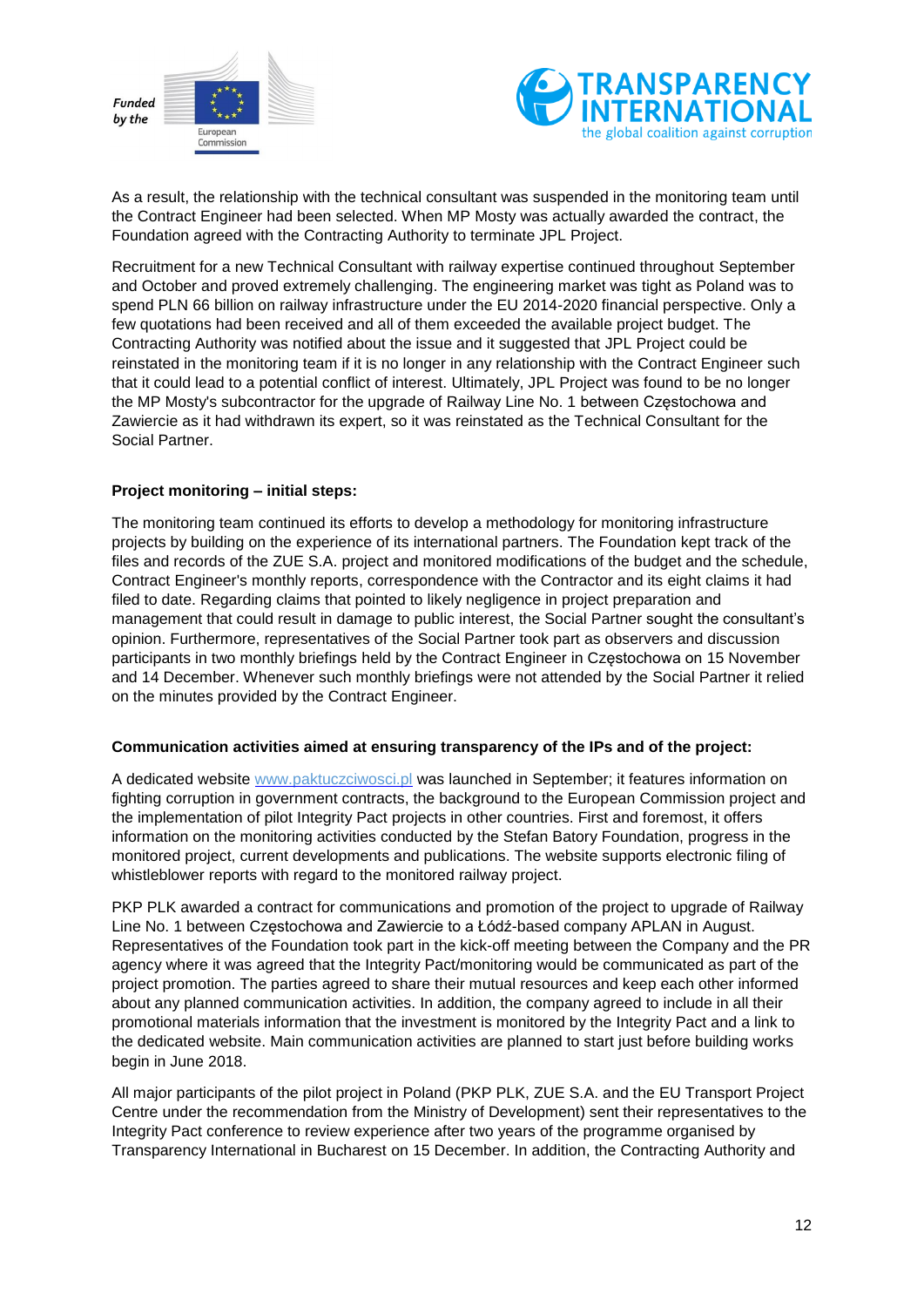



the Contractor took part in a panel discussion where they shared their experience with the Social Partner and their general opinion on the relevance of the Pact for their organisations.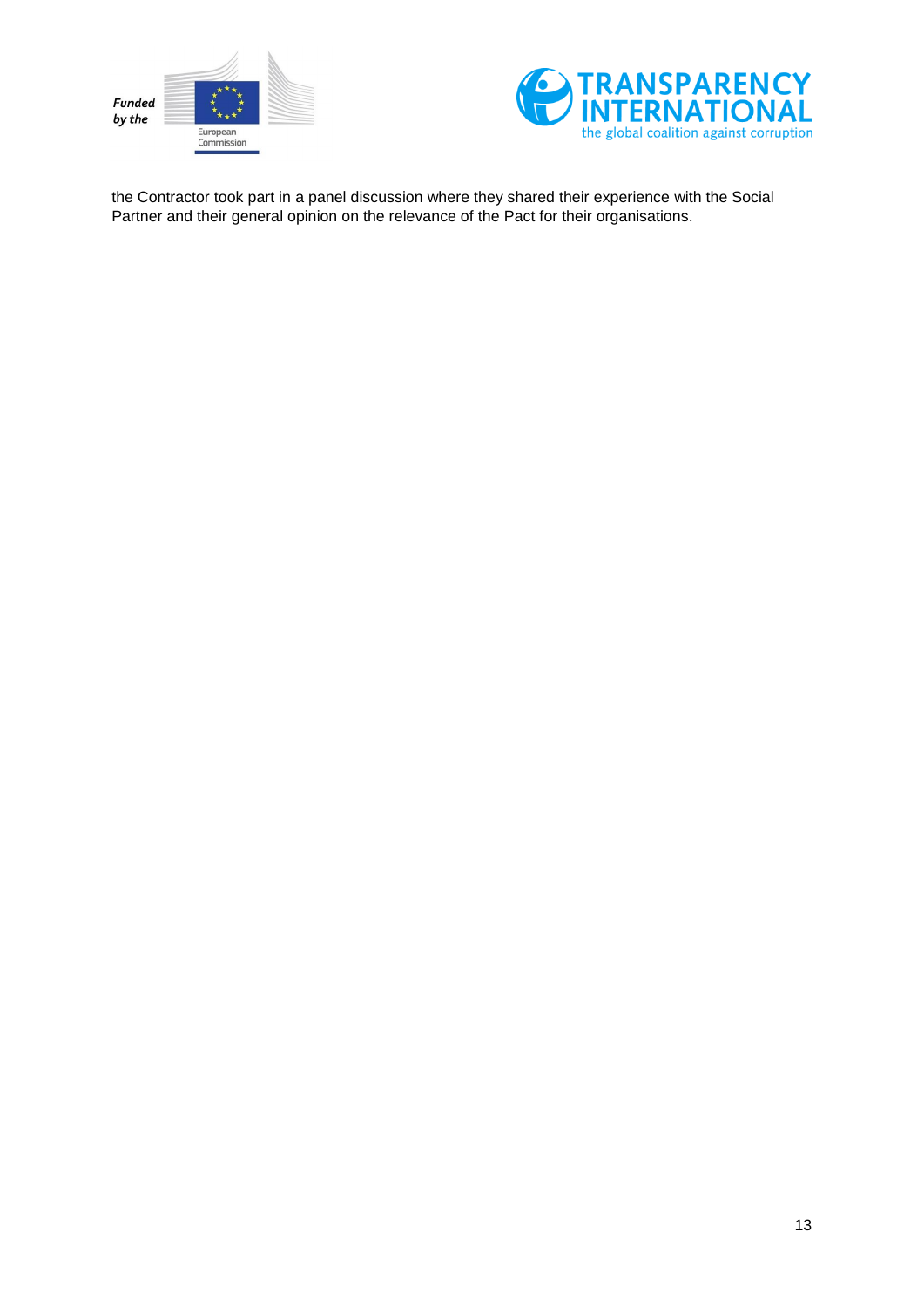



# <span id="page-13-0"></span>TI Bulgaria

The activities carried out by Transparency International Bulgaria during the reporting period in the framework of the 'Integrity Pacts – Civil Control Mechanism for Safeguarding EU Funds' project followed the development of a public procurement procedure for 'Zheleznitsa tunnel'. In this context, the following key stages and events may be outlined:

- April August 2017 preparation of the second procurement procedure for 'Zheleznitsa' tunnel
- 1 September 2017 launch of the second procurement procedure
- 29 September 2017 termination of the second procurement procedure
- 17 October 2017 launch of the third procurement procedure
- 28 November 2017 opening the submitted bids for the design and construction of 'Zheleznitsa' tunnel

#### **Signature of Integrity Pact(s):**

Following the termination of the first public procurement procedure for the design and construction of the tunnel in April 2017, the new tender was expected to be prepared and conducted under new circumstances and conditions, most importantly the new Public [Procurement](http://www.aop.bg/fckedit2/user/File/en/Normativna%20baza/ZOP_03_05_2016_EN.pdf) Act (promulgated SG no. 13 of 16 February 2016) applicable to all public procedures after 15 April 2016, as well as the different approach endorsed by the Road Infrastructure Agency (RIA) in the elaboration of the tender documentation.<sup>21</sup> In order to take account of the new legislation in force and the RIA rules governing the management of the procurement cycle, the Independent Observer and the Contracting Authority agreed to sign a new Integrity Pact (instead of an annex to the former IP) in relation to the procedure under preparation. This approach also aimed to facilitate the interested private companies and the general public in following upon their specific roles and commitments under the Pact.

The negotiations between Transparency International Bulgaria and the Road Infrastructure Agency on specific provisions of the document continued till the end of August 2017. Reaching a compromise on the scope of information and the manner for its provision by the Contracting Authority for the purpose of the independent monitoring turned out to be a challenge. RIA's cautious position may to some extent be explained with the tension to which RIA administration was put following the scandal with the missing part of an offer. The disappearance of documents was the reason to terminate the first procurement procedure. However, this should not be used as an excuse to restrict the transparency of the internal processes and procedures. On the contrary, more transparency would have a positive effect on the public confidence in the institutions and their image.

Reaching a consensus on the purpose, spirit and implementation of the Integrity Pact, on 1 September 2017 the heads of Transparency International Bulgaria and the Road Infrastructure Agency [signed](http://integrity.transparency.bg/en/integrity-news/the-new-tender-for-zheleznitsa-tunnel-under-observation-of-transparency-international-bulgaria/) a new Integrity Pact to the public procurement procedure for the design and construction of 'Zheleznitsa' tunnel lot 3.1 'Struma' motorway, which this time was split into three lots. This procedure was terminated upon a recommendation of the Public Procurement Agency following amendments in the tender documentation made by the Contracting Authority during the time period for the submission of offers.

When the third procedure for this project was launched on 16 October 2017, the Independent Observer and the Contracting Authority signed a third [Integrity Pact.](http://integrity.transparency.bg/en/wp-content/uploads/sites/2/2017/11/IntegrityPact_20171016_FinText.pdf) The reasons for signing a

<sup>1</sup> <sup>21</sup> RIA succeeded the closed down state enterprise National Company "Strategic Infrastructure Projects" as a Contracting Authority in the first tender for 'Zheleznitsa' tunnel. The National Company "Strategic Infrastructure Projects" had prepared the tender documentation and announced the public procurement. The succession took place at the stage of submission of offers.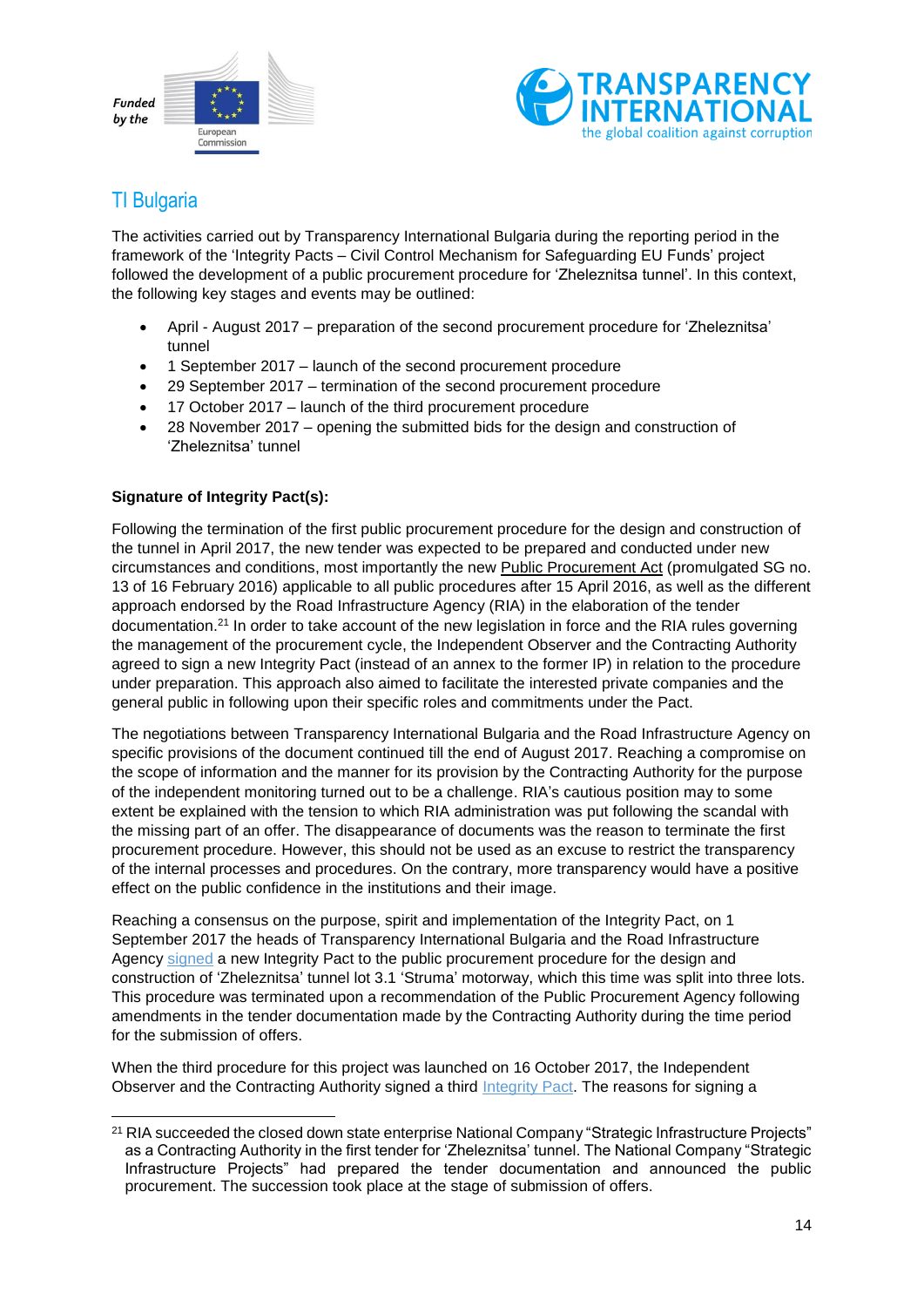



separate document are similar to the ones stated above in this report, and the document of the Pact itself did not undergo any substantial modifications compared to the version from September 2017.

Respecting the commitments made as regards publicity, the Contracting Authority published the Integrity Pact under both the [second](http://www.api.bg/PROXY/index2.php?/public/index.jsp?proc=942) and the [third](http://www.api.bg/PROXY/index2.php?/public/index.jsp?proc=972) procedure on its website.

#### **Monitoring the procurement procedure for the design and construction of 'Zheleznitsa' tunnel:**

#### *Second procedure announced with decision no. 92 of 1 September 2017:*

Parallel to negotiating the text of the Integrity Pact, the team of Transparency International Bulgaria monitored the preparation of the new public procurement. The monitoring followed publicly available information as well as information provided by the Contracting Authority during specifically arranged meetings and conversations. In addition, the Independent Observer collected the viewpoints of the business as regards the expected changes in the public procurement. At the stage of preparation of the procurement procedure, the Road Infrastructure Agency and the Ministry of Regional Development and Public Works announced that the procurement would be split into three lots and the implementation period would be reduced in view of the time periods under the Operational Programme "Transport and Transport Infrastructure" 2014-2020 co-financing the project.

Following the launch of the procedure and the publication of the tender documentation, the monitoring team started intensive work on analysing the documentation. The changes made by the Contracting Authority at the stage of the submission of offers resulted in a statement of the Public Procurement Agency (PPA), which recommended that the procedure be terminated. The reasons of the PPA were premised on the conclusion that the changes made in fact changed the scope of potential tenderers, which is inadmissible according to the law.

Transparency International Bulgaria elaborated a special monitoring report on this procedure. The report focuses on the key aspects of the second tender such as the major differences between the first and second tender and the termination of the procedure. The monitoring report will be published on the project website after the verification procedure with the Contracting Authority has been completed.

#### *Third procedure announced with decision no. 115 of 17 October 2017:*

The third procedure for 'Zheleznitsa' tunnel was announced by the Contracting Authority mid-October. The preliminary review of the documentation demonstrates that it has not been significantly changed as compared to the documents and requirements concerning the second procedure. Transparency International Bulgaria continues its monitoring of the ongoing procedure.

A representative of Transparency International Bulgaria attended the first open meeting of the evaluation committee. The meeting took place on the initially announced date of 28 November 2017. The submitted bids were opened during the meeting. A total of 28 companies and associations took part in the procedure, of which eight submitted offers for lot 1, 13 - for lot 2, and 7 - for lot 3. The committee shall evaluate and rank the bids within 12 months from the date they have been opened. The monitoring team continues to follow closely the procedure.

#### **Transparency:**

During the reporting period Transparency International Bulgaria continued updating its dedicated project website [http://integrity.transparency.bg/.](http://integrity.transparency.bg/) The final [monitoring](http://integrity.transparency.bg/wp-content/uploads/2018/01/1srTender_2ndReport_FIN_BG.pdf) report on the public procurement terminated in April 2017 was elaborated. The ['Monitoring'](http://integrity.transparency.bg/en/monitoring/) section which provides real-time information on the course of procedures of 'Zheleznitsa' project was regularly updated as well.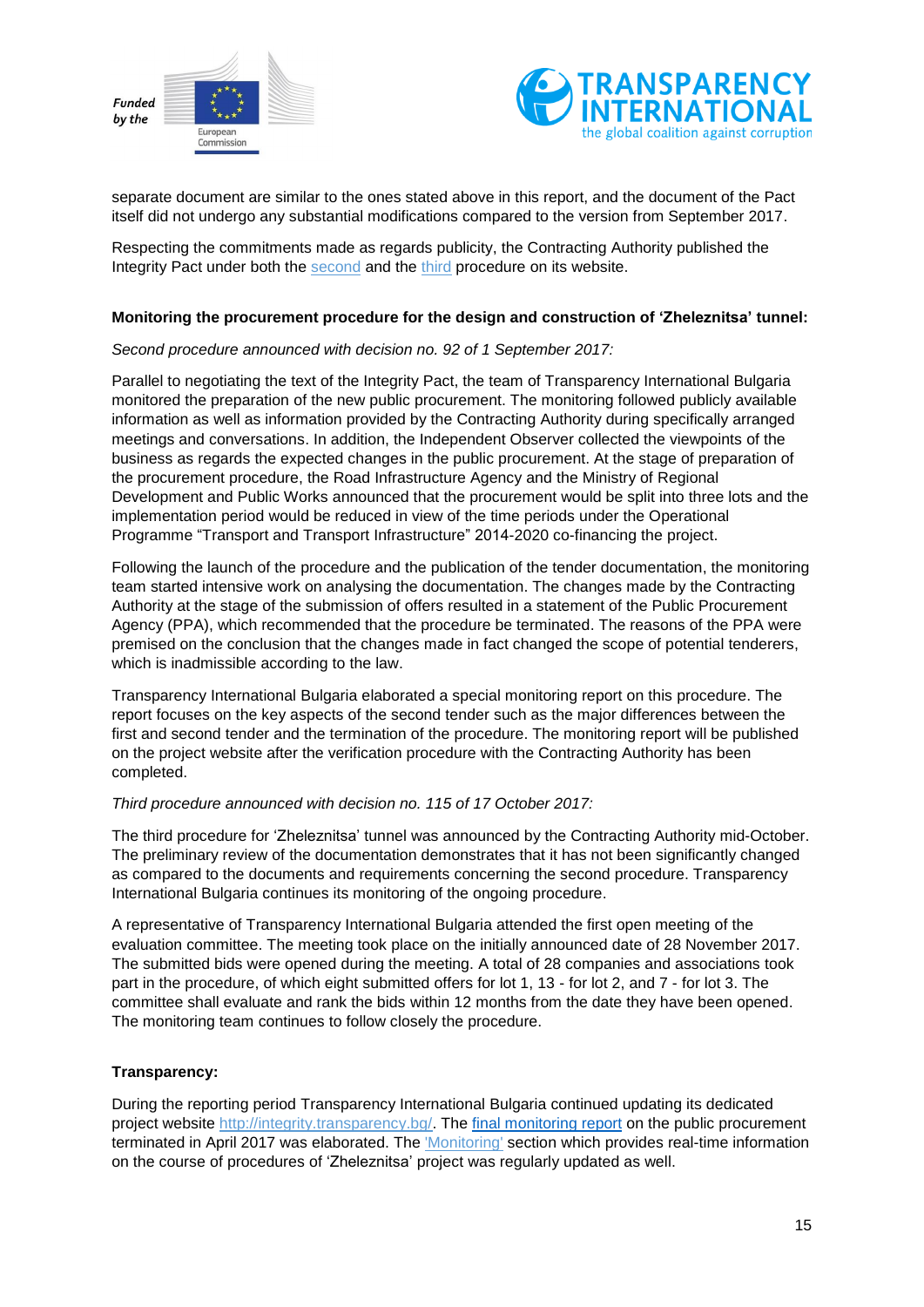



#### **Public events and training:**

Members of the "Integrity Pacts – Civil Control Mechanism for Safeguarding EU Funds" project team took part in the annual Integrity Pact Stakeholder Event. The meeting took place on 14 December 2017 in Bucharest, Romania and gathered together representatives of the European Commission, Contracting Authorities, business and non-governmental organisations. Participants in the event had the opportunity to present the progress in project implementation in their respective countries and to discuss possible solutions for the problems they encountered. Four interactive seminars were conducted in the framework of the annual meeting. During the seminars participants representing one party to the Integrity Pact had the chance to assume a different role, which contributed to understanding the viewpoint of the other parties to the Pact. Michaela Rajkova from our team moderated the seminar on "Sharing lessons from IP experience: what works well and what should we try to improve".

In December 2017 the team of Transparency International Bulgaria took part in a two-day training on the Monitoring, Evaluation and Learning component – part of the project aimed at establishing how, why and in what circumstances the Integrity Pacts contribute to improving the public procurement process.

Transparency International Bulgaria regularly takes part in online seminars and consultations organised by the project coordinator, Transparency International Secretariat. Our team's experience in the monitoring of public procurement and the application of the Integrity Pact is often sought by the other partners involved in the initiative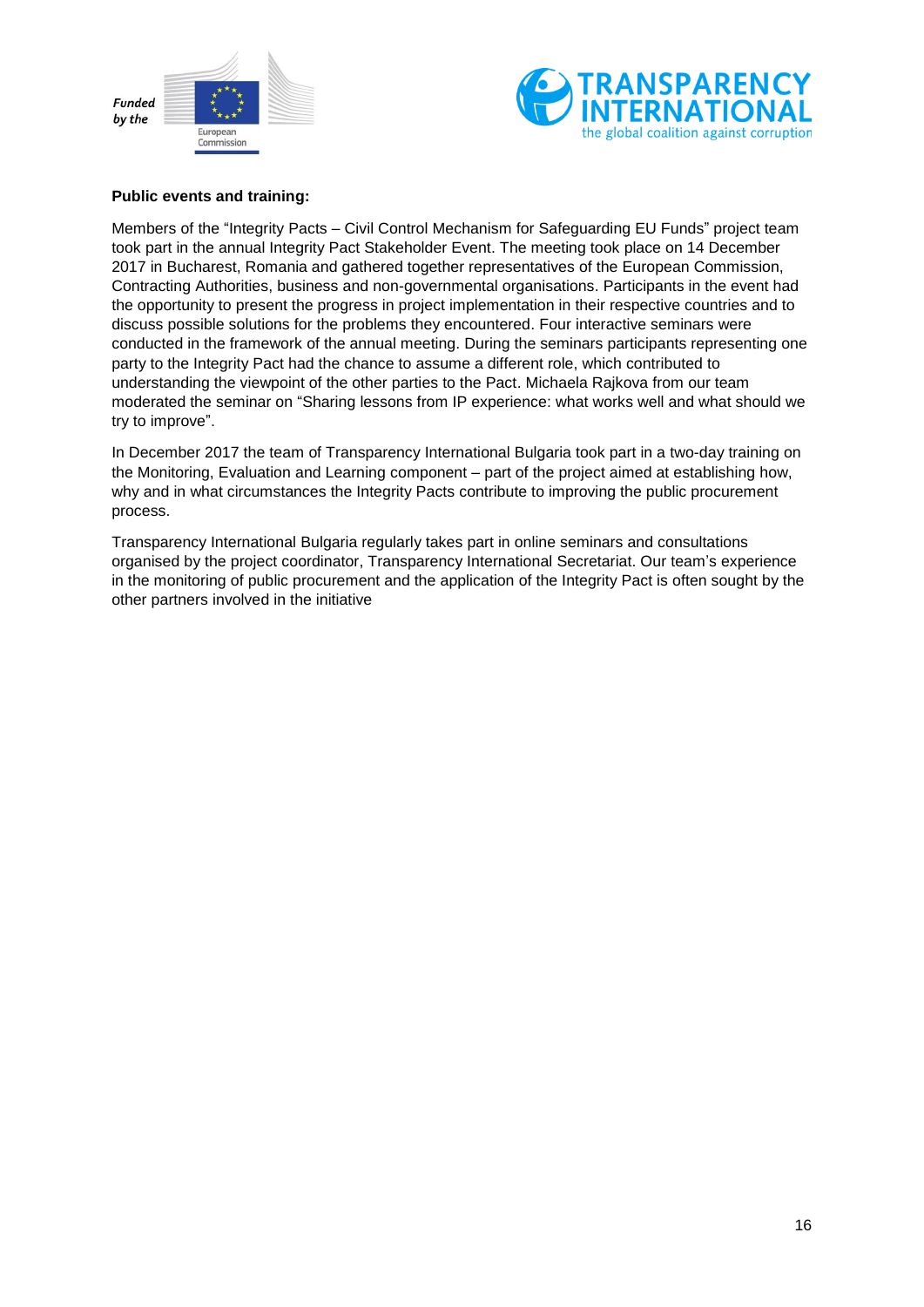



# <span id="page-16-0"></span>TI Czech Republic

In the fourth period under assessment, the implementation of the Integrity Pact (IP) project, in connection with the proper completion of the tender procedure (May 2017) and the signing of the Contractor Selection Decision, the chosen contractor being BDO IT a.s., has moved on to the phase of fulfilling the Ministry of Regional Development's public contract "Technical surveillance services for the operation of the MS2014+ information system".

On 9 August 2017 a coordination meeting was held at the Ministry of Regional Development, which was attended by representatives of the management of the Monitoring System Management Department and other employees of the Ministry of Regional Development (the contracting authority), representatives of BDO IT a.s. (the contractor) and companies involved in ensuring the operation of the MS 2014+ monitoring system (Tesco SW, DATASYS, T-Mobile). Martina Kotouček Mikolášková and Ivana Dufková represented the monitor Transparency International - Česká republika, o.p.s. (TI CZ).

The agenda was to meet BDO IT a.s. and its implementation team to present the individual aspects of the implementation of the public contract, with the emphasis on the project objectives and how they will be implemented in accordance with the subject of the contract (parameters of the functional project management, control mechanisms, project solution methodology, etc.). Another item on the agenda was to specify the timetable for the fulfilment of the subject of the contract and to determine how often follow-up meetings would be held. The requirements for cooperation between all parties in terms of project coordination and management were presented, the main objective of which is to ensure the functionality, availability and stability of the monitoring system and its continuous development along with the improvement of user qualities.

The follow-up discussion focused on specifying the contractor's technical monitoring procedures in accordance with the subject-matter of the public contract. Within project management this is mainly about controlling the quality of project management, suggesting possible changes to the rules of project management, reviewing the timetable that has been set in advance, keeping records of observance of control points in accordance with the plan of activities, coordination with auditors, etc. Partial targets are also set in the area of technologies and solutions, with the emphasis on the assessment of solution proposals by the providers (MS2014+, the environment, security surveillance), the assessment of the quality of the outputs transmitted, with regard to the monitored parameters, the preparation of opinions and statements of a technical nature and others.

TI CZ as a monitor presented the concept of the Integrity Pact and its specific aspects with regard to the MS2014+ monitoring system (low public/media interest vs. high level of supervision from Czech auditing bodies, low level of possibility of direct involvement of other stakeholders etc.). The monitor presented main clauses of the IP contract and answered questions from the audience. The main ones focused on the issue of the Audit Office view on the monitor's recommendations and obligatory character of the recommendations. The discussion of the partners involved the possibility of data sharing during the monitoring process. With regard to the IP, the outcomes of the kick-off meeting were as follows: regular monthly informal meeting of CA, contractor, and monitor (was not held in December), regular exchange of documents (contractor's monthly notices/accounts, draft/final reports) and specification of communication channels to all stakeholders (via the CA).

Another formal discussion in the period under review took place on 27 September 2017 between Transparency International Česká republika (contract monitor) and BDO IT a.s. (contractor). The main objective was to set up suitable forms of communication and to appoint authorised persons for negotiations.

Both partners agreed that all documents and materials would be sent between both parties via the contracting authority (the Ministry of Regional Development). This procedure ensures that the Ministry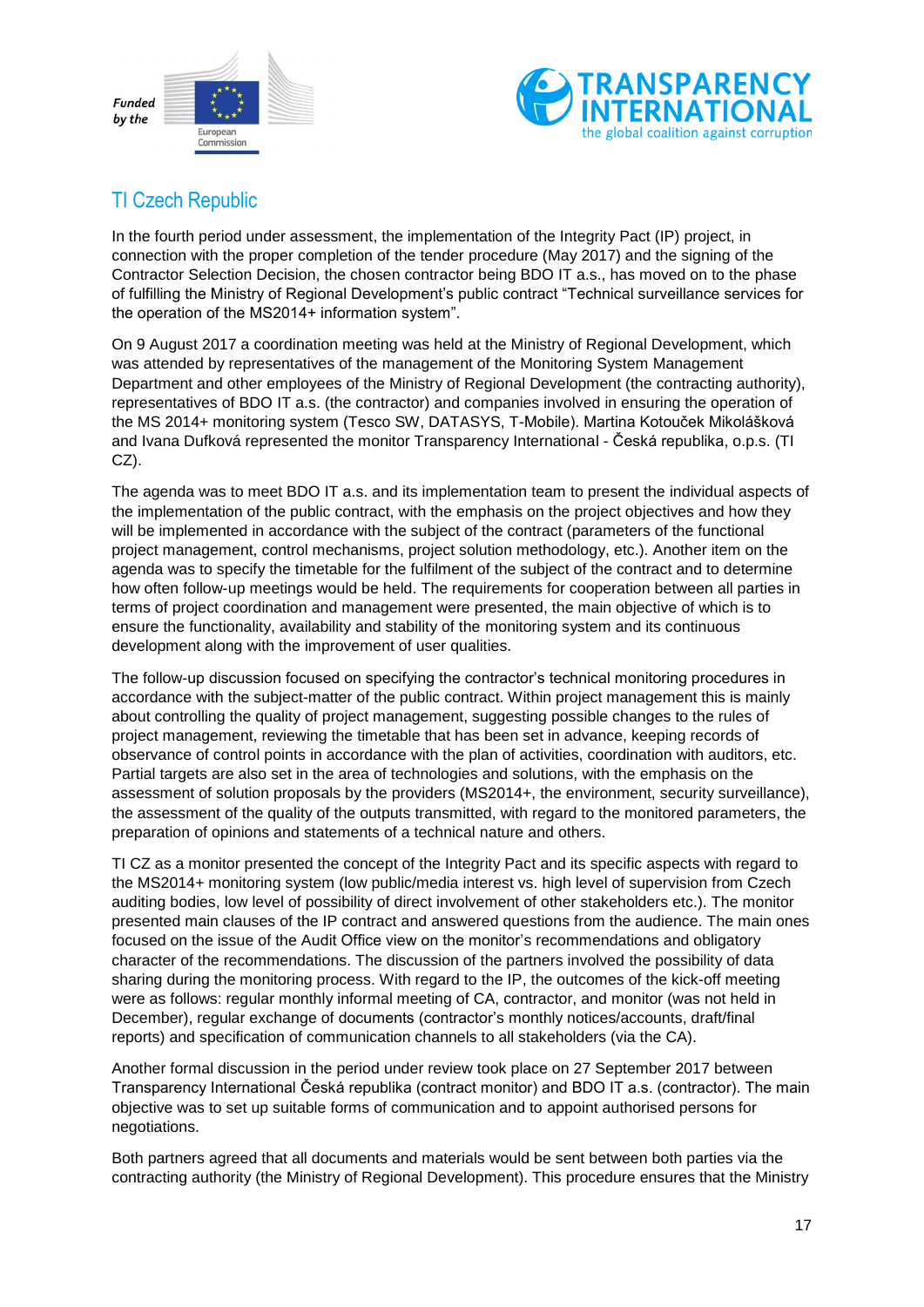



of Regional Development will always be informed about the content of communication between the monitor and the contractor.

Information about Integrity Pacts as a tool for improving the transparency and effectiveness of public procurement has also been presented during other events organised by Transparency International – Česká republika, o.p.s., in particular at seminars organised for the contracting authorities for public contracts in projects co-financed by the EU, meetings with partners in the private and nongovernmental sectors and during other projects.

Other communication activities during the period of the report included a number of meetings, consultations with different stakeholders (mainly business and public sector representatives - E&Y, TCC, municipalities of the city of Prague and Brno, anti-corruption officers of the CAs). They covered presentation of the IP tool and information about the project implementation. More details and relevant IP documents are available at the project web site which is regularly updated. Due to the nature of the project a monitor and contracted experts predominantly monitor the adherence of both the contracting authority and the contractor to the Integrity Pact, however a monitor uses all opportunities to present the IP as a Clean Contracting tool and to inform about the project implementation. The main focus is on the EU funds beneficiaries as the MS2014+ monitoring system users (Local Action Groups). As a part of its activities a monitor studied new legal documents (both on national and the EU level) in the field of the public procurement, reports of the Competition Office and the Supreme Audit office as well as experience in the public procurement field in other countries. All information gained is included in presentations during meetings, trainings and consultations.

In December 2017 representatives of the TI CZ project team took part in the annual conference of the Integrity Pacts pilot project which was held in Bucharest. All 15 IP partners, including representatives of managing bodies, contracting authorities and contractors, representatives of DG Regio, Transparency International EU and the TI Secretariat, attended the conference. The Czech Republic was represented on behalf of the contracting authority by the head of the Monitoring System Management Department at the Ministry of Regional Development, RNDr. Banka Fischerová, and an employee in the same department, Mgr. Eva Hipmannová.

Conclusion: The Integrity Pact project for the contract "Technical surveillance services for the operation of the MS2014+ information system" is being implemented in accordance with the schedule of activities and the stipulated objectives for the particular period. The project team has continued to work in the same composition. Information about the project, its activities and ongoing output are regularly updated on the project website (https://www.transparency.cz/pakty-integrity/).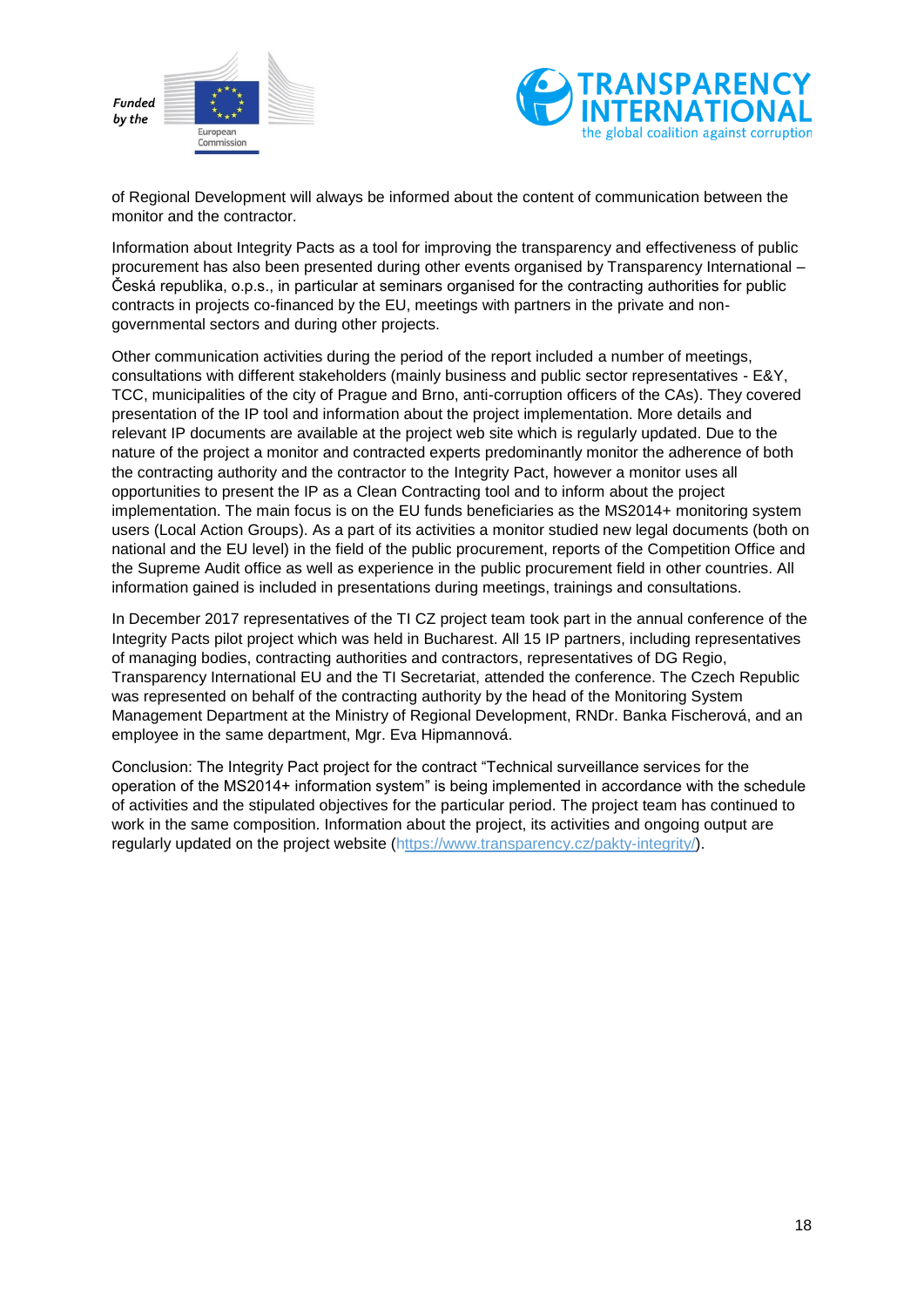



# <span id="page-18-0"></span>TI Greece

#### **Progress towards signing the Integrity Pact:**

During the current reporting period, TI Greece continued to follow the arrangement of matters concerning the maturity of the flood prevention project - that have to be resolved before the signature of the IP can move forward.

More specifically, TI Greece systematically requested information from the Contracting Authority (CA) regarding the Athens Water Supply and Sewerage Company's (EYDAP S.A.) assent for the transfer of a sewage pipeline in a specific area, in order to accommodate the storm water network. The approval process started in September 2017 and was completed in the end of December 2017, as technical designs for the transfer needed to be resubmitted by EYDAP's request. During the same period, TI Greece also focused its efforts in keeping up to date with the continuous issuing of ministerial decisions, guidelines, circulars and templates by the Hellenic Single Public Procurement Authority [\(HSPPA\)](http://www.eaadhsy.gr/) that are necessary for the clarification and application of the new requirements as set by Law 4412/2016, which applies in the specific public procurement process - subject of the IP (indicatively notification forms on the disclosure of conflicts of interest and prior engagement were issued by HSPPA on 27.12.2017).

The obligatory use of the online tendering platform for public works, as prescribed by law 4412/2016, is a new process in force since 20 October 2017, and foresees a) publication of all tender documents on the ESIDIS system (National E – Procurement Platform), b) submission of offers and communication/exchange of information between the contracting authority and the bidders through the ESIDIS system c) creation and keeping up of a public contract file in computerized form by the Contracting Authority (the competent technical service) and d) entry of all data in the 'Public Contract File' in electronic databases at the General Secretariat for Infrastructure of the Ministry of Infrastructure, Transport and Networks, with care and responsibility of the relevant competent contracting authority.

Due to the fact that the new process is significantly different than the one followed until recently (ex. submission of offers in hard copies etc.) the General Secretariat of Trade and Consumer Protection has been holding training sessions for all the contracting authorities and interested bidders with a view to assist in a normal transition.

In order to better comprehend the online tendering process that will be followed, TI Greece staff members and experts held meetings with representatives from the General Secretariat of Trade and Consumer Protection and the National E-procuring platform (promitheus.gov.gr) and participated in two training courses (on the use of platform by bidders and by contracting authorities). Familiarization with the new system is vital as TI Greece will seek to secure exceptional access to the system (access is granted only to contracting authorities, bidders and recognized audit authorities) with the aim to follow the tendering process real time and have direct access to all procedures followed in order to assess legality.

Although both the content of the IP and the Bidders' Accession Form have been completed and agreed upon with the CA since the  $1<sup>st</sup>$  half of 2017, TI Greece has highlighted the fact that adaptations may need to be made until its signature, mainly to respond to the ongoing requirements set by the new law (and its actual practice) and the conduction of electronic tenders. At this point the IP is with the lawyer of the CA to review adjustments.

The first months of 2018, the CA is expected to take the following steps: completion of bill of quantities and relevant project budget, approval from the Finance Committee and submission of a petition to the Managing Authority (MA) for funding in late February 2018. In agreement with the CA the IP and, if no more unexpected delays occur, signature of the IP is expected to take place over the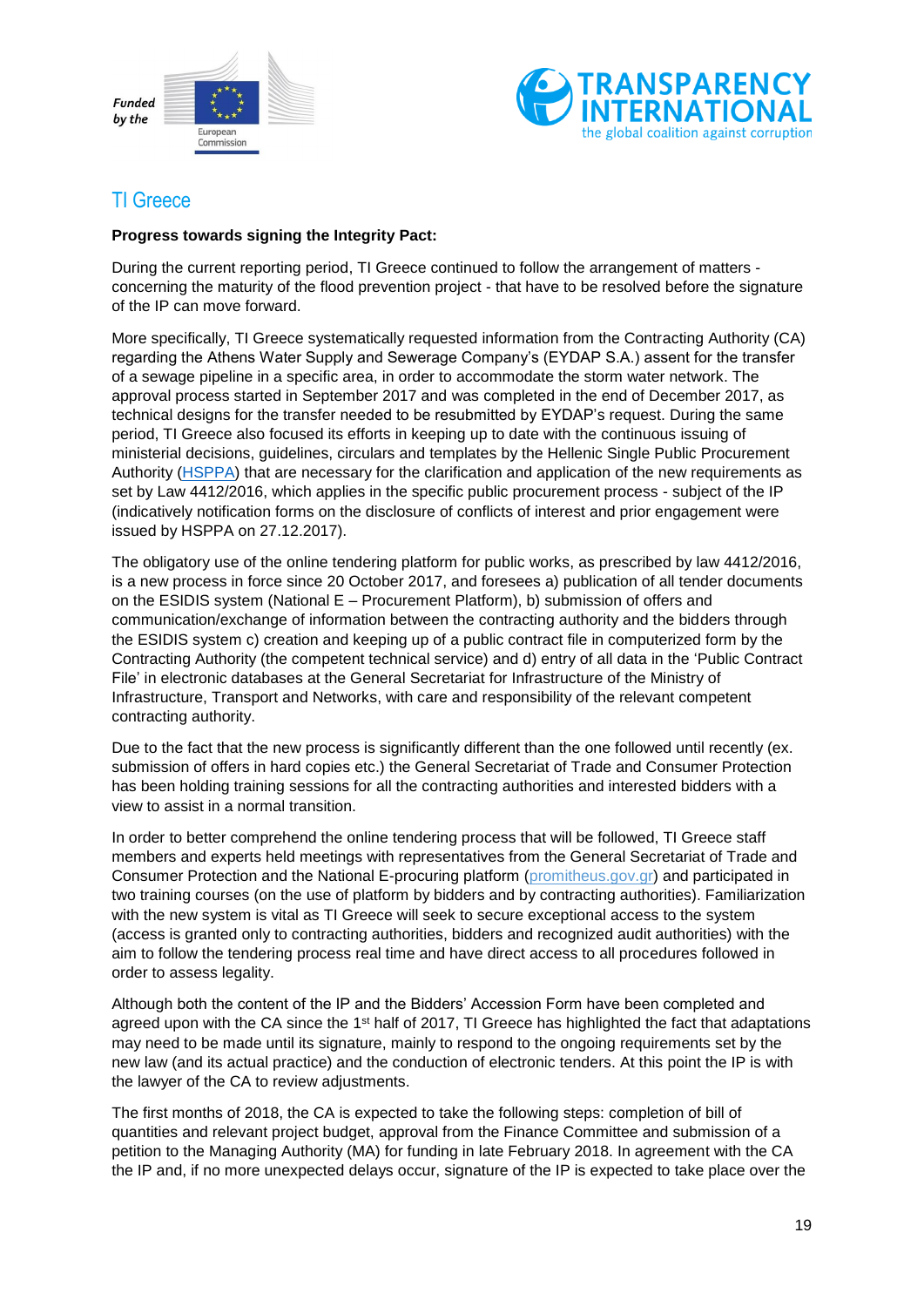



first 5 months of 2018, right after the MA issues approval for the project to be financed through EU Funds under the Call ATT009.

#### **Monitoring activities:**

The signature of the IP and the commencement of the monitoring process are set to follow the selection of the project for EU funding.

Even though the IP has not been signed yet, TI Greece systematically requested information from the Contracting Authority regarding the advancement of the required actions. Indicatively, the approval process for the transfer of the sewage pipeline was completed in the end of December 2017. Following steps for the Contracting Authority that will take place in the first months of 2018 are the completion of bill of quantities and relevant project budget, the approval of the abovementioned from the CA's Finance Committee and the submission of a petition to the MA for funding in late February 2018.

TI Greece is expected to commence the monitoring process as soon as the IP is signed.

#### **Communication activities aimed at ensuring transparency of the IPs and of the project:**

TI Greece has completed the development of a dedicated website (www.integritypact.gr) that will be continuously updated in order to ensure regular publication of information on IP implementation, monitoring reports and all other relevant project information, including information by other project partners. The website will be publically available and user friendly. It will also include general information on IPs, a dedicated sub-page for the IP in Greece (including a timeline), information on all project partners' projects, media outlets, a map of all EU countries where an IP is implemented, news, a white list (that will include the bidders that have acceded the IP, the date of accession and date and reason for withdrawal/exemption from it, should they occur) and a communication form for citizens/groups/CSO's or any interested actors to pose questions regarding the implementation of the programme (public work) and the project. In case somebody wants to file a complaint, TI Greece – due to the closure of its ALAC - will only provide information regarding the entity responsible to accept/investigate this complaint. The CA's website will host a website banner that will lead to the Integrity Pact Greece website.

The launch of the website is scheduled along with the signature of the IP. The website is, therefore, currently not accessible.

During the reporting period, TI Greece also created in-house communication material (flyer for bidders, preparation of project's main flyer) and worked with both TI EU Office and TI Secretariat in order to advance project communication. In particular, in July 13-14, 2017 representatives from TI EU Office (Policy Officer and Communication Officer) joined TI Greece staff member and experts in an on-site walkthrough and filming in areas where the flood prevention works will take place, followed by interviews of representatives from the CA and the MA (video is currently being processed by TI EU Office). TI Greece also supported TI-S in shaping the relevant project page for the TI global website.

In addition, project related news (i.e. 24/7 interview with reps from the CA and MA, 25/7 TI EU office feature, 27/9 TI-S project page, 8/12 TI Greece Annual Conference IP mention by TI GR Chair, 14/12\_Participation in Stakeholders' event in Bucharest) have been posted on the TI Greece Facebook page and twitter account, as teasers for the official launch.

[https://www.facebook.com/permalink.php?story\\_fbid=2027193687306296&id=684593984899613](https://www.facebook.com/permalink.php?story_fbid=2027193687306296&id=684593984899613)

[https://www.facebook.com/permalink.php?story\\_fbid=2033357536689911&id=684593984899613](https://www.facebook.com/permalink.php?story_fbid=2033357536689911&id=684593984899613)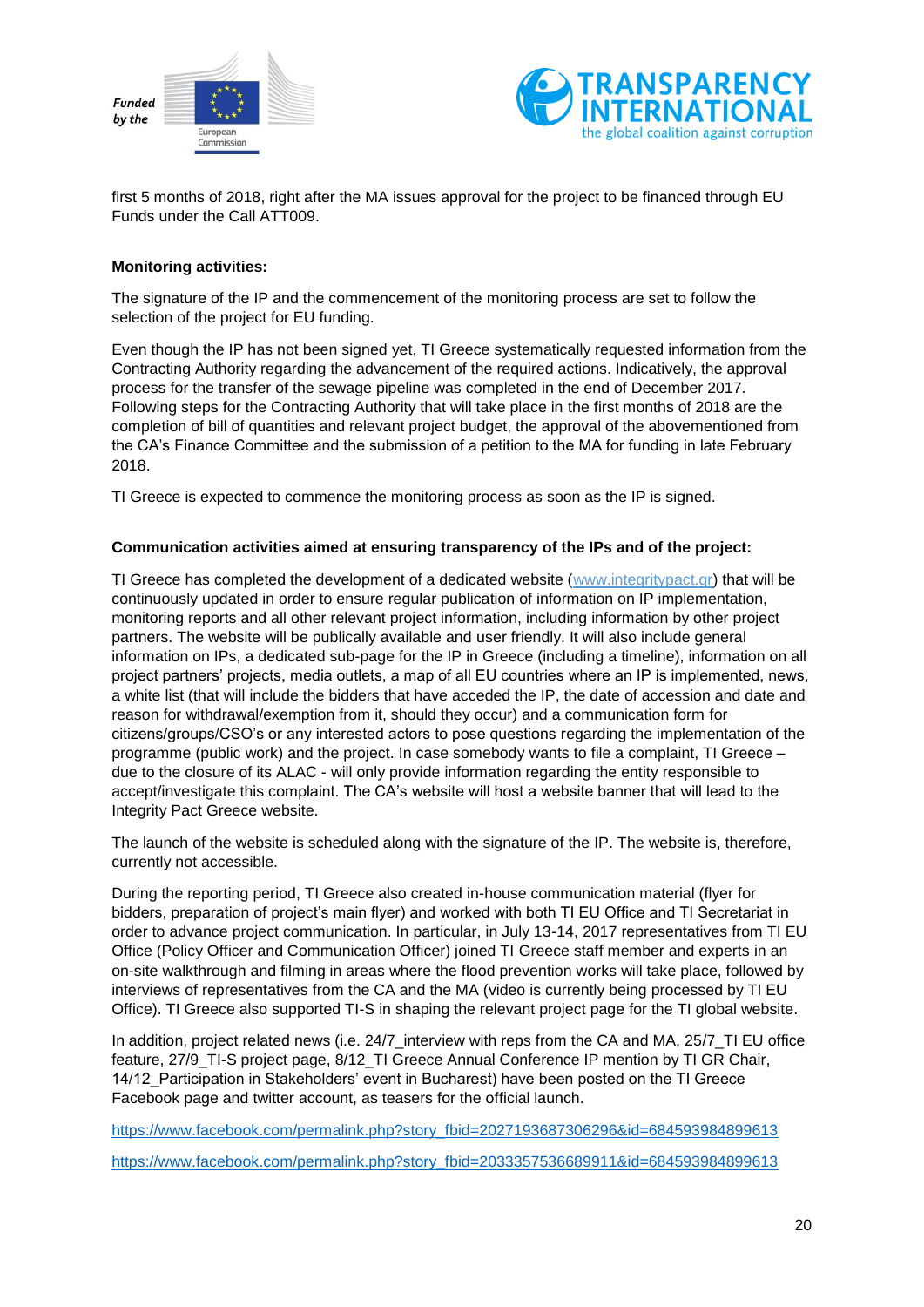



[https://www.facebook.com/permalink.php?story\\_fbid=2117890414903289&id=684593984899613](https://www.facebook.com/permalink.php?story_fbid=2117890414903289&id=684593984899613)

[https://www.facebook.com/684593984899613/photos/pcb.2220376831321313/2220375881321408/?t](https://www.facebook.com/684593984899613/photos/pcb.2220376831321313/2220375881321408/?type=3&theater) [ype=3&theater](https://www.facebook.com/684593984899613/photos/pcb.2220376831321313/2220375881321408/?type=3&theater)

[https://www.facebook.com/684593984899613/photos/a.720506991308312.1073741828.6845939848](https://www.facebook.com/684593984899613/photos/a.720506991308312.1073741828.684593984899613/2229122623780067/?type=3&theater) [99613/2229122623780067/?type=3&theater](https://www.facebook.com/684593984899613/photos/a.720506991308312.1073741828.684593984899613/2229122623780067/?type=3&theater)

#### **Social accountability work:**

During the reporting period TI Greece continued efforts to create a pool of Civil Society Organizations that could be approached and engaged in the implementation of the IP. Actors were identified based on criteria linked to their field of action and the project's interest, for instance: a. citizens inspectorate for sustainable development. [CISD](https://www.facebook.com/cisd.gr/) is an initiative that follows and monitors Management's actions, decisions and practices at all levels, as well as the synthesis of prospective proposals, in the spirit of sustainable development, with the support of specialized independent scientists and the open participation of sensitized active citizens that has shown interest in recent flooding incidents in Mandra etc., [contractwatch.eu](http://www.contractwatch.eu/index.php) is a portal that provides information on public procurement law, host remarks and evaluations of projects and services by citizens), b. their engagement with transparency and accountability or open data activities (ex. [Vouliwatch](https://vouliwatch.gr/about/en) is a non-profit parliamentary monitoring organisation that engages Greek citizens-with a focus on young people- with legislative politics and grants them with the opportunity to communicate, evaluate and hold elected representatives in the Greek and the European Parliament (MPs & MEPs) accountable and c. proximity to the location of the project (ex. [Mesopotamia](http://www.mesopotamia.gr/el/about/) is a local citizens' group that focuses on the political, ecological and social issues in the region of Moschato where the IP will be implemented).

These CSOs will be communicated in the first months of 2018 in order to be informed about the project and contribute to setting the baseline for the Monitoring, Evaluation and Learning component of the project. TI Greece will continue to inform interested CSOs about the implementation of the project as soon as the IP is signed in order to foster citizens' participation.

TI Greece also held a preliminary meeting with the [Vouliwatch](https://vouliwatch.gr/) [\(https://vouliwatch.gr/about/en\)](https://vouliwatch.gr/about/en) independent initiative, with the vision to work together in shaping an online open data sharing mechanism for the specific project.

#### **MEL activities:**

TI Greece has been working with TI-S in adapting the MEL tool in the national context in which it operates, by participating in relevant webinars and meetings (December 2017 in Bucharest). TI Greece has identified relevant stakeholders that will participate in the MEL questionnaire (ex. CSOs) and contribute to setting the relevant baseline.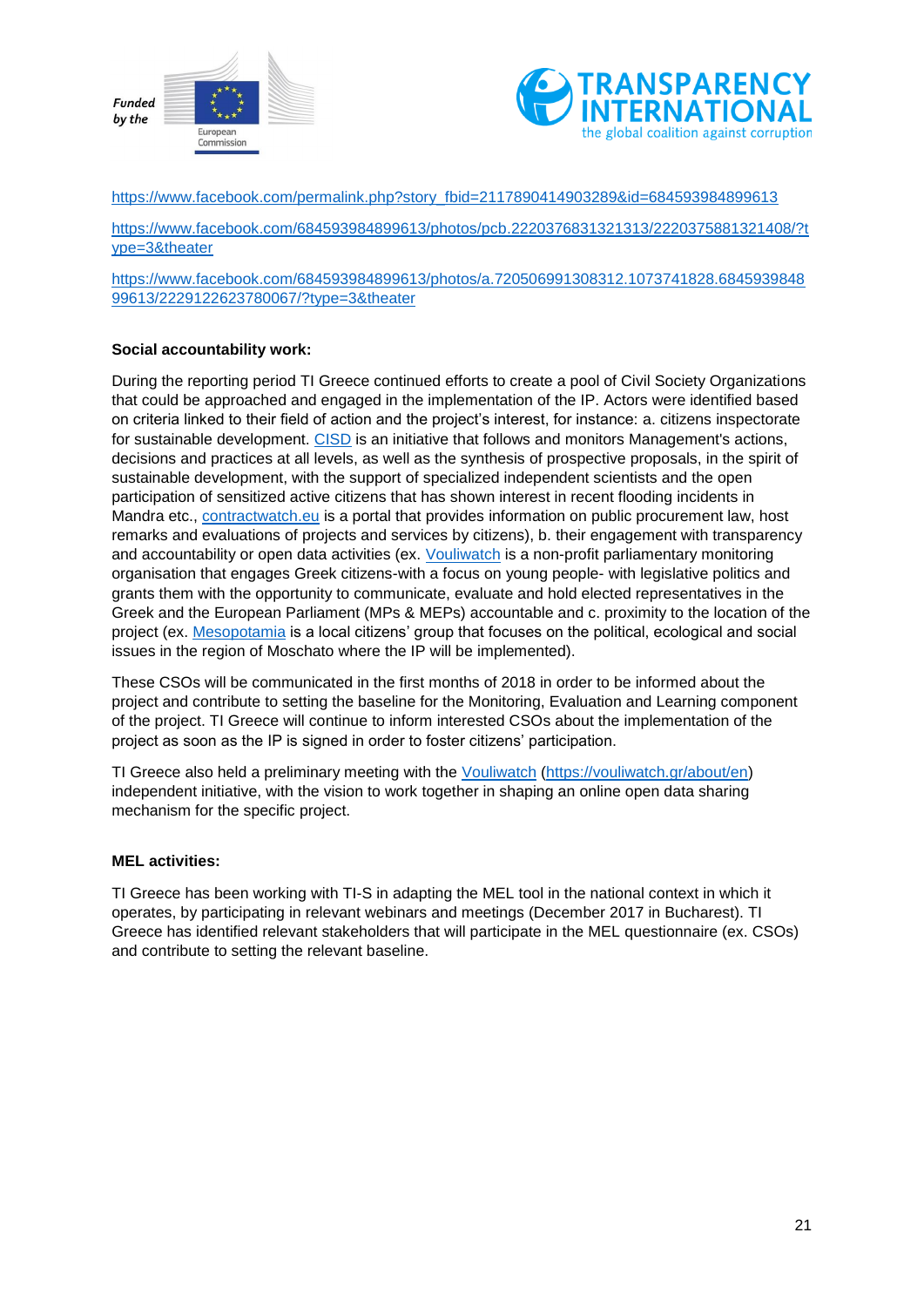



# <span id="page-21-0"></span>TI Hungary

#### **Project 1. – Construction of the final section of M6 Motorway:**

The public procurement procedure for the design of the final section of M6 Motorway was launched at the end of 2016 by the Contracting Authority (NIF National Infrastructure Developing Plc.), and the actual monitoring work started in January 2017 (see previous report). In July and August the monitoring activity continued with the evaluation of the complementary documents submitted by the bidders upon request of the Contracting Authority; and with the examination of the certifications and declarations submitted by the bidders, including the procedure the Contracting Authority followed by requesting additional/supplementary information from the bidders related to the certifications. The monitoring also covered the records prepared by the Contracting Authority on the Selection Committee meetings and the preparation of those summary documents submitted to the management of the Contracting Authority for decision-making. In August, the winning bidder was selected. In September and October, TI Hungary followed through the contracting process: examined the contract signed by the winner, the notice on contract award, and checked generally whether the Contracting Authority met all the disclosure requirements set out in the Act on Public Procurements. During this period, there were three Selection Committee meetings took place, all of which were attended by TI Hungary. In addition, one informal bilateral meeting with the Contracting Authority took place.

In the meantime, at the end of August, TI Hungary prepared the first draft of the Monitoring report that is to be published in order to inform the public on its findings, and conducted internal consultations on the draft report, in cooperation with the external experts that are part of the monitoring team. During the months of September-December, we negotiated the text, the language of the report – but not the facts – with the Contracting Authority, while trying to reach a compromise on a significant issue. TI Hungary finds it important to reach a compromise on the language of the report, so that it can mirror the cooperation of all participating parties. During this period, several meetings and exchange of correspondence took place. Formal Transparency Advisory Board meetings were held twice. A compromise on the language to be used in the report is really close, and hopefully, TI Hungary will be soon in a position to issue its first report.

In October, as a closure of the first public procurement procedure, TI Hungary organised a meeting with the external experts participating in the monitoring of the M6 construction project in order to discuss the experiences and the lessons learnt so far. At the end of December, the winning bidder was working on the design of the project.

#### **Project 2. – Construction of Tisza-Túr Flood Reservoir:**

The Integrity Pact to monitor the construction of the Tisza-Túr Flood Reservoir was signed on 15 May 2017, and the actual monitoring work was to be expected to start in the second half of 2017, since the public procurement procedure was foreseen to be launched at the end of 2017.

During the months of July-September, TI Hungary made several efforts to contract a hydro-engineer as an external expert, who should be an essential member of the monitoring team. However, despite all the efforts and advertising activity, there wasn't any hydro-engineer who would have submitted his application to TI Hungary. This was probably due to the narrow Hungarian market, which inevitably leads to possible conflict of interest with the Contracting Authority. Nevertheless, with the assistance of Hungary's leading career website, in October TI Hungary managed to contract a hydro-engineer for the project.

In September, TI Hungary, the Contracting Authority, and the Managing Authority of the project started discussions on the organisational questions of an anti-corruption training, as part of the project, and also started planning the first Transparency Advisory Board meeting: TI Hungary drafted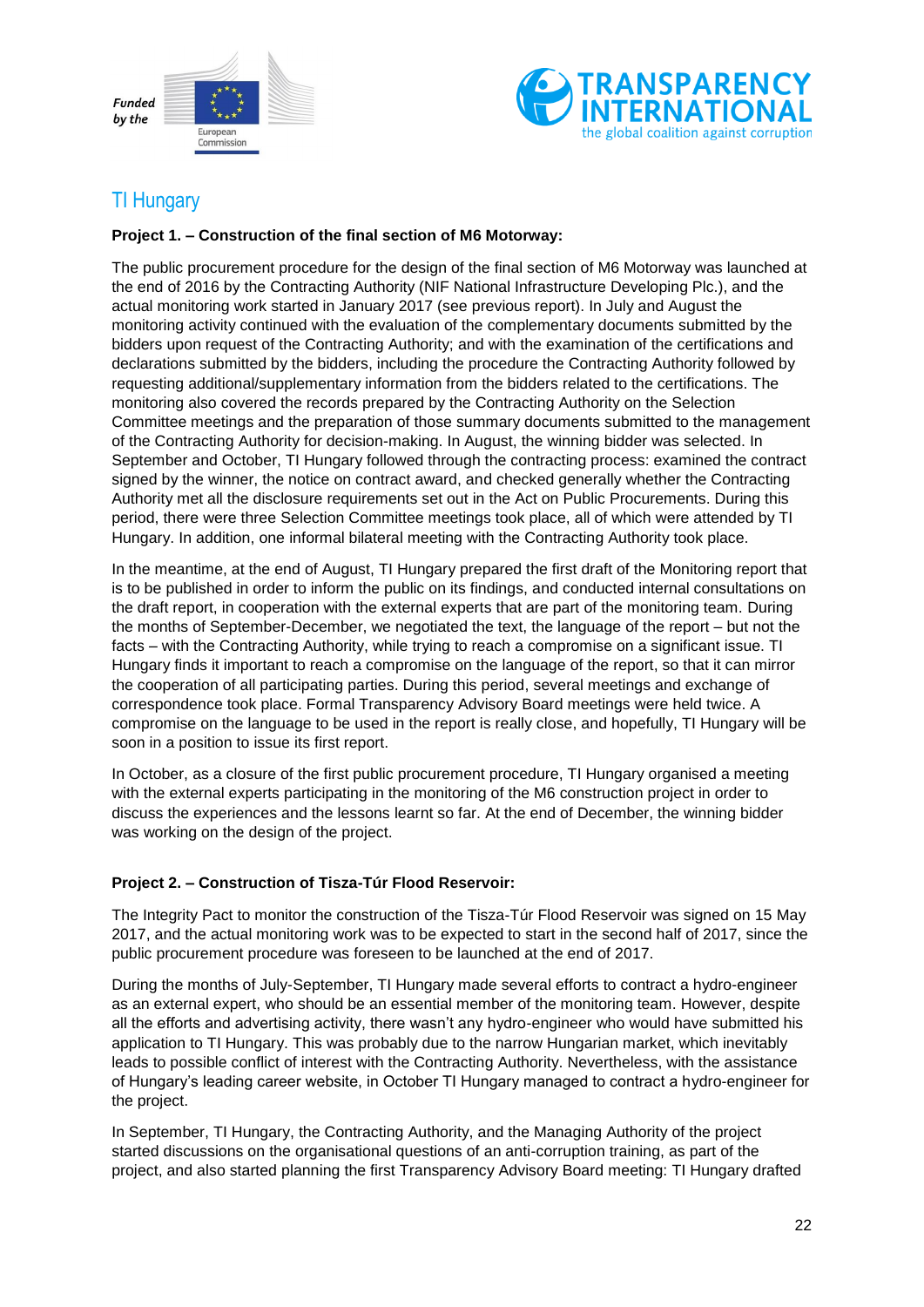



the first version of the Rules of Procedure, and launched it for consultation. Nevertheless, the Managing Authority detected a possible conflict of interest problem on its participation in the project which was resolved after discussions. Therefore, due to the lengthy consultations and internal discussions, the first Transparency Advisory Board meeting only took place in December.

In the meantime, a first meeting with the project manager of the Contracting Authority took place in September, where TI Hungary got detailed technical information on the project, and generally on its timeline.

In line with the original timeline, in November, TI Hungary received the draft public procurement documents for the public procurement for works, and conducted its review, providing several mostly minor advices to the Contracting Authority, though it should be noted that the documents were very well prepared. However, in December, the launch of the public procurement procedure had to be postponed by close to six months due to the legal challenge of the environmental license. The monitor is seeking more detailed information on the issue.

#### **Other developments:**

#### *IP visualisation tool:*

The last phase of the development of the IP visualization timeline has been completed by the end of 2017. It is now operational for the M6 motorway construction project, which can be accessed on this [link.](https://transparency.hu/kozszektor/kozbeszerzes/integritasi-megallapodas/eu-s-finanszirozasu-projektek/m6-os-autopalya-epitese/m6-autopalya-beruhazas-idovonala/) The visualization is a great way to demonstrate the events that took place since the start of the project. It also shows a description of the project partners, the contractors for the project, and a detailed list of all events. All relevant documentation and even photos related to the project can also be updated, and it is possible to add any number of events in the future as well.

#### *Social accountability plans:*

The actual planning of events in order to ensure social accountability is underway. In case of the M6 motorway project we foresee the first series of events for the summer of 2018, before the public procurement procedures for works starts. During this first event, we plan to 'introduce' the organisation and the project – both the IP project itself, and the M6 motorway project – we would like to present our existing tools, like the redflags.hu and the mobile application for EU projects, to the local citizens that they can also use in their possible monitoring activities. Moreover, we plan to record several videos, focusing on local businesses and the benefits this project can bring to them. We plan a second series of local events right before the actual construction works start, and a third and final round of events after the construction has been finished. In case of the flood reservoir project, we agreed with the contracting authority that we coordinate our activities with their hired PR contractor. We know about several local activities they have already planned – like special geography class in the local schools – and we would like to base our activities on their existing plans.

#### *Monitoring, Evaluation and Learning:*

Having regard to the fact that a strong element of this pilot project launched by the European Commission is to monitor and evaluate the use of Integrity Pacts, and to learn from the experiences and lessons of this project, TI Hungary contracted a sociologist in October – following an open tender – who assists TI Hungary in this activity. During the months of November and December, TI Hungary together with the contracted sociologist developed a baseline questionnaire for the stakeholders.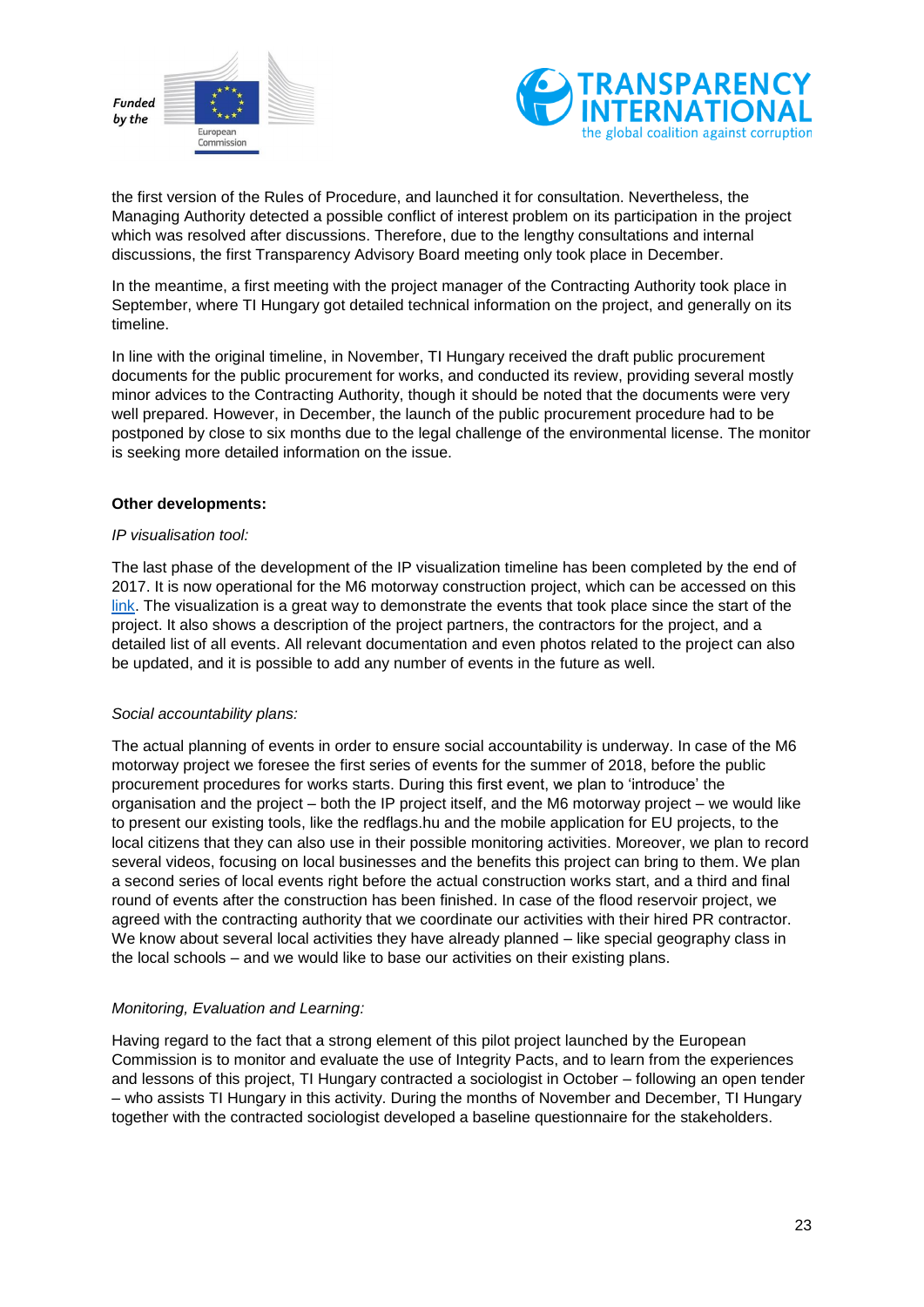

-



#### *Advocacy and Experience-sharing:*

In November, TI Hungary was contacted by a group of students from Central European University (CEU) who got as a project task to prepare a class-room presentation on Integrity Pacts. A personal meeting took place with the students, and later on, TI Hungary supervised the presentation as well. In December, an international conference was organised by CEU on Big Data, where a representative of TI Hungary spoke on the use of big data (red flags tool) in conducting Integrity Pacts.

On 8 December, TI Hungary held a high-profile conference on the use of EU Funds on the occasion of the International Anti-corruption Day with well-known and respected national and international speakers, including Hungary's former commissioner, and former governor of the Central Bank. A central element of the conference was to talk about means other than financial penalties, and the suspension of EU funds in order to protect the EU's financial interests and its core principles. In this regard, both the director of TI Hungary, and the director of the TI's EU Office spoke about resorting to civil control mechanisms such as the so-called Integrity Pact, as it is highlighted in the follow-up press release.<sup>22</sup>

Also, in December the annual stakeholder meeting took place in Bucharest, Romania, where representative of TI Hungary organized a workshop together with a colleague from TI Bulgaria in order to share their experiences on conducting Integrity Pacts with other partners.

<sup>22</sup>[https://transparency.hu/en/news/konferencia-az-eu-s-penzekrol-a-korrupcioellenes-vilagnap](https://transparency.hu/en/news/konferencia-az-eu-s-penzekrol-a-korrupcioellenes-vilagnap-alkalmaval/)[alkalmaval/](https://transparency.hu/en/news/konferencia-az-eu-s-penzekrol-a-korrupcioellenes-vilagnap-alkalmaval/)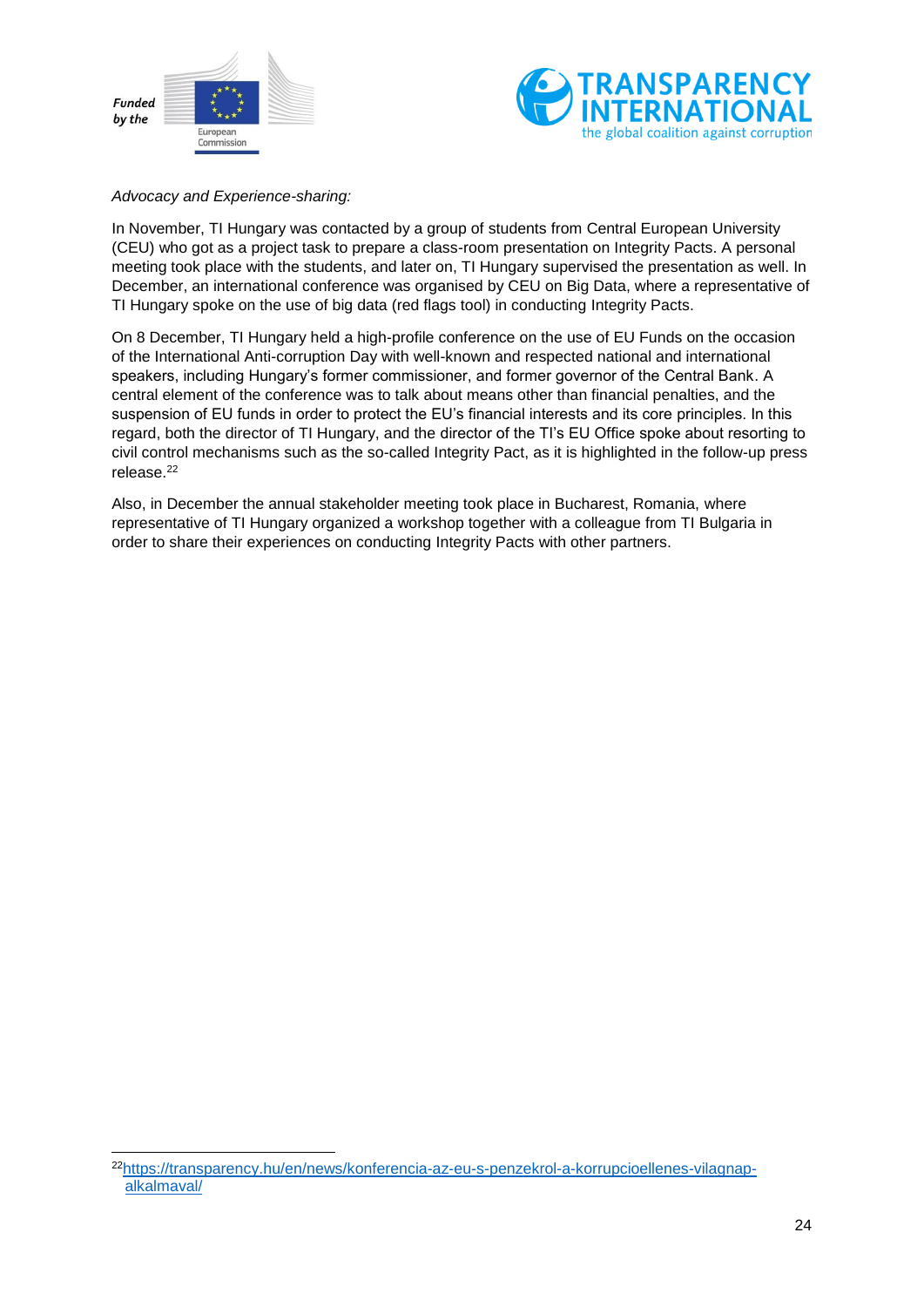



# <span id="page-24-0"></span>TI Italy

#### **Monitoring activities:**

Monitoring activities have progressed both in Cagliari and in Lombardia.

#### *ARST project – Cagliari city rail:*

From July to October 2017 the CA conducted checks on bidders to verify that all documentation was compliant with the law and on 17 October final scores and rank were communicated to the bidders. In the stand-still period (the period of 25 days after the communication of the rank and when bidders can appeal), companies asked accesses to information and one prepared an appeal, but finally it was not registered in court. In December the elaboration of the contract started. The monitoring team monitored all the phases both remotely (through asking the CA for updates and documents) and with face-to-face meetings with the CA (on 6 October). The monitoring reports of the tender phase is currently being prepared.

#### *Lombardy Region project - Technical Assistance to the 2014-2020 European Social Fund:*

On 15 September, after the stand-still period, the winning bidder was officially nominated, and the communication was published on Region Lombardia website and on the official national PA journal (called 'Gazzetta Ufficiale'). On 12 October, the contract was signed. The execution phase has started from that date: the first step was the appointment of the Director of the Execution Contract on 24 October. The monitoring team supervised all steps both remotely (through asking the CA for updates and documents) and with face-to-face meetings with the CA and the contractor on 30 November. Transparency International Italy is currently elaborating a plan to effectively monitor the execution phase, which implies the selection of a specific expert.

As highlighted in the past report, TI Italy parallelly conducted some researches on a peculiarity that has been noticed in the economic offers. Since it was not possible to assess any conclusions through the data available, a request of opinion was sent to the Regional Anticorruption Authority first and, on its suggestion, to the National Anticorruption Authority. No feedback has arrived yet.

The monitoring report of the third phase (tender and selection) was elaborated, finalised, approved by the CA and published on 31 October on the project website [\(www.monitorappalti.it\)](http://www.monitorappalti.it/). It contains also information on the peculiarity and the request of opinion sent to the Anticorruption Authority. The report on the post-tender phase is currently being elaborated.

A specific work was conducted on the contractor (Ernst & Young) in order to assess their compliance with a predetermined checklist of best-practices. These pertain the publication of certain documents on the company's website: the Ethical Code, the 231 Anticorruption model, Anticorruption Guidelines, and a whistleblowing system (basic and advanced). This part is published on the report of the third phase and the results were also communicated to the company. E&Y replied that they will take into consideration the monitor's evaluation.

#### *Both projects:*

In the execution phase a specific monitoring activity will consist in the automatic collection and publication of all payments to and from the contractor and along the supply chain. At this purpose, an open data expert was selected in December through a call for proposals issued together by Transparency International Italia, ActionAid and Amapola.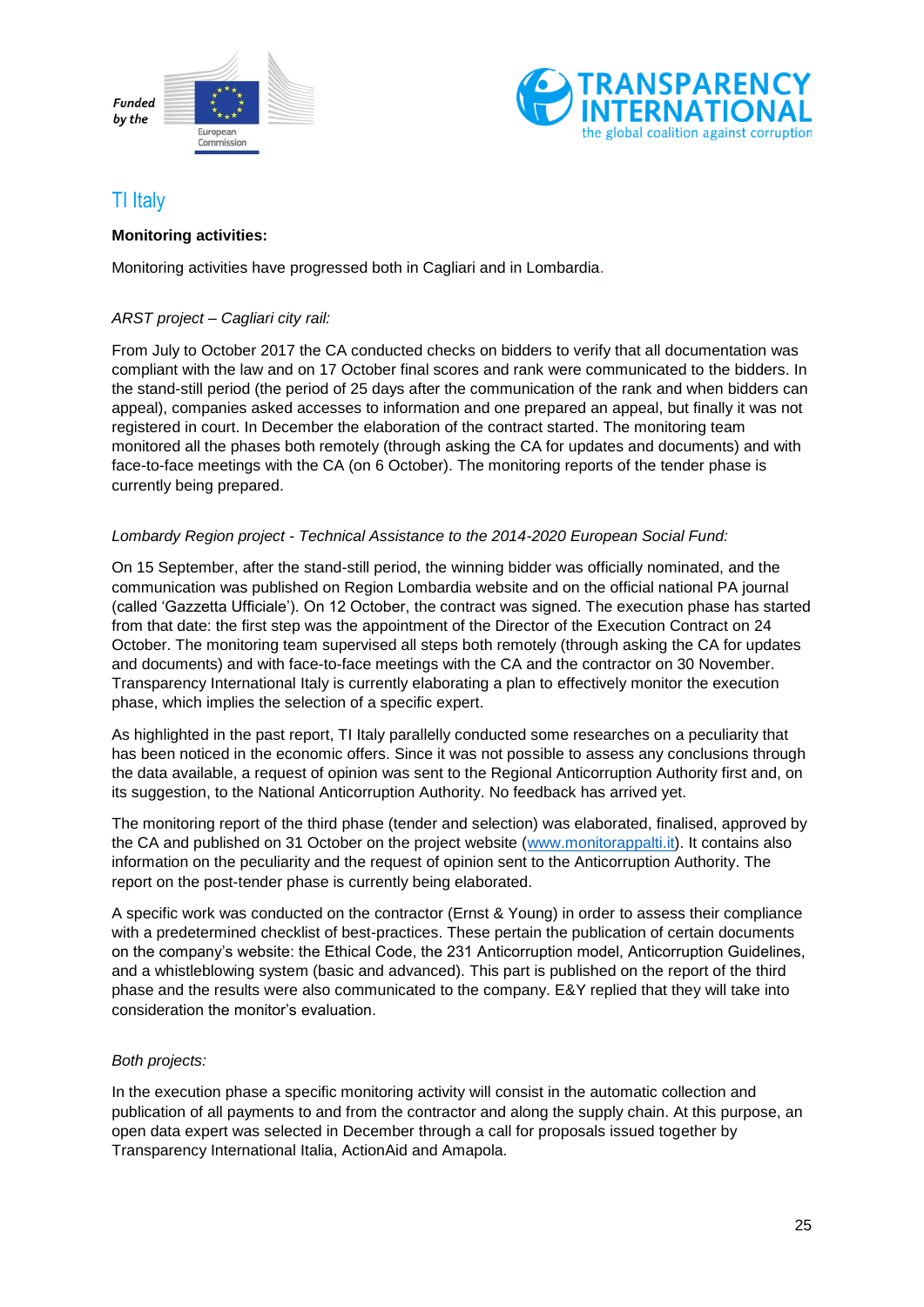



#### **Communication activities aimed at ensuring transparency of the IPs and of the project:**

*Lombardy Region project - Technical Assistance to the 2014-2020 European Social Fund:*

A public event for stakeholders was organised in Milan at Region Lombardia on 22 September to present the initiative and the website. Around 60 people attended the event and relevant speakers of the CA (Region Lombardia) participated: the Regional Assessor of Education, Training and Job, the Anticorruption Authority of the Lombardia Region, the Director of the Purchases Planning and Tenders Management Office and a representative of DG REGIO (Nicola Aimi).

#### *Both projects:*

1

The website was regularly updated with changes in the timeline (especially for the ARST project that experienced some delays). Two specific posts were created on the website: one on the event in Lombardia Region and [one](http://www.monitorappalti.it/notizia/accesso-alle-informazioni-come-rispondono-le-regioni) on access to information on tenders (with some conclusions on the performance of regions on request to access to information, as emerged from the research carried out for Region Lombardia, see above).<sup>23</sup>

Several posts were published on social networks on events or on general information on transparency of public procurement (see table below).

#### **Social accountability work (working with affected communities):**

#### *ARST project – Cagliari city rail:*

Transparency International Italy participated to the SINNOVA festival (a festival on innovation for youth) on 7 October in Cagliari through a stand and a laboratory for students. Information on the tender and the IP was disseminated among students, professors and citizens of Cagliari attending the event and the laboratory.

As mentioned in the past report, Transparency International Italy elaborated a specific project for involving students in monitoring. All local schools were informed by email about the initiative and invited to send declarations of interests. A similar project was also presented together with a local association (Urban Center) in a regional call for proposals for school laboratories. However, the work done so far has not produced the expected results. A school that initially expressed its interest in joining the monitoring project, renounced, while the project was eligible for the school laboratories but was not chosen by schools (there was a high number of laboratories proposed against a small number of schools interested). Involvement of students remains a priority and other approaches will be tested. For instance, in 2018 synergies will be built with another parallel project of Transparency International Italia in partner with Urban Center Cagliari (Active local citizens for an accountable Europe), that aims at citizens' engagement in monitoring EU funds. The project involves some local engaging activities (such as an artistic contest and a city tour of EU funded projects) that will be capitalized to promote citizens' and students' involvement in the IP project. Moreover, closer relations are currently being built with A Scuola di Opencoesione, an institutional initiative to involve high school students in monitoring local EU funded projects.

#### *Lombardy Region project - Technical Assistance to the 2014-2020 European Social Fund:*

Thanks to the event in Region Lombardia (22 September) contacts were acquired with some stakeholders that could potentially support Transparency International Italia in monitoring the 'bottom

<sup>23</sup> <http://www.monitorappalti.it/notizia/accesso-alle-informazioni-come-rispondono-le-regioni>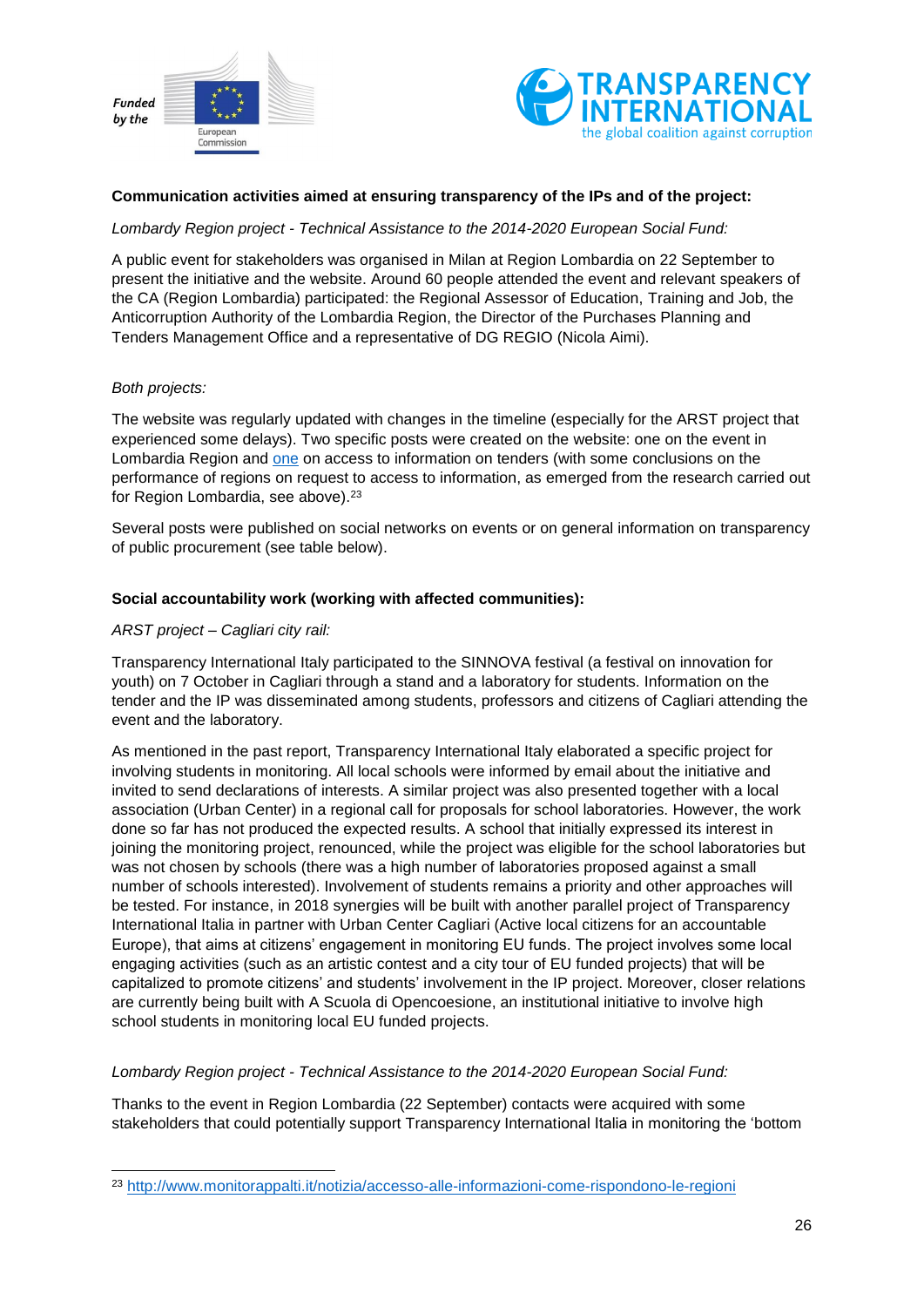



chain of the service'. For instance, specific training services that are offered by Region Lombardia through the technical assistance. This will be further developed in 2018.

#### **Advocacy:**

On 18 October a meeting was organised with the Italian Anticorruption Authority (ANAC) in order to give them a comprehensive presentation of the project and discuss potential synergies. They expressed their interest in the initiative, even if they could not commit in any practical action for the moment because they are working on compelling issues concerning the reform of the public tender code.

In the meanwhile, Transparency International Italy continues to disseminate the IP in other sectors where it is working.

On 26 October, Transparency International Italy proposed a light model of Integrity Pact (with around 10 indicators to be identified, rather than 50 of the current project) to the local Healthcare Company of Melegnano, a city in the Milan hinterland. The discussion is yet to be further advanced.

A similar IP was presented in Cagliari on 23 November, at Brotzu Hospital, as part of a presentation on anticorruption systems, for a potential adoption in 2018.

On 13 November, during the national event of the Business Integrity Forum (BIF), the SMEs Integrity Kit was launched. It is composed by a Chart of Ethical Principles, a Whistleblowing system and a B2B (Business to Business) Integrity Pact, a very simple version of the IP. BIF Business Integrity Forum is a collective action with large Italian companies coordinated by Transparency International Italy.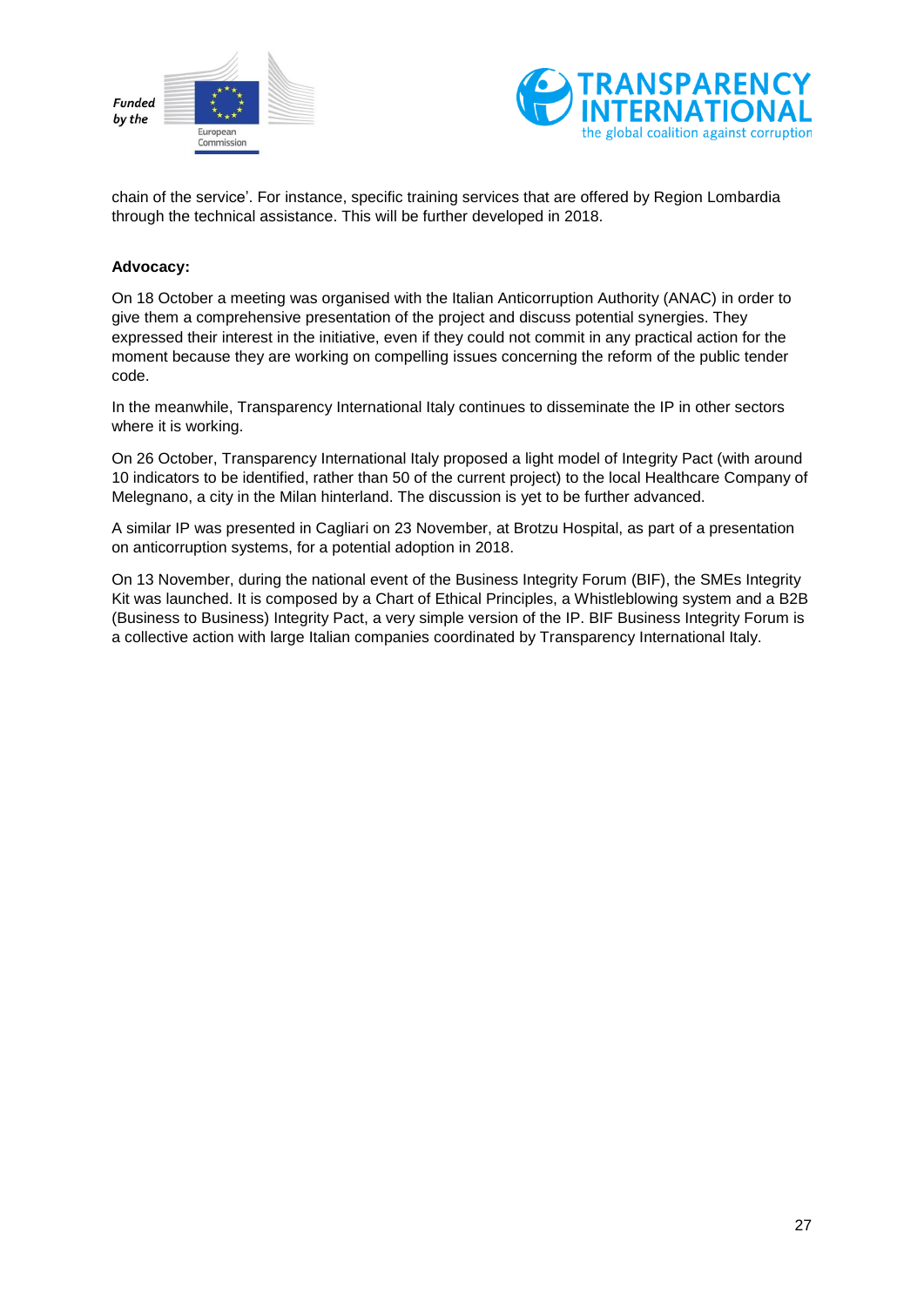



# <span id="page-27-0"></span>TI Latvia

#### **Monitoring activities:**

Currently there is an evaluation process of the first project planning procurement (negotiation procedure with bidders). Furthermore, the CA is about to launch the second procurement (12 low-flor tram purchase) in February or early March 2018.

TI Latvia is actively participating in all CAs' procurement commissions meetings together with the contracted legal and construction consultants. TI Latvia keeps the CA in 'in close communication proximity', by constantly asking questions, requesting information and participating in all possible events related to the project. The procurement commissions meetings were held on: 24 August, 18 September, 25 September, 6 November, 8 December. During these meetings, the tenderers' compliance with the regulations was examined, also questions were asked and clarifications were requested. Most of the questions were about the experience of the applicants, the cooperation partners, about the work done.

Since the procurement was stopped in January as a result of active monitoring actions (document verification and reporting to Procurement Monitoring Bureau of Latvia), the CA is not hesitating to provide all necessary information and is answering all questions posed by the monitor. The CAs' willingness to cooperate has only increased since January 2017.

During the monitoring process TI Latvia has detected a possible breach of criminal law, therefore TI Latvia has already sent all necessary information to the investigation authority. Currently due to ongoing investigation, more information cannot be disclosed.

TI Latvia is still monitoring all bidders and public authorities. TI Latvia has bought an access to the official company register database in Latvia [\(www.lursoft.lv\)](http://www.lursoft.lv/) and is going through all possible information about each person and company that is somehow involved in the project on a daily basis. The aim is to make sure that there is no conflict of interest or corruption case. In order to get more information, the social media channels like [www.facebook.com,](http://www.facebook.com/) [www.draugiem.lv,](http://www.draugiem.lv/) [www.vkontakte.ru,](http://www.vkontakte.ru/) [www.twitter.com,](http://www.twitter.com/) [www.instagram.com](http://www.instagram.com/) and others are used and screened. TI Latvia is also using the Tax Revenues' webpage, where the officials' declarations are published [\(https://www6.vid.gov.lv/VAD\)](https://www6.vid.gov.lv/VAD).

#### **Advocacy:**

1

Court case: TI Latvia has been fighting attacks from several politicians and political parties who level accusations that the Integiry Pacts' project money is paid for influencing society with 'extreme liberal' thoughts and that this is a George Soros sponsored project to brainwash Latvian society. TI Latvia sent a complaint to a Latvian court and lost in first instance, therefore TI Latvia submitted an appeal. TI Latvia appealed to the Ventspils Court of the Republic of Latvia with a lawsuit against Aivars Lembergs. Application is for the removal and apology of false and abusive messages, and an apology for an unreasonable and repugnant offensive.<sup>24</sup> Furthermore, in order to make the IP project more transparent, TI Latvia has published FAQs about the IP (can be found here: [http://delna.lv/lv/intergritates\\_pakts\\_2016/biezak-uzdotie-jautajumi/\)](http://delna.lv/lv/intergritates_pakts_2016/biezak-uzdotie-jautajumi/). TI Latvia continuously updates new information when it appears.

TI Latvia is also lobbying the BIS (Building Information System), which has been developed by the Construction State Control Office. Currently there are many municipalities which still use their own IT programs which are over dated and are not working in one net. The problem is that it is very hard to follow the construction works and construction managers (professionals who are responsible for

<sup>24</sup> <https://delna.lv/lv/2017/11/07/delna-iesudz-tiesa-aivaru-lembergu/>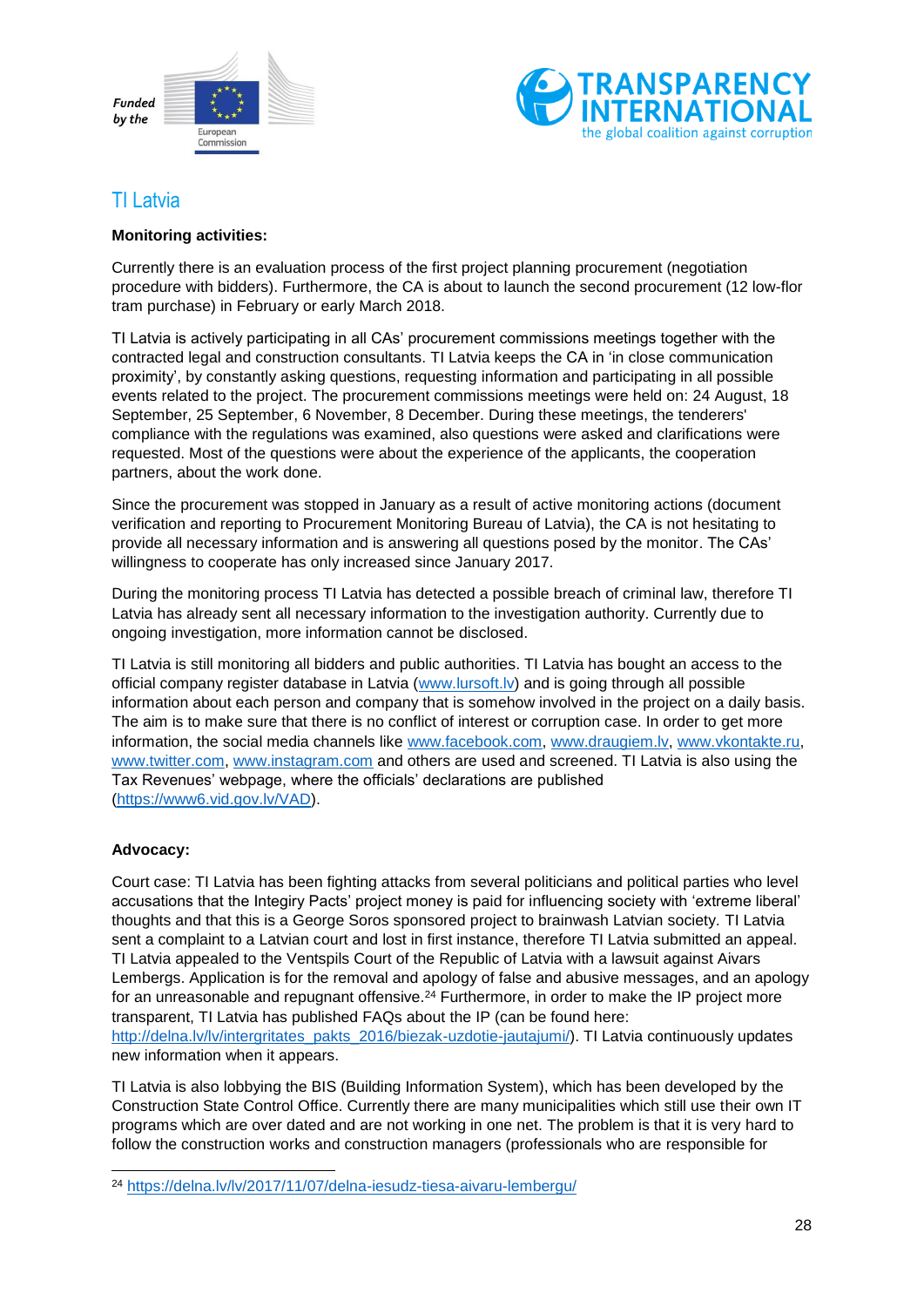



safety measures, correct implementation etc.). There have been occasions when building documents are filled formally.<sup>25</sup> Theoretically one person works in different cities at the same time, but in real life somebody else is falsifying the documents thereby exposing the building site to a risk. The new BIS system is an open data platform, which allows to see all the companies and workers in each building site. Furthermore, the construction managers who are in charge of the site will be easily tracked. Therefore, TI Latvia as an NGO is actively following the BIS implementation process by participating in construction forums/conferences, meeting representatives from Ministry of Economy etc.

#### **Social accountability work:**

-

TI Latvia actively works with local NGOs which are affected (e.g. [http://www.skanste.lv/\)](http://www.skanste.lv/) and educates the society in Riga about the IP project and targeted outcomes of it. TI Latvia plans to work more actively with local communities before construction on the site will start, including explaining them how they can monitor construction and where to report. For easier reporting, TI Latvia is promoting the whistle blowing web tool [\(http://delna.lv/lv/informacija-par-delnu/trauksmes-celsana/\)](http://delna.lv/lv/informacija-par-delnu/trauksmes-celsana/) and after getting WB report TI Latvia can analyse it and send it to the state office responsible for solving the particular question.

#### **Communication activities aimed at ensuring transparency of the IPs and of the project:**

TI Latvia is still planning to have an exchange trip to Italy where colleagues have a similar project. The exchange was planned through the EU PEER2PEER programme. Our CA delayed with submitting all necessary information, furthermore due to the procurement commissions' meeting dates were unknown, the project managers from the CA did not get permission to go. The plan is to go there together with representatives from the contracting agency and meet with local state officials to exchange experiences. TI Latvia sees it as good opportunity to educate its contracting agency (Riga traffic) with the IPs' positive impacts on the project.

<sup>25</sup> [http://www.vp.gov.lv/print.php?id=69&relid=14315;](http://www.vp.gov.lv/print.php?id=69&relid=14315) [http://www.valmieraszinas.lv/ltv-aizdomas-par](http://www.valmieraszinas.lv/ltv-aizdomas-par-iespejamu-parakstu-viltojumu-divos-sporta-celtnu-buvprojektos-valmiera/)[iespejamu-parakstu-viltojumu-divos-sporta-celtnu-buvprojektos-valmiera/](http://www.valmieraszinas.lv/ltv-aizdomas-par-iespejamu-parakstu-viltojumu-divos-sporta-celtnu-buvprojektos-valmiera/)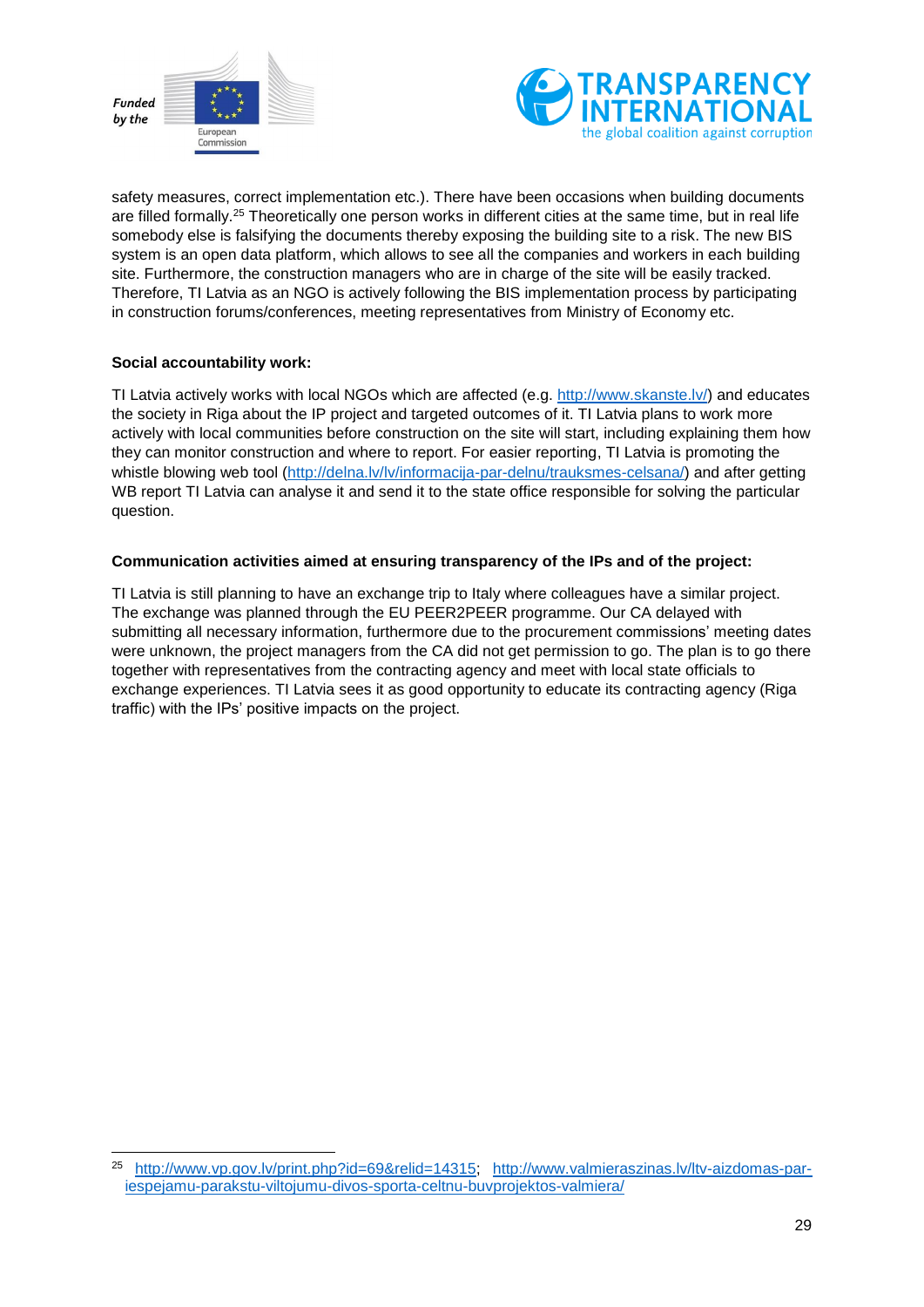



### <span id="page-29-0"></span>TI Lithuania

During the period of July-December 2017, TI Lithuania intensified its advocacy activities in cooperation with Vilnius City Municipality and started the monitoring of tender documentation. For more detailed information, see the section below.

#### **Communication activities aimed at ensuring transparency of the IPs and of the project:**

TI Lithuania has started the preparatory work for the creation of IP's website: in August, TI Lithuania's team interviewed the potential companies that provided their proposals for the programming activities and signed the contract with the selected company – UAB ORCA Team (30 August 2017). However, due to the fact the tender has not been opened yet and all the related information is confidential, TI Lithuania has postponed the creation of the website to spring / early summer of 2018. We are currently developing a list of data sources that could be made available through the new site. Until this time, TI Lithuania will continue to publish all the IP-related information on its website at [www.transparency.lt/saziningumo-susitarimai.](http://www.transparency.lt/saziningumo-susitarimai)

During this period, TI Lithuania continually kept in touch with other project partners (i.e. organized individual calls for the experience on monitoring activities exchange with partners in Latvia, Bulgaria and Hungary in September; held a training with ActionAid Italia on social accountability during the partner meeting in Bucharest in December) and TI Secretariat (various calls regarding MEL approach, social accountability and advocacy plan). Conversations with project partners in Latvia, Bulgaria and Hungary helped TI Lithuania better understood different monitoring experiences in these countries and a variety of possible monitoring scenarios.

Last but not least, TI Lithuania's team members presented the Integrity Pact approach at different events: Ingrida Palaimaite presented the project during the Annual Membership Meeting of Transparency International in Berlin on 14 October and Sergejus Muravjovas presented it at the UNECE conference in Geneva on 21 November (via skype).

#### **Monitoring and social accountability activities:**

TI Lithuania has continued to further develop its social accountability part of the project. On 30 August, the team met with the expert on participatory design to better understand the ways for people engagement and on 12 July, TI Lithuania's staff members participated in the public consultation organized by the CA to better understand how such consultations are currently organized and what are the most effective ways to involve people in decision-making.

As the new law on public procurement came in to force starting 1 July 2017 (as a part of the implementation of the EU Directive 2014/55/EU), TI Lithuania's staff members participated in organized trainings on its application in practice (9 and 16 August). The new law brought in quite a lot of changes, to mention just a few: adoption of clearer and more detailed regulation on confidential information, preliminary market consultations were made possible in preparation for procurement procedure and a list of cases excluding economic operators from participating in procurement was broadened, among others.

During the months of September and October, TI Lithuania met with the representatives of engineering companies that submitted their proposals for the engineering consulting services. On 8 November, TI Lithuania signed the service contract with UAB SWECO Lithuania and provided them with the first technical project (of the right side of Neris river bank) received from the CA.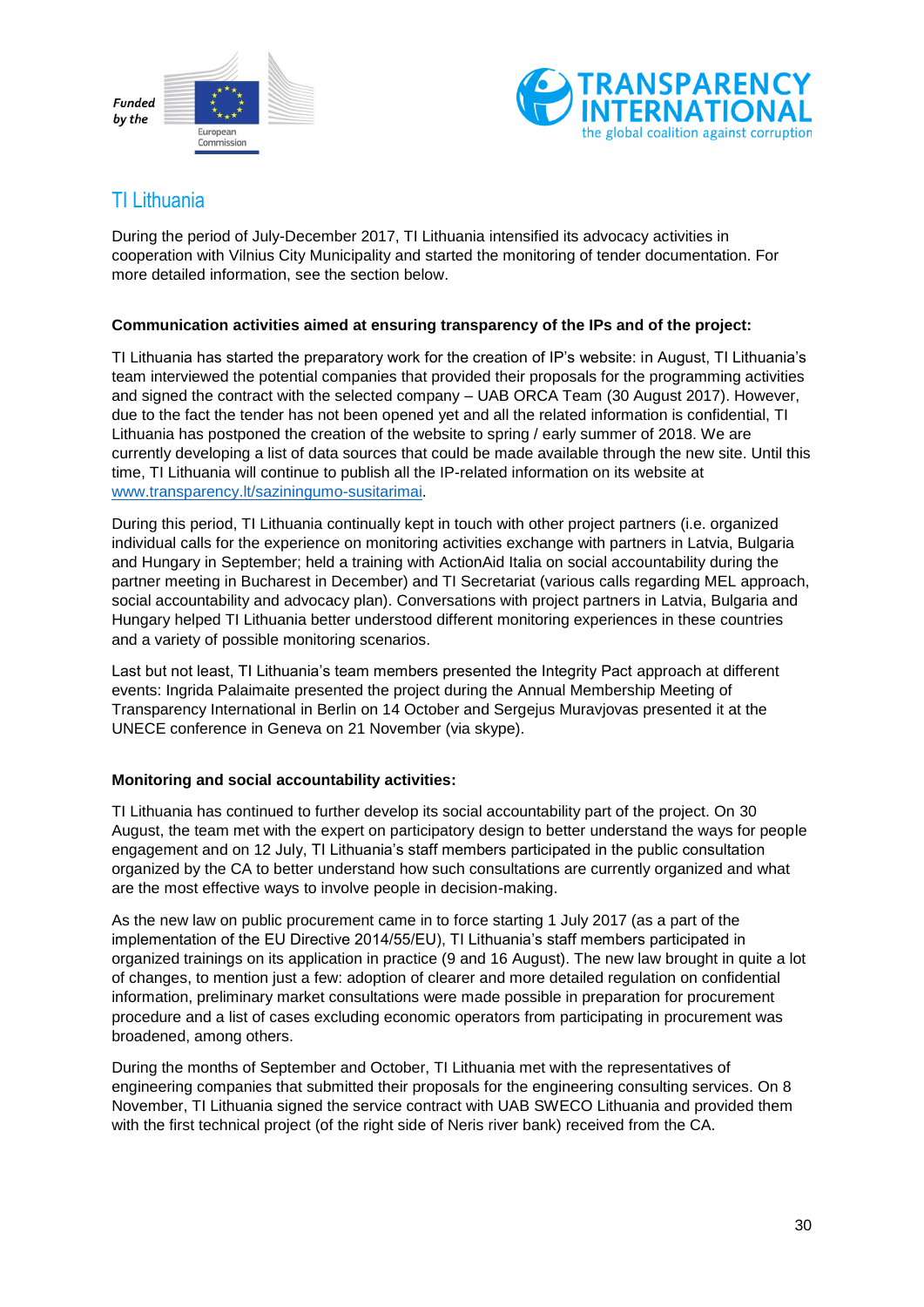



SWECO analysed the documents and provided their remarks on 22 December. After TI Lithuania shared these remarks with the head of administration of Vilnius city municipality, he organized a meeting and gathered all the parties involved in the project (from Vilnius municipality, Vilnius Plan and Vilnius Development Company) in the beginning of January 2018. SWECO remarks were mainly aimed to increase the level of competition and savings of resources.

As the technical projects received from the CA were highly technical and difficult to understand, having consultants proved to be a good decision. Since these technical projects are not public yet, TI Lithuania is not publishing SWECO remarks at the moment. However, once the tender opens, TI Lithuania plans to publish all the related information.

#### **MEL and advocacy work during July-December 2017:**

As indicated in TI Lithuania's MEL, we carried out a few surveys to better understand the main corruption related risks in public procurement and how are they managed. Thus, in the period of July to September, TI Lithuania carried out a bidders' survey to determine problematic areas in the municipal public procurement. 170 bidders participated in this survey; the main findings will be presented to the CA and shared publicly (to the media) in the beginning of 2018.

On 30 August and 10 October, TI Lithuania surveyed employees of Kaunas city municipality to compare the results of Vilnius city municipality that were collected during the period of April-May 2017). After analysing the results, TI Lithuania organized an advocacy meeting with the Mayor's team on 30 November. During this meeting, TI Lithuania presented the main findings of the employee survey and offered concrete action points: (1) to pay more attention to the increase of employee knowledge on the public procurement processes and management of corruption-related risks; identification of a bribe; increase of knowledge about the municipality's hotline and confidentiality of the reports, (2) to review the anticorruption action plan of the municipality in a way that it reflects the main priorities and actions that will be taken. The head of administration of Vilnius city municipality took these points into account; CA is currently reviewing the anti-corruption action plan.

An external factor that we believe had influence on our advocacy efforts during the project was the adoption of the Law on whistleblowing by the Lithuanian Parliament on 28 November (TI Lithuania also participated in a working group that was in charge of drafting the law). While the law will come into force only on 1 January 2019, it is already clear that institutions will have to do the preparatory work of establishing safe and confidential reporting channels. Thus, the CA has one more reason to pay more effort to the improvement of the current reporting mechanisms.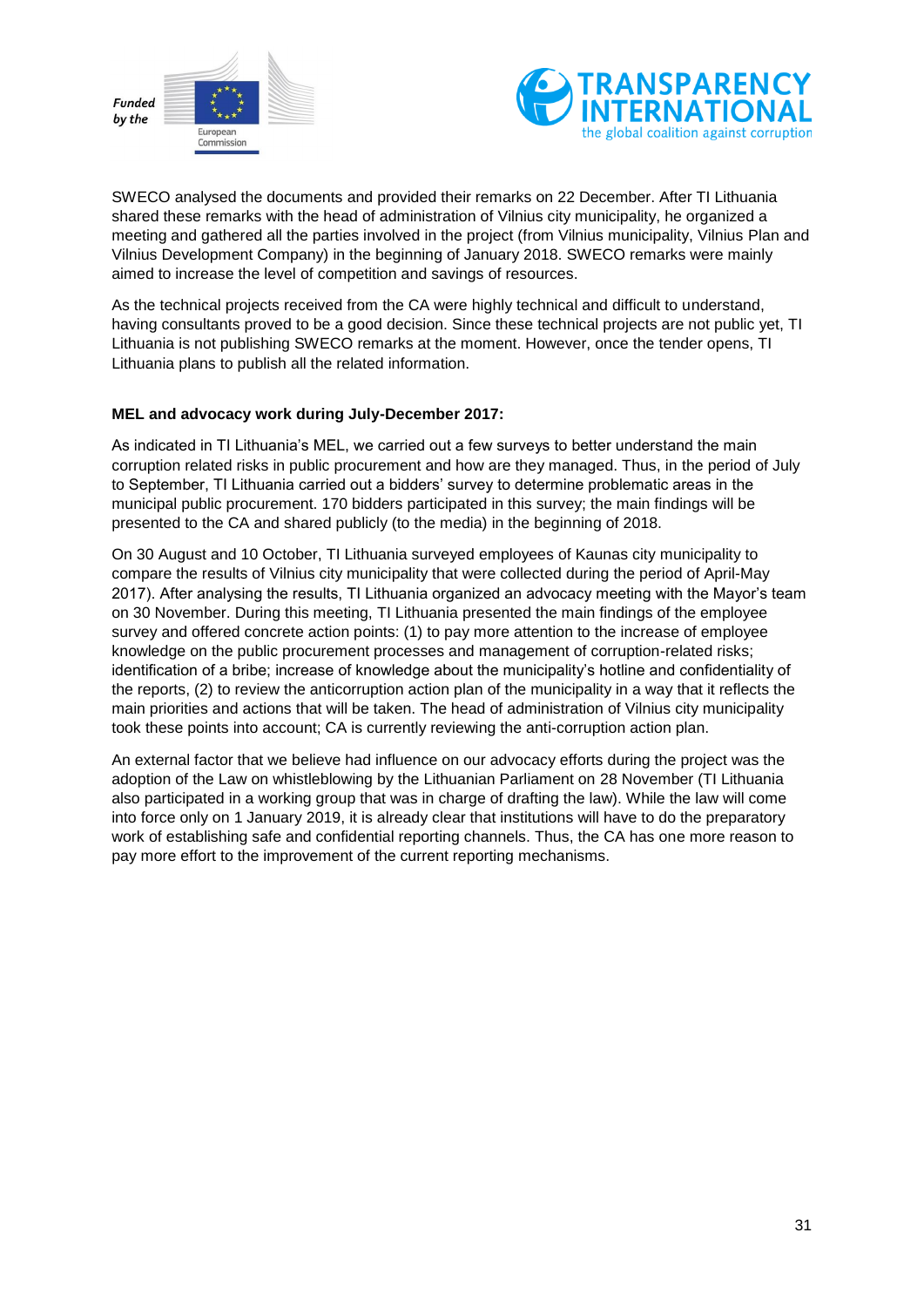



# <span id="page-31-0"></span>TI Portugal

Between July and December 2017 the project was implemented with the primary focus of planning tasks and creating synergies with the Directorate General for Cultural Heritage (Direcção-Geral do Património Cultural – DGPC), in order to guarantee, on the one hand, 1) the full incorporation of the MEL (Monitoring Evaluation and Learning) methodology developed by the project's coordination in Berlin, and, on the other hand, 2) the timely concretization of the monitoring activities already scheduled.

As stated in the last report, the rehabilitation work of the Machado de Castro National Museum (Museu Nacional Machado de Castro): rehabilitation and adaptation of São João de Almedina Church into an Auditorium, for which the application of the Integrity Pact was defined, still awaits funding as part of the structural funds of the regional Operational Programme Center 2020 and, as such, the signing of the pact is suspended until the application results are known, predicted for April 2018.

Notwithstanding, the relationship between the TI-PT and DGPC teams that are involved in the project is one of continuous collaboration, wherefore it will be possible to develop and present the  $1<sup>st</sup>$ monitoring report even before the signature of the Integrity Pact. In fact, the Experts Committee of TI-PT started working in the monitoring of the 1<sup>st</sup> stage of the public procurement proceeding  $-$ Necessities Evaluation – immediately after the application's submission to the Center 2020 in November 2017, and the results are expected to be known by February 2018.

It should be underlined that this initial report will focus not only in the National Museum Machado de Castro project, but also in the global application presented by the DGPC to Center 2020 (in a total of 4 projects), and also in the evaluation of the necessity and of the procedures underlying the recruitment of an external entity responsible for the preparation and submission of that application, which is representative of the high level of trust in the DGPC and its unequivocal compromise with the project.

From the project management's point of view, an information share system based on [Tresorit](https://tresorit.com/) platform was developed for the report's operationalization, which guarantees not only the security of the file transfers (through encryption), but also the fundamental agility and speed for the proper job of the Experts Committee who, until now, had easy access to all the requested information.

In what concerns the communication and outreach activities, the last months registered the need to change our strategy, due not only to the delay in the start of the monitoring activities - dependent on the project funding's approval -, but also because, with the new MEL plan, we had to redefine the Communication Plan that was initially established. Consequently, the team devoted a lot of time to the absorption of the methodological and theoretical conditions inherent to MEL, to the design of their own plan, to the adequation to the communication and advocacy initiatives and to its discussion with the Coordination of the project in TI-PT.

Our major concern was to understand how to strengthen the level of trust and the level and quality of engagement and oversight of public procurement processes by the public and the media even before the start of the monitoring activities.

One thing that seemed clear is that there is a need to change the comms rationale in order to accommodate a set of complementary information about not only the IP as a tool for transparency and accountability, but about public procurement itself.

The perceived levels of corruption in the public sector is relatively high in Portugal (62 points according to TI Corruption Perceptions Index 2016), and the latest "Public procurement - a study on administrative capacity in the EU" published in InfoRegio reveals that the perceived corruption in PP at the national and local/regional levels is about 80%.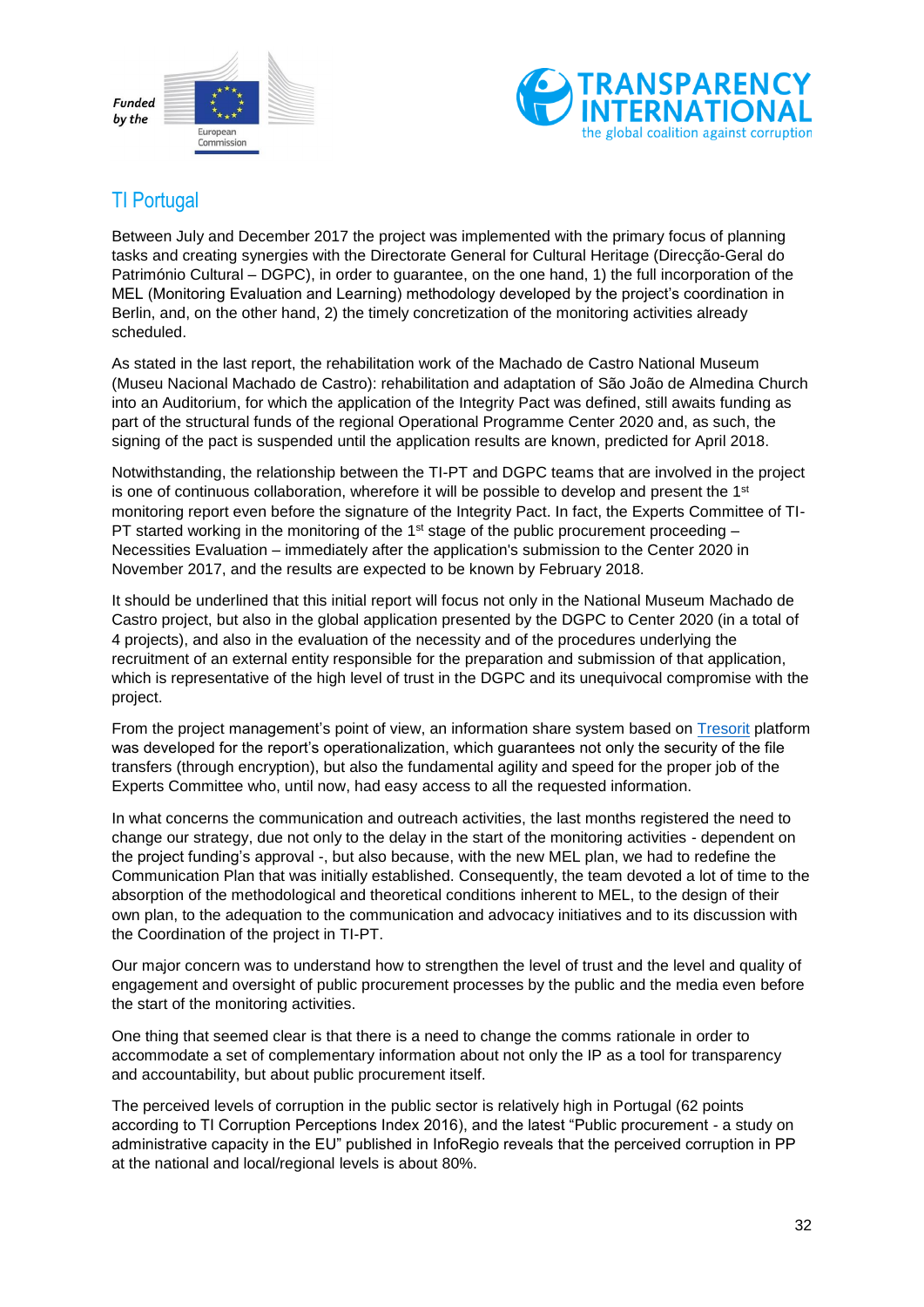



We believe that lack of information about public procurement law and practice, as well the projects being funded contributes to increasing perceptions of corruption and a climate of mistrust regarding public procurement. In this sense, we can assume that people perceive public procurement as a corrupt area because there is no total information disclosure about the procurement procedures nor about the projects being funded.

In this sense, a new dedicated webpage with all relevant information about the IP project, and the IP as a tool for transparency and accountability, establishing relevant connections between the IP project deliverables and transparency in PP (how can the IP help to solve some of the most problematic corruption trends in Portugal), is being prepared to be launched with the publishing of the 1st monitoring report.

In fact, the process of re-thinking the IP Comms plan helped us to put in perspective TI-PT's global outreach & comms strategy, which is critical for the organization mission.

We also start preparing infographics and FAQs related to the project, to be distributed just after the launch of the 1st monitoring report in February 2018.

At the same time, we consider to be also very important to showcase the IP to other public institutions. For example, following the CA presentation of the IP as a good practice during a peer-topeer workshop in September, we have been approached by the Informatics Institute of the Ministry of Labour and Social Security to pilot an IP in one of their procurement procedures. We still need to evaluate this possibility, but it is a very good sign to have at least one more public body willing to build trust through the IP implementation.

Concerning the media engagement, we ran a new IP media survey (online questionnaire) between November-December 2017, but unfortunately the number of answers continues to be below expectations.

Although the widespread perceptions of corruption in public procurement, in Portugal there is no tradition of media monitoring and overseeing of public contracts. Usually, the news about public procurement only happen when there are scandals to report, and without any further discussion on transparency and accountability.

In December we held a workshop for journalists (Lusa, National News Agency) and it was possible to identify that many of them need to have more information about the risks of corruption associated with numerous areas and that their interest in working these matters is directly associated with the level of knowledge that they have. We passed a questionnaire evaluating the training and requested them to identify other areas in which they would like to have training. 50% of respondents indicated integrity in public procurement as a priority area, so we feel there is a good chance to engage them in future to come, namely by establishing MoU with Lusa and the Union of Journalists (already in progress).

The application of the Theory of Change to the implementation of the IP project, has a lot of advantages to the project management because it eliminates some of the overburden of the monitoring tasks that depend more on external than internal factors, but it also poses serious challenges to the TI-PT team and organization in general. It forces us to abandon the logic of a micro project, restricted in time, to embrace an intervention paradigm that is more broad and that contemplates a macrostructural change, something which we see as desirable not only for the reframing of the IP project in particular, but also as a guide to TI-PT work in the area of public procurement.

For that reason, we expect that, in the next year, all the planning tasks that were developed during the second half of 2017 can reflect this new interventional logic in a sustainable way, engaging a growing number of people and institutions in a movement of change on behalf of a more upstanding and transparent public procurement, which we all aim for.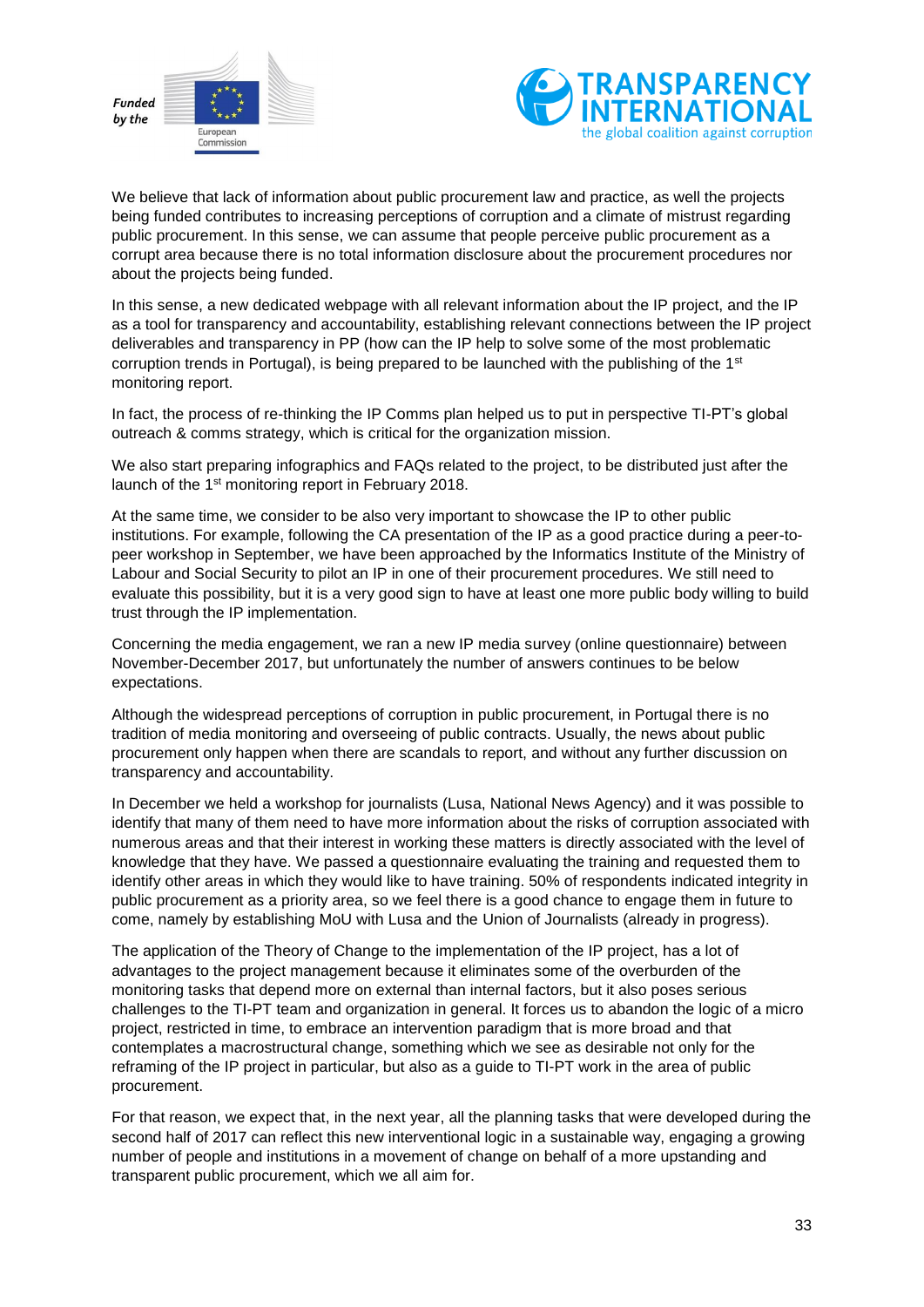



### <span id="page-33-0"></span>TI Romania and Institute for Public Policy

This report presents the following activities performed by Transparency International România (TI-Ro) and the Institute for Public Policies (IPP) between July 2017 and December 2017:

- Signing of the Integrity Pacts
- Community engagement activities
- Advocacy
- Activities performed for the monitoring of projects and purchases financed via the European Structural and Investment Funds
- Activities to communicate and promote Integrity Pacts
- Activities to assess and monitor the progress of the project

#### **Signing of the Integrity Pacts:**

During the reporting period, Monitoring Agreements were signed with three contracting authorities, including all the necessary provisions for the implementation of Integrity Pacts in Romania, as follows:

- With regard to the procurement within the "Integrated School Management System" project which is to be developed and implemented by the Ministry of National Education (MEN). based on the Collaboration Agreement for the implementation of Integrity Pacts signed by MEN, TI-Ro and IPP on 05.09.2017;
- With regard to the procurement within the "Enhancing the Coverage and Inclusiveness of the Property Registration System in Rural Romania", which was developed and is to be implemented by the National Agency for Cadastre and Land Registration (ANCPI), based on the Cooperation Memorandum on Integrity Pacts, signed by ANCPI, TI-Ro and IPP on 20.11.2017;
- With regard to the procurement within the "E-culture: the Digital Library of Romania" project, which was developed and is to be implemented by the Ministry of Culture and National Identity (MCIN), based on the Cooperation Memorandum on Integrity Pacts, signed by MCIN, TI-Ro and IPP on 11.12.2017.

The three agreements were signed after several months of negotiations with the three contracting authorities that benefit from funding via the European Regional Development Fund, based on detailed correspondence and numerous meeting wherein the following points were approached:

- The benefits of Integrity Pacts,
- The conditions and necessary terms for these benefits to be obtained,
- The limitations of Romanian legislation regarding the implementation of Integrity Pacts in Romania
- The risks that these limitations entailed.

Two main limitations and corresponding risks were identified within the current legal framework of Romania, as follows:

 The Law of Public Procurement and the corresponding implementation procedures do not allow the independent monitor on the part of civil society – who is a key actor within Integrity Pacts, and who should be able to oversee the entire process of public procurement – access to information, documents or to the Tender Assessment Committee meetings during the tender assessment stage (meaning the stage between the deadline for the submission of tenders by economic operators and the date of completion of the tender assessment procedure via a report and a decision on the part of the Tender Assessment Committee). Under such circumstances, the monitoring of the tender assessment stage may only be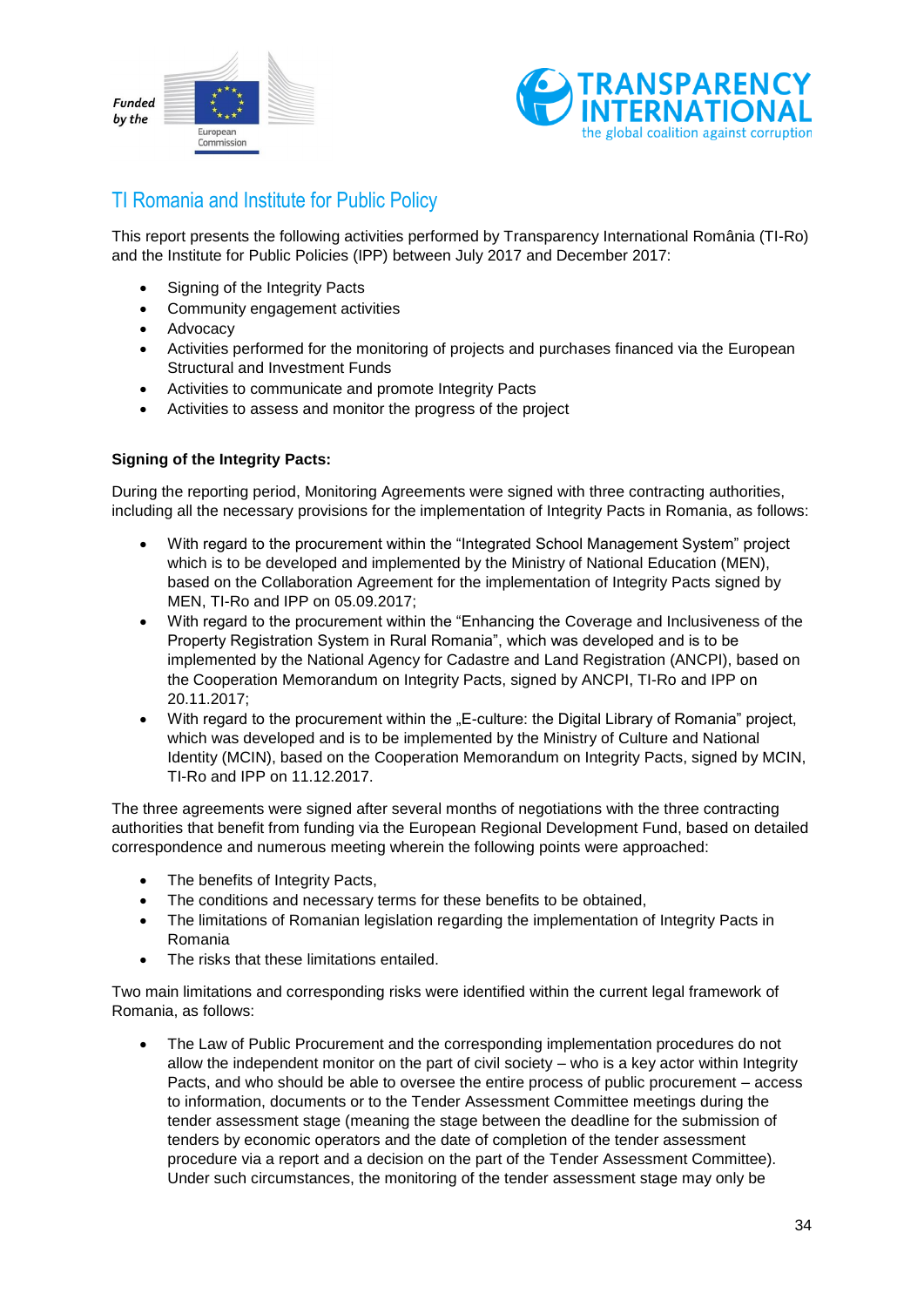



performed ex-post and only based on the written reports drafted by the Tender Assessment **Committee** 

 The Law of Public Procurement and the corresponding implementation procedures do not allow, from the point of view of the Contracting Authorities, for the possibility to render the signing/joining of Integrity Pacts mandatory for the tenderers, and subsequently, for those who are awarded the contracts (the contractors). The Contracting Authorities have proven reserved with the introduction of sanctions for the refusal of economic operators and of contractors to take part in the Integrity Pacts, lest appeal procedures should appear, thus generating delays or even annulment of the procurement procedure. Furthermore, contractors have no obligation to impose the terms of Integrity Pacts on their subcontractors. Under such circumstances, the Contracting Authorities have taken upon themselves to support the independent monitor in obtaining the information and all the documents that are needed for the monitoring from the contractors and subcontractors, by acting as intermediaries in this communication, even when the contractors are not signatories of the Integrity Pacts. At the same time, persuasion and communication strategies are developed, including limitation to a minimum of the administrative burden Integrity Pacts impose upon contractors.

In the context of the signing of Integrity Pacts, it should be mentioned that the inclusion of the activities testing this tool for public procurement within the "E-culture: the Digital Library of Romania" project was performed upon the request of the Management Authority of the Competitiveness Operational Programme (AM POC) and that of the independent monitor (namely TI-Ro and IPP), given that the project proposed by the Ministry of National Education had not reached a sufficient level of maturity in 2017 so as to allow the funding to commence. In this context, in order to avoid the impossibility of implementing the Integrity Pact until 2019 as a consequence of the delays already accumulated, DG REGIO approved the addition to the activities testing Integrity Pacts of the activities concerning the procurement for the project developed in 2016-2017, which is to be implemented by the Ministry of Culture and National Identity.

#### **Community engagement activities:**

The content of Integrity Pacts and the planning of future activities were presented the most relevant business organisations on 3 August 2017 and to the most relevant civil society organisations involved in the monitoring of public policies on 3 October 2017, given the need to involve civil society in the process of monitoring procurement and performance of public procurement contracts. The meeting included the presentation of a case studies inspired by the control of the Managing Authorities in the previous programming period and underlined how Integrity Pacts could be used to prevent irregularities encountered and discovered in the past. Business organisations and civic organisations showed their interest in continuing to follow the progress of our monitoring and supporting us with the process. Organisations active in the field of education have been very interested in being involved together with the independent monitors in the development of the project of the Ministry of Education (the electronic catalogue).

#### **Advocacy:**

In order to eliminate the aforementioned risks, during the reporting period the advocacy activities continued through dialogue with the National Agency for Public Procurement (ANAP) and with the Ministry of Regional Development, Public Administration and European Funds (MDRAPFE). At the end of August, a Cooperation Agreement was signed by ANAP, TI-Ro and IPP, and on 12 December 2017 a bilateral meeting was held with representatives (at the level of deputy ministers) of MDRAPFE and of the three Contracting Authorities involved in the project, in order to discuss the Memorandum of the Government on testing the institution of Integrity Pacts within public procurement in Romania, as the National Anticorruption Strategy for 2016-2020 stipulates.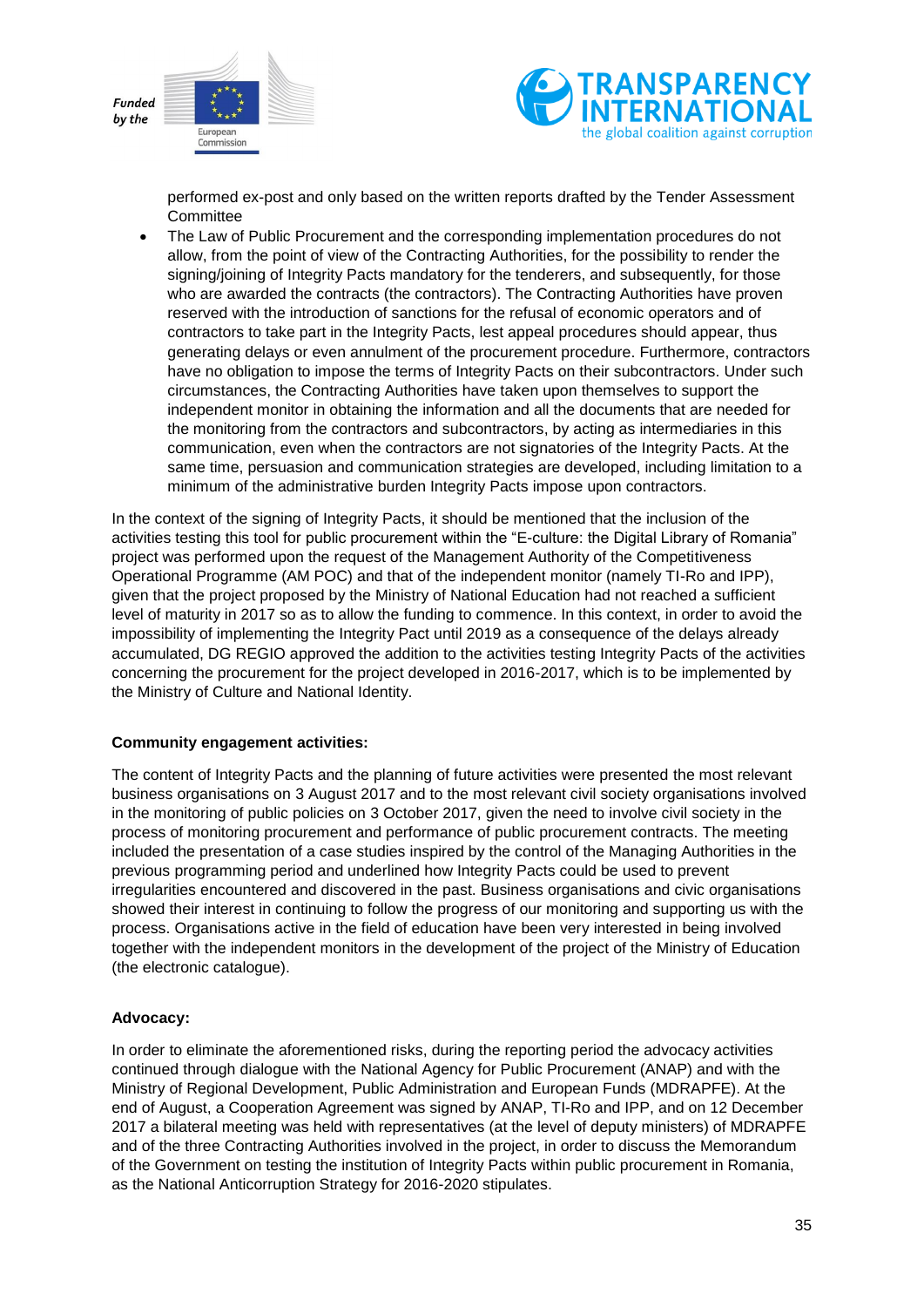



#### **Activities performed for the monitoring of projects and purchases financed via the European Structural and Investment Funds:**

Even before the Integrity Pact was signed, in April 2017 and September 2017, ANCPI provided the independent monitor (namely TI-Ro and IPP) - one copy each - with the feasibility study, the project for the funding application and their appendixes for the project: "Increasing the Degree of Geographical Coverage and Registration of Property in Rural Areas in the Integrated System for Cadastre and Land Registry", including the project procurement strategy and the analysis regarding the corruption risk associated with the project. In this context, the monitoring activity per se was initiated; a series of recommendations were drafted in reference both to the project procurement strategy – more specifically, to the tender assessment criteria – and to the management of the project corruption risk. At the time this report was drafted discussions with ANCPI regarding the manner of implementing the formulated recommendations in the cadastre project were still ongoing.

#### **Activities to communicate and promote Integrity Pacts:**

During the reporting period monthly newsletters were drafted and sent to over 6300 people. Among the topics of the newsletters, there is also an interview with the President of the National Agency for Public Procurement (ANAP), Mr. Bogdan Pușcaș, who has communicated ANAP's entire support for the implementation and testing of the Integrity Pacts in a manner that ensures as concretely as possible the good conduct of economic agents and that supports the Contracting Authorities in correctly implementing the complex rules of public procurement.

In addition, bilateral meetings with Management Authorities (AM)<sup>26</sup> of some operational programmes that are not directly involved in the project testing Integrity Pacts were held in order to raise awareness and promote Integrity Pacts at the level of Romanian institutions. Moreover, Integrity Pacts were also promoted at the level of economic agents and other contracting authorities via bilateral and multilateral meetings.

#### **Activities to assess and monitor the progress of the project:**

-

The Monitoring, Assessment and Learning Plan corresponding to the project was elaborated during the reporting period, July-December 2017. The monitoring performed has shown that the activities aimed at negotiating Integrity Pacts as well as the advocacy activities have raised awareness to a higher level and have rendered the competent authorities in Romania - both regulating authorities (MDRAPFE and ANAP), and contracting authorities - more open to increasing integrity in public procurement, including via the use of a tool that can facilitate the participation of civil society, such as Integrity Pacts.

<sup>&</sup>lt;sup>26</sup> The Management Authority of the Large Infrastructure Operational Programme and the Management Authority of the Technical Assistance Operational Programme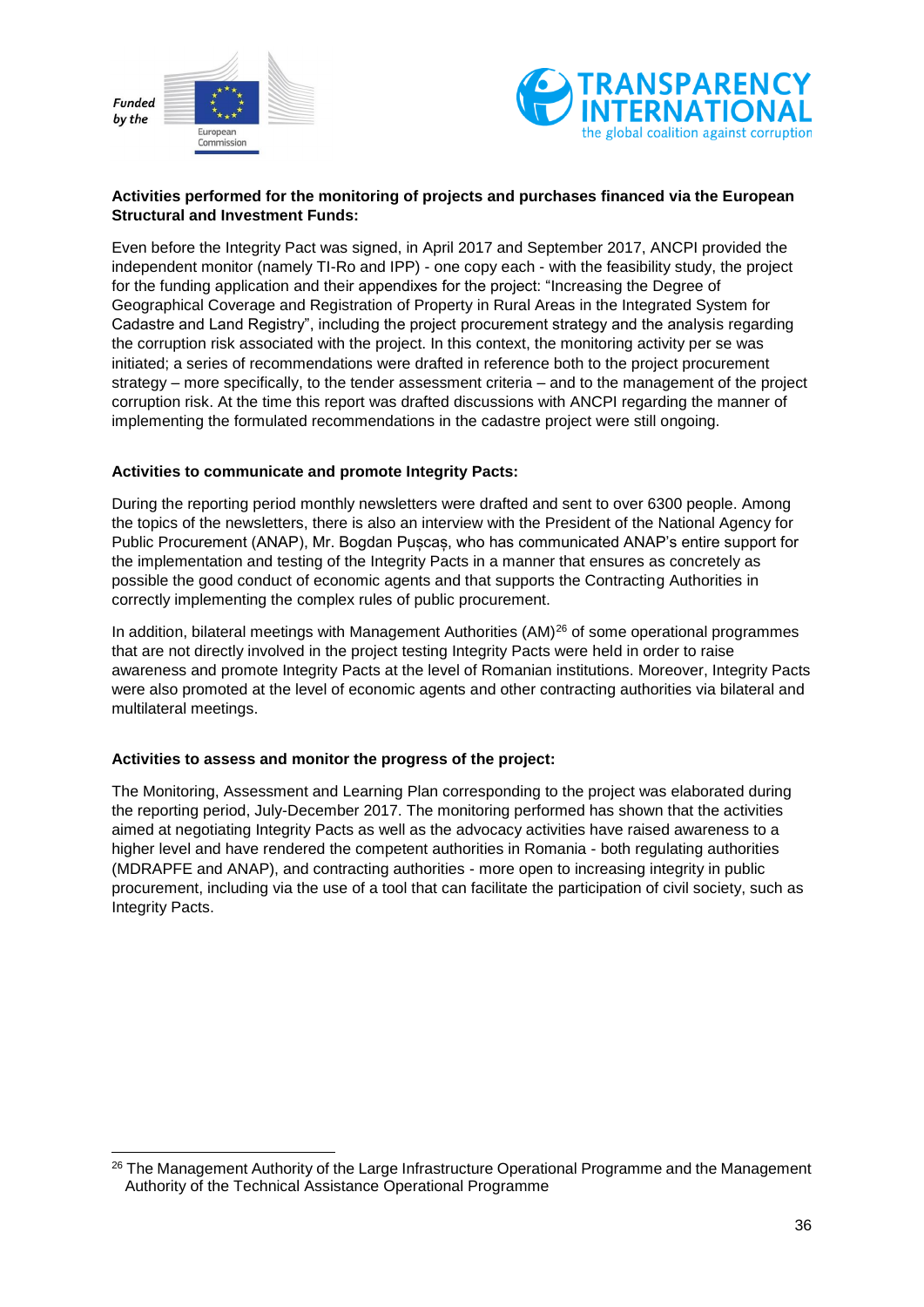



### <span id="page-36-0"></span>TI Slovenia

#### **Progress towards signing the IP:**

One of the key activities of this reporting period was getting the selected hospital on board of the project. A meeting with hospital representatives was called at the Ministry of Health where IPs were thoroughly presented. Several questions on the IP and the role of the monitors (e.g. the benefit for them of having a monitor, what exactly was a monitor, what was an IP) were raised by the hospital and answered by TI Slovenia. After the meeting, the hospital seemed satisfied with the answers and convinced by the support of the Ministry of Health and on 16 October 2017, a week after the meeting, the hospital signed the IP and sent it to TI Slovenia.

#### **Promoting the IP to businesses:**

No direct contact has been made with bidders during the reporting period since bidders only became known at the point the tender closed in January 2018. However, IPs were promoted during meetings with Business Integrity Forum (BIF) members, chambers of commerce and the BIF main annual event, along with the distribution of the IP private sector specific brochure in order to build additional trust in the private sector stakeholders that would lead to bidders signing the IP in the later stages of the project.

#### **Monitoring activities:**

In the first months of this reporting period only one document was sent to the monitor and had no significant meaning for the project, therefore the monitoring activities were limited. Some technical questions on needs assessment were raised regarding the documents sent in the previous reporting period, which were answered by the Ministry in a satisfactory way in a reasonable amount of time.

In November the PP process officially started. The Ministry's document officially announcing the launch of the process that was sent to the monitor was evaluated by the monitoring team which raised questions on the formulation of one of the goals and how it could be evaluated (improving living quality in hospitals). Tendering documentation followed in December. It was thoroughly reviewed by the monitoring team and 21 recommendations were made. Although many of our recommendations, if taken on board, would improve the tender, in general we did not note any major concerning issues. Most issues raised seemed to fall into the category of mistake or oversight on the part of the CA. The Ministry responded in a reasonable amount of time amending the tendering documents on a couple of points, while additional comments were prepared by the monitoring team to clarify certain positions made previously. One challenge which arose was that the tendering documents were shared with the monitor only two days before their official release. It was not enough time for a thorough review and resulted in the need for the Ministry to re-publish the documents once review and amendments were made.

#### **Communication and social accountability:**

Most time was dedicated to preparatory activities for reaching out to the local community as initial contacts did not appear to be as particularly correct (out of date publicly available data). First face-toface meetings were conducted with three local stakeholders selected on the basis of their knowledge, contacts and engagement in the area (the director of a regional development agency (a former deputy mayor), the head of the municipal administration and a journalist (local correspondent for the national public TV) in December and have been an excellent starting point to reach out to other key actors, schools and youth centres that will be involved in social accountability activities. Each of the three targeted interviewees will remain important interlocutors on throughout the rest of the project. There